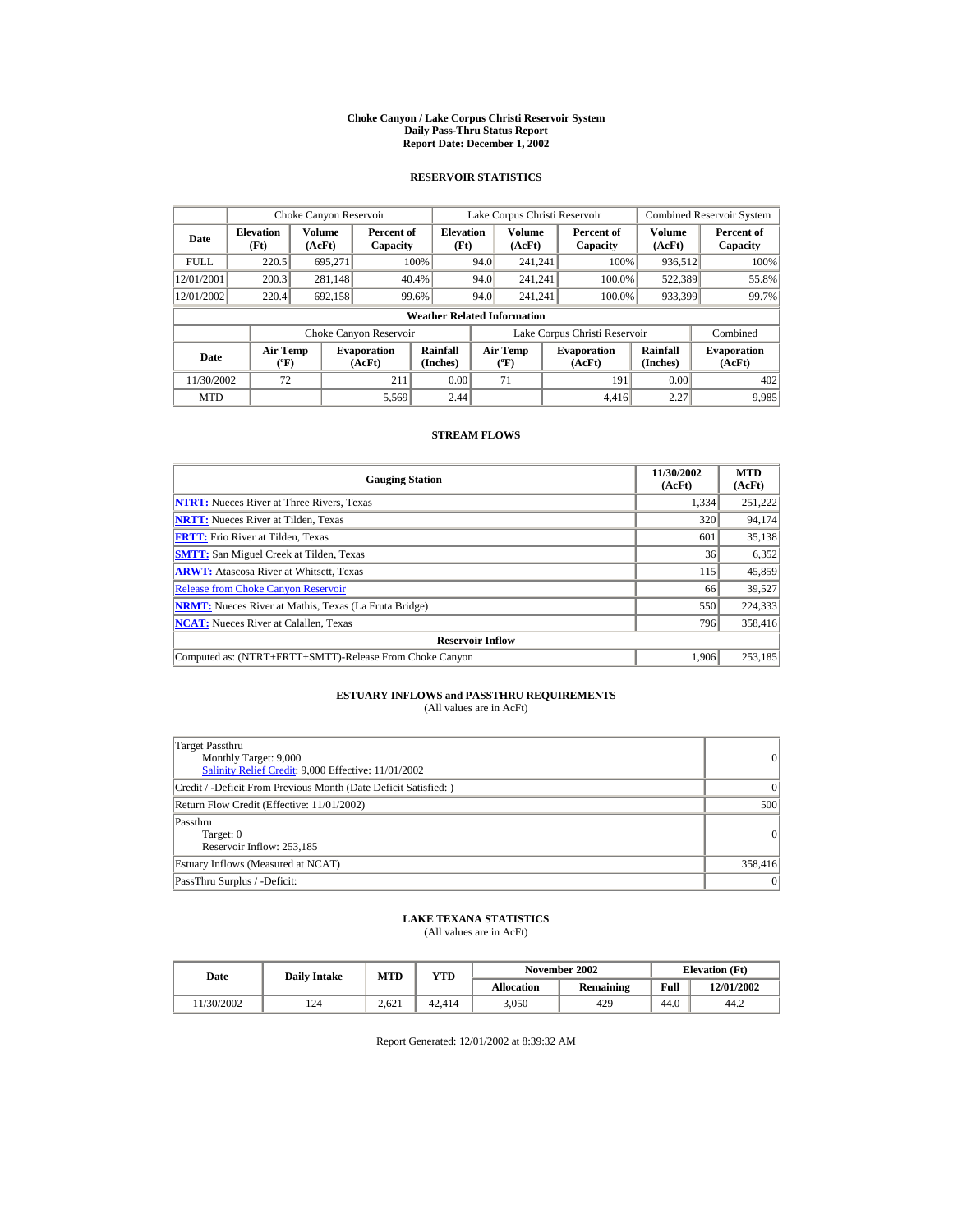#### **Choke Canyon / Lake Corpus Christi Reservoir System Daily Pass-Thru Status Report Report Date: December 2, 2002**

## **RESERVOIR STATISTICS**

|             | Choke Canyon Reservoir                      |                  |                              |                          | Lake Corpus Christi Reservoir             |                  |  |                               |                      | <b>Combined Reservoir System</b> |  |  |
|-------------|---------------------------------------------|------------------|------------------------------|--------------------------|-------------------------------------------|------------------|--|-------------------------------|----------------------|----------------------------------|--|--|
| Date        | <b>Elevation</b><br>(Ft)                    | Volume<br>(AcFt) | Percent of<br>Capacity       | <b>Elevation</b><br>(Ft) |                                           | Volume<br>(AcFt) |  | Percent of<br>Capacity        | Volume<br>(AcFt)     | Percent of<br>Capacity           |  |  |
| <b>FULL</b> | 220.5                                       | 695.271          |                              | 100%                     | 94.0                                      | 241.241          |  | 100%                          | 936,512              | 100%                             |  |  |
| 12/02/2001  | 200.4                                       | 282,520          |                              | 40.6%                    | 94.0                                      | 241.241          |  | 100.0%                        | 523.761              | 55.9%                            |  |  |
| 12/02/2002  | 220.4                                       | 691.899          |                              | 99.5%                    | 94.0                                      | 241.241          |  | 100.0%                        | 933,140              | 99.6%                            |  |  |
|             | <b>Weather Related Information</b>          |                  |                              |                          |                                           |                  |  |                               |                      |                                  |  |  |
|             |                                             |                  | Choke Canyon Reservoir       |                          |                                           |                  |  | Lake Corpus Christi Reservoir |                      | Combined                         |  |  |
| Date        | <b>Air Temp</b><br>$({}^{\circ}\mathrm{F})$ |                  | <b>Evaporation</b><br>(AcFt) | Rainfall<br>(Inches)     | <b>Air Temp</b><br>$({}^{\circ}\text{F})$ |                  |  | <b>Evaporation</b><br>(AcFt)  | Rainfall<br>(Inches) | <b>Evaporation</b><br>(AcFt)     |  |  |
| 12/01/2002  | 65                                          |                  | 196                          | 0.00                     |                                           | 68               |  | 112                           | 0.00                 | 308                              |  |  |
| <b>MTD</b>  |                                             |                  | 196                          | 0.00                     |                                           |                  |  | 112                           | 0.00                 | 308                              |  |  |

## **STREAM FLOWS**

| <b>Gauging Station</b>                                       | 12/01/2002<br>(AcFt) | <b>MTD</b><br>(AcFt) |
|--------------------------------------------------------------|----------------------|----------------------|
| <b>NTRT:</b> Nueces River at Three Rivers, Texas             | 1,314                | 1,314                |
| <b>NRTT:</b> Nueces River at Tilden, Texas                   | 316                  | 316                  |
| <b>FRTT:</b> Frio River at Tilden, Texas                     | 596                  | 596                  |
| <b>SMTT:</b> San Miguel Creek at Tilden, Texas               | 36                   | 36                   |
| <b>ARWT:</b> Atascosa River at Whitsett, Texas               | 109                  | 109                  |
| <b>Release from Choke Canyon Reservoir</b>                   | 66                   | 66                   |
| <b>NRMT:</b> Nueces River at Mathis, Texas (La Fruta Bridge) | 516                  | 516                  |
| <b>NCAT:</b> Nueces River at Calallen, Texas                 | 830                  | 830                  |
| <b>Reservoir Inflow</b>                                      |                      |                      |
| Computed as: (NTRT+FRTT+SMTT)-Release From Choke Canyon      | 1.880                | 1,880                |

# **ESTUARY INFLOWS and PASSTHRU REQUIREMENTS**<br>(All values are in AcFt)

| Target Passthru<br>Monthly Target: 4,500<br>Salinity Relief Credit: 4,500 Effective: 12/01/2002 | 0         |
|-------------------------------------------------------------------------------------------------|-----------|
| Credit / -Deficit From Previous Month (Date Deficit Satisfied: )                                | $\vert$ 0 |
| Return Flow Credit (Effective: 12/01/2002)                                                      | 500       |
| Passthru<br>Target: 0<br>Reservoir Inflow: 1,880                                                | 0         |
| Estuary Inflows (Measured at NCAT)                                                              | 830       |
| PassThru Surplus / -Deficit:                                                                    | 0         |

## **LAKE TEXANA STATISTICS**

(All values are in AcFt)

| Date       | <b>Daily Intake</b> | MTD | $_{\rm VTD}$ |            | December 2002 | <b>Elevation</b> (Ft) |            |
|------------|---------------------|-----|--------------|------------|---------------|-----------------------|------------|
|            |                     |     |              | Allocation | Remaining     | Full                  | 12/02/2002 |
| 12/01/2002 | 124                 | 124 | 42.538       | 3.050      | 2.926         | 44.0                  | 44.2       |

Report Generated: 12/02/2002 at 8:26:12 AM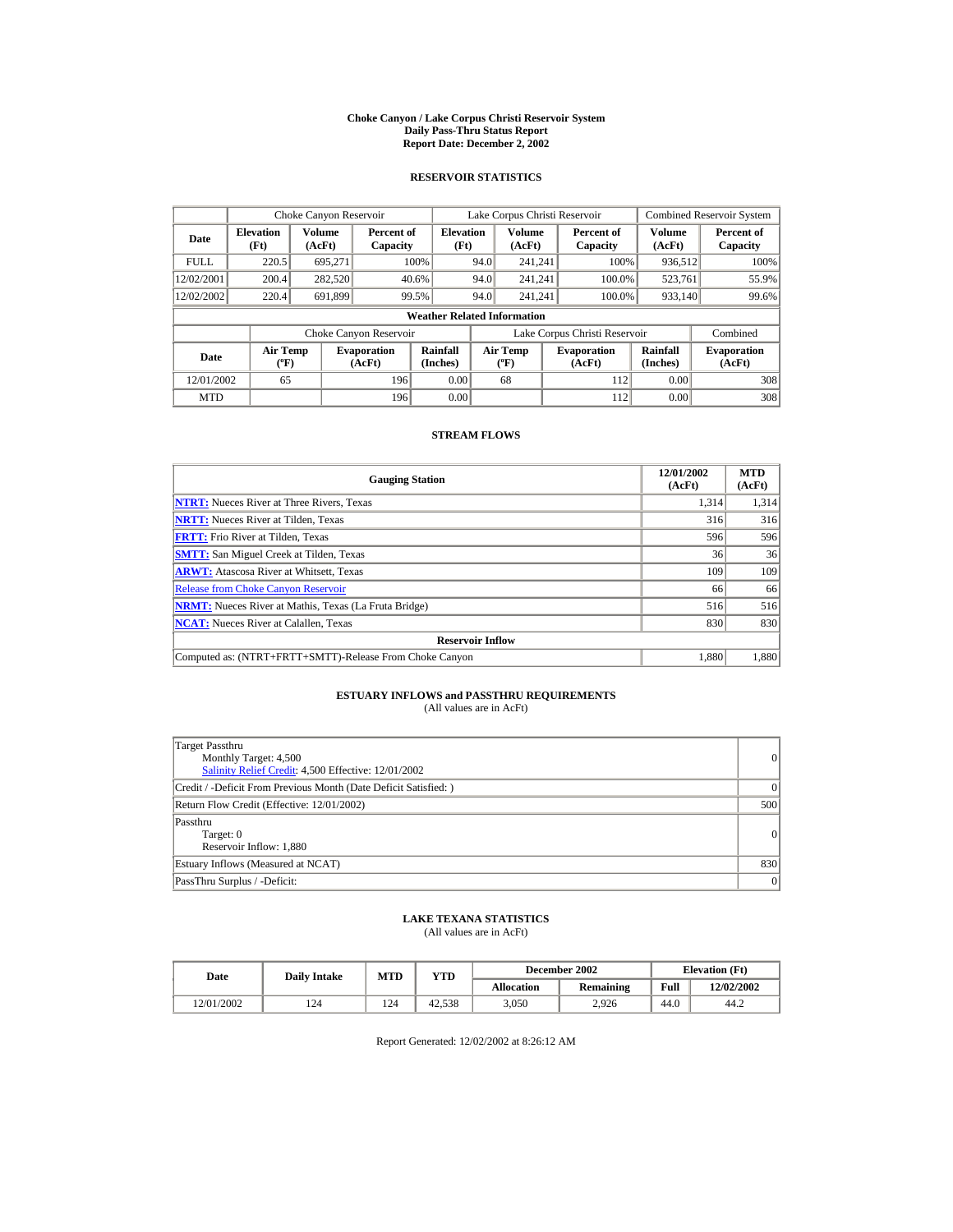#### **Choke Canyon / Lake Corpus Christi Reservoir System Daily Pass-Thru Status Report Report Date: December 3, 2002**

## **RESERVOIR STATISTICS**

|             | Choke Canyon Reservoir                      |                  |                              |                          | Lake Corpus Christi Reservoir |                                          |  |                               |                      | <b>Combined Reservoir System</b> |  |  |
|-------------|---------------------------------------------|------------------|------------------------------|--------------------------|-------------------------------|------------------------------------------|--|-------------------------------|----------------------|----------------------------------|--|--|
| Date        | <b>Elevation</b><br>(Ft)                    | Volume<br>(AcFt) | Percent of<br>Capacity       | <b>Elevation</b><br>(Ft) |                               | Volume<br>(AcFt)                         |  | Percent of<br>Capacity        | Volume<br>(AcFt)     | Percent of<br>Capacity           |  |  |
| <b>FULL</b> | 220.5                                       | 695.271          |                              | 100%                     | 94.0                          | 241.241                                  |  | 100%                          | 936,512              | 100%                             |  |  |
| 12/03/2001  | 200.6                                       | 286,662          | 41.2%                        |                          | 94.0                          | 241.241                                  |  | 100.0%                        | 527,903              | 56.4%                            |  |  |
| 12/03/2002  | 220.4                                       | 693,455          | 99.7%                        |                          | 94.0                          | 241.241                                  |  | 100.0%                        | 934,696              | 99.8%                            |  |  |
|             | <b>Weather Related Information</b>          |                  |                              |                          |                               |                                          |  |                               |                      |                                  |  |  |
|             |                                             |                  | Choke Canyon Reservoir       |                          |                               |                                          |  | Lake Corpus Christi Reservoir |                      | Combined                         |  |  |
| Date        | <b>Air Temp</b><br>$({}^{\circ}\mathrm{F})$ |                  | <b>Evaporation</b><br>(AcFt) | Rainfall<br>(Inches)     |                               | <b>Air Temp</b><br>$({}^{\circ}{\rm F})$ |  | <b>Evaporation</b><br>(AcFt)  | Rainfall<br>(Inches) | <b>Evaporation</b><br>(AcFt)     |  |  |
| 12/02/2002  | 74                                          |                  | 60                           | 0.00                     |                               | 75                                       |  | 79                            | 0.00                 | 139                              |  |  |
| <b>MTD</b>  |                                             |                  | 256                          | 0.00                     |                               |                                          |  | 191                           | 0.00                 | 447                              |  |  |

## **STREAM FLOWS**

| <b>Gauging Station</b>                                       | 12/02/2002<br>(AcFt) | <b>MTD</b><br>(AcFt) |
|--------------------------------------------------------------|----------------------|----------------------|
| <b>NTRT:</b> Nueces River at Three Rivers, Texas             | 1,298                | 2,612                |
| <b>NRTT:</b> Nueces River at Tilden, Texas                   | 308                  | 623                  |
| <b>FRTT:</b> Frio River at Tilden, Texas                     | 590                  | 1,185                |
| <b>SMTT:</b> San Miguel Creek at Tilden, Texas               | 38                   | 73                   |
| <b>ARWT:</b> Atascosa River at Whitsett, Texas               | 105                  | 214                  |
| <b>Release from Choke Canyon Reservoir</b>                   | 66                   | 131                  |
| <b>NRMT:</b> Nueces River at Mathis, Texas (La Fruta Bridge) | 494                  | 1.010                |
| <b>NCAT:</b> Nueces River at Calallen, Texas                 | 792                  | 1,622                |
| <b>Reservoir Inflow</b>                                      |                      |                      |
| Computed as: (NTRT+FRTT+SMTT)-Release From Choke Canyon      | 1.860                | 3,740                |

# **ESTUARY INFLOWS and PASSTHRU REQUIREMENTS**<br>(All values are in AcFt)

| Target Passthru<br>Monthly Target: 4,500<br>Salinity Relief Credit: 4,500 Effective: 12/01/2002 | $\overline{0}$ |
|-------------------------------------------------------------------------------------------------|----------------|
| Credit / -Deficit From Previous Month (Date Deficit Satisfied: )                                | $\Omega$       |
| Return Flow Credit (Effective: 12/01/2002)                                                      | 500            |
| Passthru<br>Target: 0<br>Reservoir Inflow: 3,740                                                | $\Omega$       |
| Estuary Inflows (Measured at NCAT)                                                              | 1,622          |
| PassThru Surplus / -Deficit:                                                                    | 0              |

## **LAKE TEXANA STATISTICS**

(All values are in AcFt)

| Date       | <b>Daily Intake</b> | <b>MTD</b> | YTD    |                   | December 2002    | <b>Elevation</b> (Ft) |            |
|------------|---------------------|------------|--------|-------------------|------------------|-----------------------|------------|
|            |                     |            |        | <b>Allocation</b> | <b>Remaining</b> | Full                  | 12/03/2002 |
| 12/02/2002 | 124                 | 248        | 42.662 | 3.050             | 2.802            | 44.0                  | 44.1       |

Report Generated: 12/03/2002 at 8:33:06 AM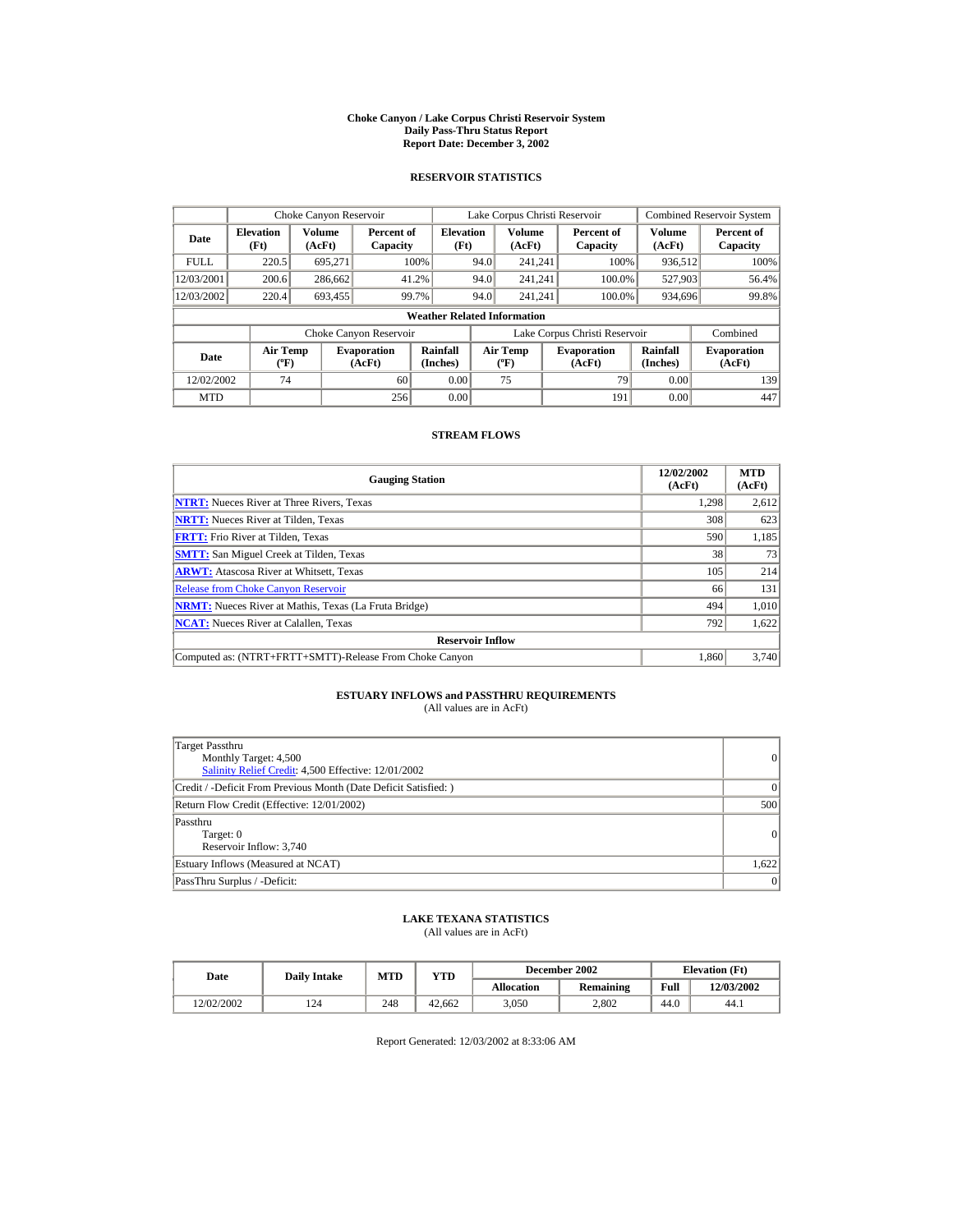#### **Choke Canyon / Lake Corpus Christi Reservoir System Daily Pass-Thru Status Report Report Date: December 4, 2002**

## **RESERVOIR STATISTICS**

|             | Choke Canyon Reservoir                      |                         |                              |                          | Lake Corpus Christi Reservoir |                                          |  |                               |                      | <b>Combined Reservoir System</b> |  |  |
|-------------|---------------------------------------------|-------------------------|------------------------------|--------------------------|-------------------------------|------------------------------------------|--|-------------------------------|----------------------|----------------------------------|--|--|
| Date        | <b>Elevation</b><br>(Ft)                    | <b>Volume</b><br>(AcFt) | Percent of<br>Capacity       | <b>Elevation</b><br>(Ft) |                               | Volume<br>(AcFt)                         |  | Percent of<br>Capacity        | Volume<br>(AcFt)     | Percent of<br>Capacity           |  |  |
| <b>FULL</b> | 220.5                                       | 695.271                 |                              | 100%                     | 94.0                          | 241.241                                  |  | 100%                          | 936.512              | 100%                             |  |  |
| 12/04/2001  | 200.7                                       | 287,432                 |                              | 41.3%                    | 94.0                          | 241.241                                  |  | 100.0%                        | 528,673              | 56.5%                            |  |  |
| 12/04/2002  | 220.4                                       | 693.974                 |                              | 99.8%                    | 94.0                          | 241.241                                  |  | 100.0%                        | 935,215              | 99.9%                            |  |  |
|             | <b>Weather Related Information</b>          |                         |                              |                          |                               |                                          |  |                               |                      |                                  |  |  |
|             |                                             |                         | Choke Canyon Reservoir       |                          |                               |                                          |  | Lake Corpus Christi Reservoir |                      | Combined                         |  |  |
| Date        | <b>Air Temp</b><br>$({}^{\circ}\mathrm{F})$ |                         | <b>Evaporation</b><br>(AcFt) | Rainfall<br>(Inches)     |                               | <b>Air Temp</b><br>$({}^{\circ}{\rm F})$ |  | <b>Evaporation</b><br>(AcFt)  | Rainfall<br>(Inches) | <b>Evaporation</b><br>(AcFt)     |  |  |
| 12/03/2002  | 78                                          |                         | 136                          | 0.30                     |                               | 80                                       |  | 79                            | 0.00                 | 215                              |  |  |
| <b>MTD</b>  |                                             |                         | 392                          | 0.30                     |                               |                                          |  | 270                           | 0.00                 | 662                              |  |  |

## **STREAM FLOWS**

| <b>Gauging Station</b>                                       | 12/03/2002<br>(AcFt) | <b>MTD</b><br>(AcFt) |
|--------------------------------------------------------------|----------------------|----------------------|
| <b>NTRT:</b> Nueces River at Three Rivers, Texas             | 1,280                | 3,893                |
| <b>NRTT:</b> Nueces River at Tilden, Texas                   | 300                  | 923                  |
| <b>FRTT:</b> Frio River at Tilden, Texas                     | 590                  | 1,775                |
| <b>SMTT:</b> San Miguel Creek at Tilden, Texas               | 38                   | 111                  |
| <b>ARWT:</b> Atascosa River at Whitsett, Texas               | 101                  | 316                  |
| <b>Release from Choke Canyon Reservoir</b>                   | 66                   | 197                  |
| <b>NRMT:</b> Nueces River at Mathis, Texas (La Fruta Bridge) | 494                  | 1,505                |
| <b>NCAT:</b> Nueces River at Calallen, Texas                 | 691                  | 2,313                |
| <b>Reservoir Inflow</b>                                      |                      |                      |
| Computed as: (NTRT+FRTT+SMTT)-Release From Choke Canyon      | 1.842                | 5,582                |

# **ESTUARY INFLOWS and PASSTHRU REQUIREMENTS**<br>(All values are in AcFt)

| Target Passthru<br>Monthly Target: 4,500<br>Salinity Relief Credit: 4,500 Effective: 12/01/2002 | $\overline{0}$ |
|-------------------------------------------------------------------------------------------------|----------------|
| Credit / -Deficit From Previous Month (Date Deficit Satisfied:)                                 | $\Omega$       |
| Return Flow Credit (Effective: 12/01/2002)                                                      | 500            |
| Passthru<br>Target: 0<br>Reservoir Inflow: 5,582                                                | 0              |
| Estuary Inflows (Measured at NCAT)                                                              | 2,313          |
| PassThru Surplus / -Deficit:                                                                    | 0              |

## **LAKE TEXANA STATISTICS**

(All values are in AcFt)

| Date |            | <b>Daily Intake</b> | <b>MTD</b> | December 2002<br>YTD |                  | <b>Elevation</b> (Ft) |            |      |
|------|------------|---------------------|------------|----------------------|------------------|-----------------------|------------|------|
|      |            |                     |            | <b>Allocation</b>    | <b>Remaining</b> | Full                  | 12/04/2002 |      |
|      | 12/03/2002 | 105<br>ل کے 1       | 272        | 42,787               | 3.050            | 2.677                 | 44.0       | 44.0 |

Report Generated: 12/04/2002 at 8:11:16 AM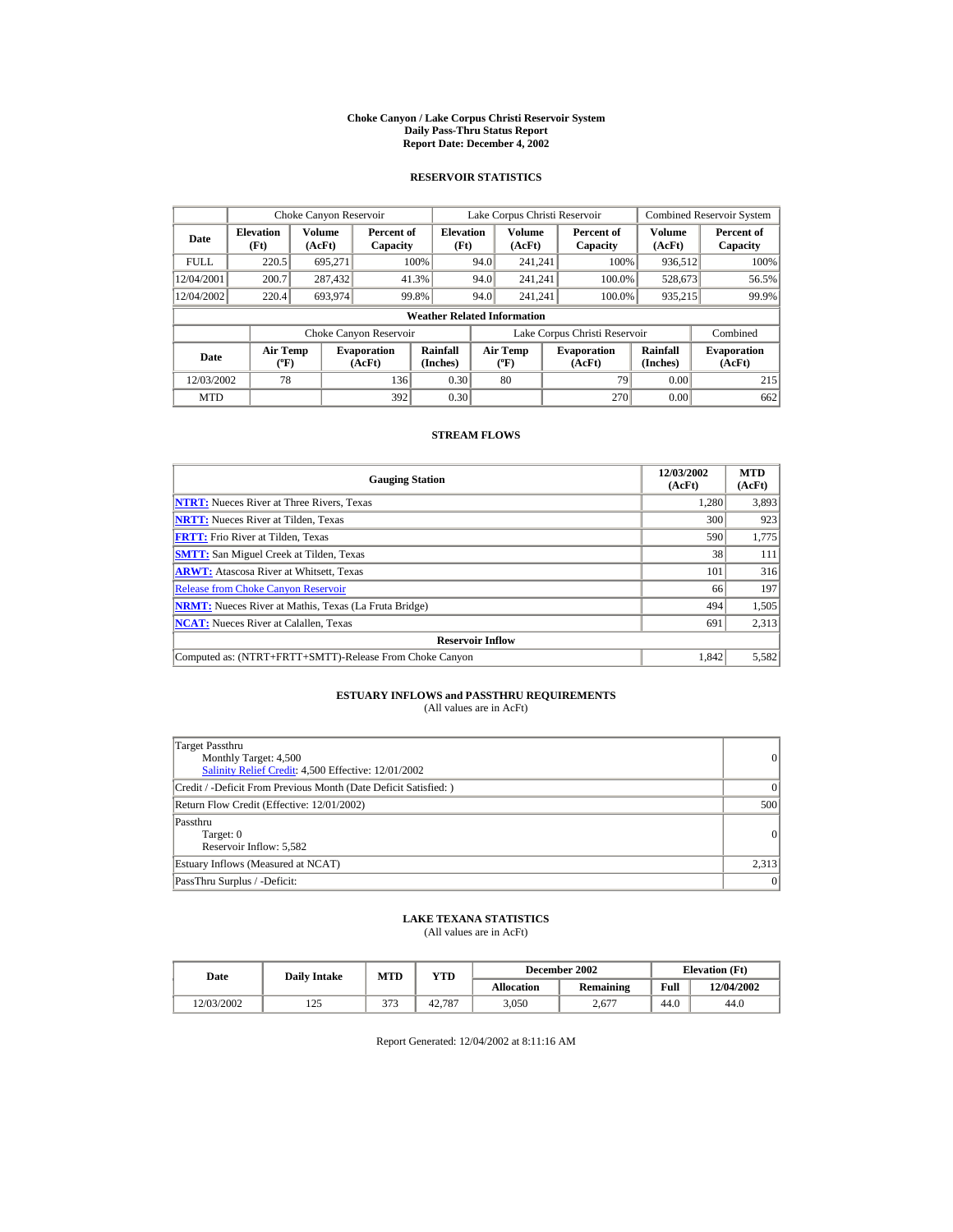#### **Choke Canyon / Lake Corpus Christi Reservoir System Daily Pass-Thru Status Report Report Date: December 5, 2002**

## **RESERVOIR STATISTICS**

|             | Choke Canyon Reservoir                      |                  |                              |                          |      | Lake Corpus Christi Reservoir             |  |                               |                      | <b>Combined Reservoir System</b> |  |  |
|-------------|---------------------------------------------|------------------|------------------------------|--------------------------|------|-------------------------------------------|--|-------------------------------|----------------------|----------------------------------|--|--|
| Date        | <b>Elevation</b><br>(Ft)                    | Volume<br>(AcFt) | Percent of<br>Capacity       | <b>Elevation</b><br>(Ft) |      | Volume<br>(AcFt)                          |  | Percent of<br>Capacity        | Volume<br>(AcFt)     | Percent of<br>Capacity           |  |  |
| <b>FULL</b> | 220.5                                       | 695.271          |                              | 100%                     | 94.0 | 241.241                                   |  | 100%                          | 936,512              | 100%                             |  |  |
| 12/05/2001  | 200.7                                       | 287,741          |                              | 41.4%                    | 94.0 | 241.241                                   |  | 100.0%                        | 528,982              | 56.5%                            |  |  |
| 12/05/2002  | 220.5                                       | 695.271          |                              | 100.0%                   | 94.0 | 241.241                                   |  | 100.0%                        | 936,512              | 100.0%                           |  |  |
|             | <b>Weather Related Information</b>          |                  |                              |                          |      |                                           |  |                               |                      |                                  |  |  |
|             |                                             |                  | Choke Canyon Reservoir       |                          |      |                                           |  | Lake Corpus Christi Reservoir |                      | Combined                         |  |  |
| Date        | <b>Air Temp</b><br>$({}^{\circ}\mathrm{F})$ |                  | <b>Evaporation</b><br>(AcFt) | Rainfall<br>(Inches)     |      | <b>Air Temp</b><br>$({}^{\circ}\text{F})$ |  | <b>Evaporation</b><br>(AcFt)  | Rainfall<br>(Inches) | <b>Evaporation</b><br>(AcFt)     |  |  |
| 12/04/2002  | 51                                          |                  | 182                          | 0.21                     |      | 61                                        |  | 101                           | 0.06                 | 283                              |  |  |
| <b>MTD</b>  |                                             |                  | 574                          | 0.51                     |      |                                           |  | 371                           | 0.06                 | 945                              |  |  |

## **STREAM FLOWS**

| <b>Gauging Station</b>                                       | 12/04/2002<br>(AcFt) | <b>MTD</b><br>(AcFt) |
|--------------------------------------------------------------|----------------------|----------------------|
| <b>NTRT:</b> Nueces River at Three Rivers, Texas             | 1.270                | 5,163                |
| <b>NRTT:</b> Nueces River at Tilden, Texas                   | 298                  | 1,221                |
| <b>FRTT:</b> Frio River at Tilden, Texas                     | 592                  | 2,366                |
| <b>SMTT:</b> San Miguel Creek at Tilden, Texas               | 48                   | 159                  |
| <b>ARWT:</b> Atascosa River at Whitsett, Texas               | 99                   | 415                  |
| <b>Release from Choke Canyon Reservoir</b>                   | 66                   | 262                  |
| <b>NRMT:</b> Nueces River at Mathis, Texas (La Fruta Bridge) | 969                  | 2,473                |
| <b>NCAT:</b> Nueces River at Calallen, Texas                 | 605                  | 2,918                |
| <b>Reservoir Inflow</b>                                      |                      |                      |
| Computed as: (NTRT+FRTT+SMTT)-Release From Choke Canyon      | 1.844                | 7,426                |

# **ESTUARY INFLOWS and PASSTHRU REQUIREMENTS**<br>(All values are in AcFt)

| Target Passthru<br>Monthly Target: 4,500<br>Salinity Relief Credit: 4,500 Effective: 12/01/2002 | 0        |
|-------------------------------------------------------------------------------------------------|----------|
| Credit / -Deficit From Previous Month (Date Deficit Satisfied: )                                | $\Omega$ |
| Return Flow Credit (Effective: 12/01/2002)                                                      | 500      |
| Passthru<br>Target: 0<br>Reservoir Inflow: 7,426                                                | 0        |
| Estuary Inflows (Measured at NCAT)                                                              | 2,918    |
| PassThru Surplus / -Deficit:                                                                    | 0        |

## **LAKE TEXANA STATISTICS**

(All values are in AcFt)

| Date       | <b>Daily Intake</b> | <b>MTD</b> | YTD    | December 2002     |           | <b>Elevation</b> (Ft) |            |
|------------|---------------------|------------|--------|-------------------|-----------|-----------------------|------------|
|            |                     |            |        | <b>Allocation</b> | Remaining | Full                  | 12/05/2002 |
| 12/04/2002 | 124                 | 497        | 42.911 | 3.050             | 2.553     | 44.0                  | 44.1       |

Report Generated: 12/05/2002 at 8:21:00 AM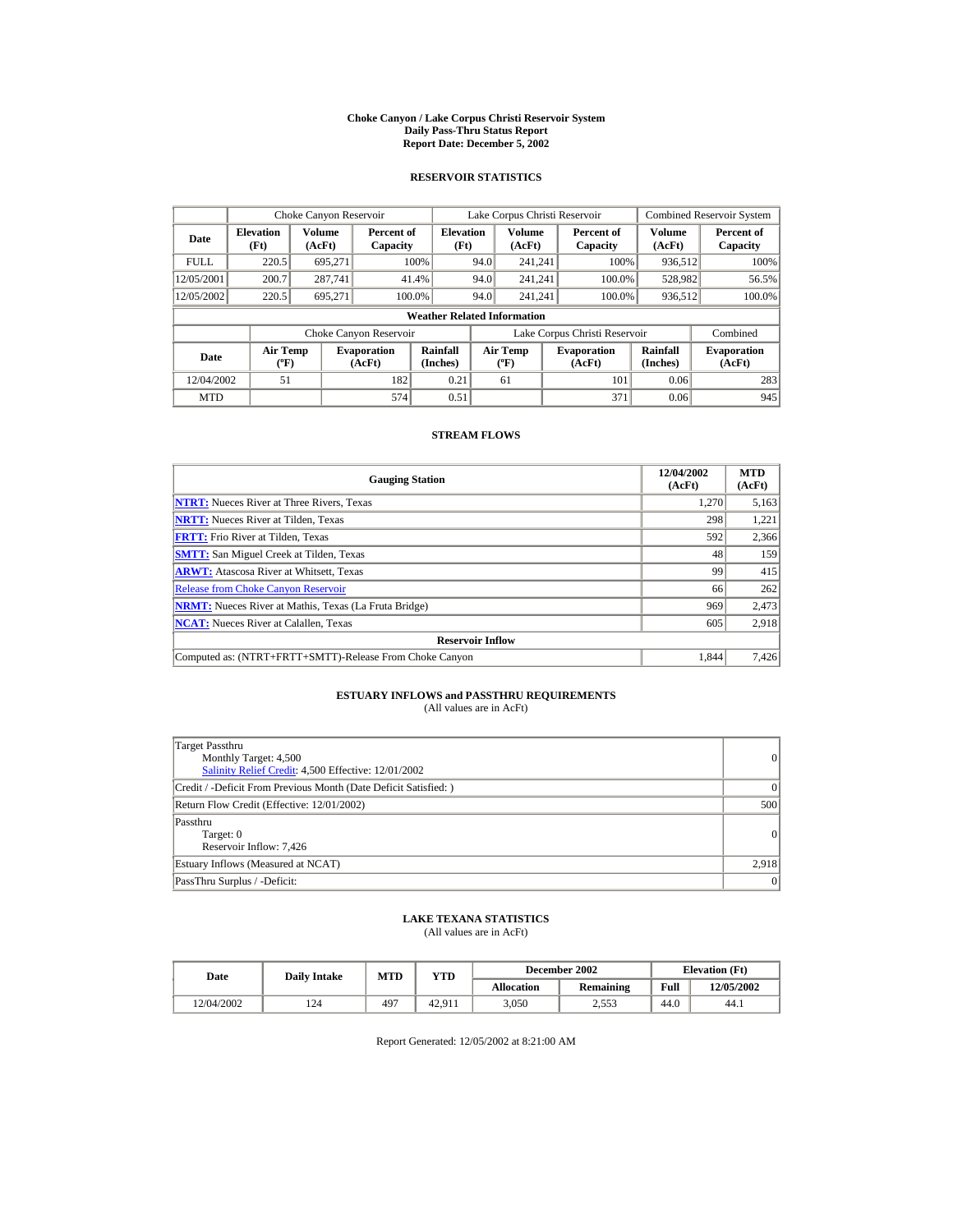#### **Choke Canyon / Lake Corpus Christi Reservoir System Daily Pass-Thru Status Report Report Date: December 6, 2002**

## **RESERVOIR STATISTICS**

|             | Choke Canyon Reservoir                      |                  |                              |                          |      | Lake Corpus Christi Reservoir             |  |                               |                      | <b>Combined Reservoir System</b> |  |  |
|-------------|---------------------------------------------|------------------|------------------------------|--------------------------|------|-------------------------------------------|--|-------------------------------|----------------------|----------------------------------|--|--|
| Date        | <b>Elevation</b><br>(Ft)                    | Volume<br>(AcFt) | Percent of<br>Capacity       | <b>Elevation</b><br>(Ft) |      | Volume<br>(AcFt)                          |  | Percent of<br>Capacity        | Volume<br>(AcFt)     | Percent of<br>Capacity           |  |  |
| <b>FULL</b> | 220.5                                       | 695.271          |                              | 100%                     | 94.0 | 241.241                                   |  | 100%                          | 936,512              | 100%                             |  |  |
| 12/06/2001  | 200.7                                       | 287,432          |                              | 41.3%                    | 94.0 | 241.241                                   |  | 100.0%                        | 528,673              | 56.5%                            |  |  |
| 12/06/2002  | 220.5                                       | 695.271          | 100.0%                       |                          | 94.0 | 241.241                                   |  | 100.0%                        | 936,512              | 100.0%                           |  |  |
|             | <b>Weather Related Information</b>          |                  |                              |                          |      |                                           |  |                               |                      |                                  |  |  |
|             |                                             |                  | Choke Canyon Reservoir       |                          |      |                                           |  | Lake Corpus Christi Reservoir |                      | Combined                         |  |  |
| Date        | <b>Air Temp</b><br>$({}^{\circ}\mathrm{F})$ |                  | <b>Evaporation</b><br>(AcFt) | Rainfall<br>(Inches)     |      | <b>Air Temp</b><br>$({}^{\circ}\text{F})$ |  | <b>Evaporation</b><br>(AcFt)  | Rainfall<br>(Inches) | <b>Evaporation</b><br>(AcFt)     |  |  |
| 12/05/2002  | 49                                          |                  | 121                          | 0.00                     |      | 48                                        |  | 22                            | 0.00                 | 143                              |  |  |
| <b>MTD</b>  |                                             |                  | 695                          | 0.51                     |      |                                           |  | 393                           | 0.06                 | 1.088                            |  |  |

## **STREAM FLOWS**

| <b>Gauging Station</b>                                       | 12/05/2002<br>(AcFt) | <b>MTD</b><br>(AcFt) |
|--------------------------------------------------------------|----------------------|----------------------|
| <b>NTRT:</b> Nueces River at Three Rivers, Texas             | 1.264                | 6,427                |
| <b>NRTT:</b> Nueces River at Tilden, Texas                   | 296                  | 1,517                |
| <b>FRTT:</b> Frio River at Tilden, Texas                     | 592                  | 2,958                |
| <b>SMTT:</b> San Miguel Creek at Tilden, Texas               | 67                   | 226                  |
| <b>ARWT:</b> Atascosa River at Whitsett, Texas               | 135                  | 550                  |
| <b>Release from Choke Canyon Reservoir</b>                   | 93                   | 355                  |
| <b>NRMT:</b> Nueces River at Mathis, Texas (La Fruta Bridge) | 1.064                | 3,537                |
| <b>NCAT:</b> Nueces River at Calallen, Texas                 | 1,358                | 4,276                |
| <b>Reservoir Inflow</b>                                      |                      |                      |
| Computed as: (NTRT+FRTT+SMTT)-Release From Choke Canyon      | 1.830                | 9,256                |

# **ESTUARY INFLOWS and PASSTHRU REQUIREMENTS**<br>(All values are in AcFt)

| Target Passthru<br>Monthly Target: 4,500<br>Salinity Relief Credit: 4,500 Effective: 12/01/2002 | $\overline{0}$ |
|-------------------------------------------------------------------------------------------------|----------------|
| Credit / -Deficit From Previous Month (Date Deficit Satisfied: )                                | $\Omega$       |
| Return Flow Credit (Effective: 12/01/2002)                                                      | 500            |
| Passthru<br>Target: 0<br>Reservoir Inflow: 9,256                                                | $\Omega$       |
| Estuary Inflows (Measured at NCAT)                                                              | 4,276          |
| PassThru Surplus / -Deficit:                                                                    | 0              |

## **LAKE TEXANA STATISTICS**

(All values are in AcFt)

| Date       | <b>Daily Intake</b> | <b>MTD</b> | YTD    |                   | December 2002 |      | <b>Elevation</b> (Ft) |
|------------|---------------------|------------|--------|-------------------|---------------|------|-----------------------|
|            |                     |            |        | <b>Allocation</b> | Remaining     | Full | 12/06/2002            |
| 12/05/2002 | 124                 | 621        | 43.035 | 3.050             | 2.429         | 44.0 | 44.1                  |

Report Generated: 12/06/2002 at 8:25:34 AM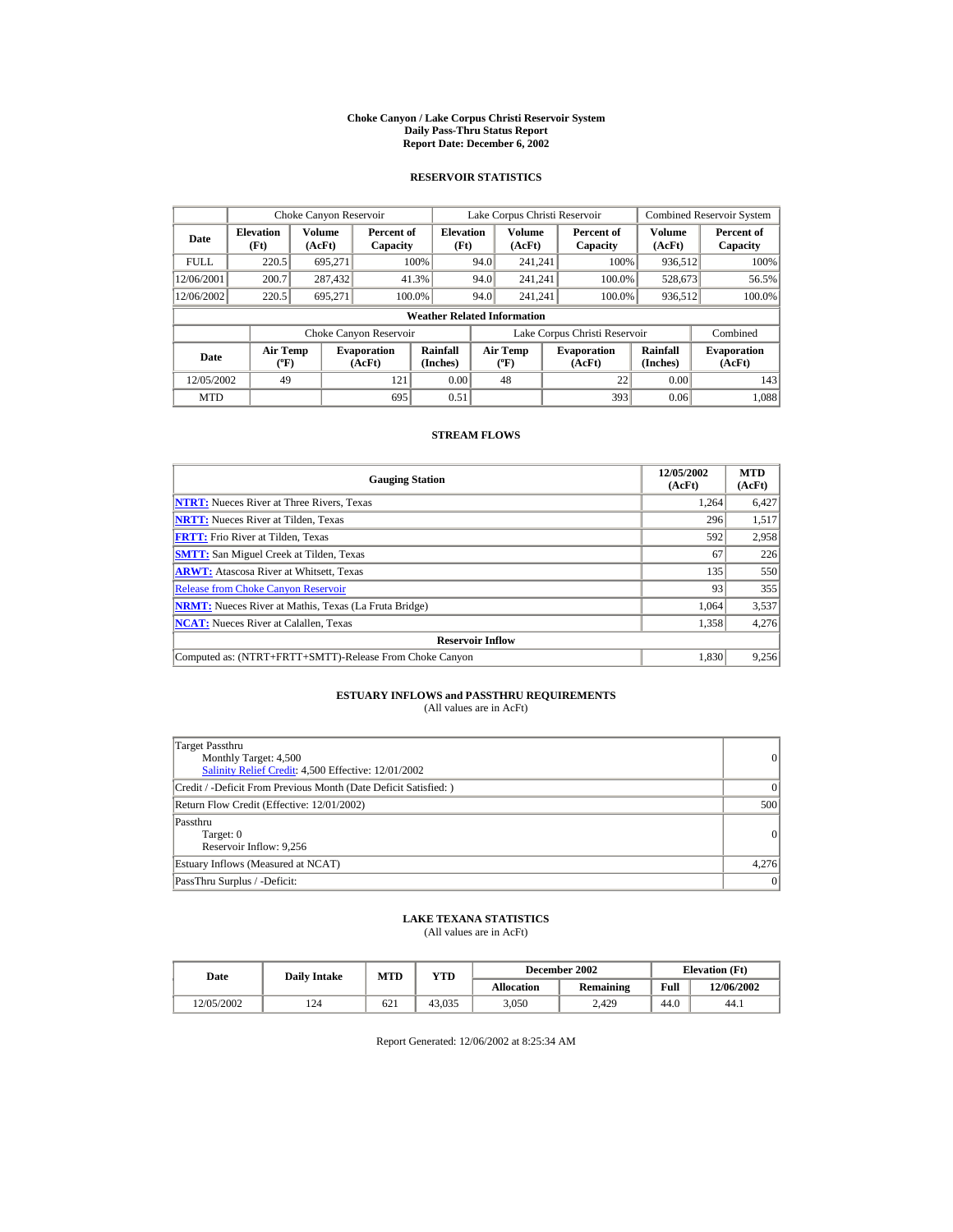#### **Choke Canyon / Lake Corpus Christi Reservoir System Daily Pass-Thru Status Report Report Date: December 7, 2002**

## **RESERVOIR STATISTICS**

|             | Choke Canyon Reservoir                      |                  |                              |                          | Lake Corpus Christi Reservoir |                                           |  |                               |                      | <b>Combined Reservoir System</b> |  |  |
|-------------|---------------------------------------------|------------------|------------------------------|--------------------------|-------------------------------|-------------------------------------------|--|-------------------------------|----------------------|----------------------------------|--|--|
| Date        | <b>Elevation</b><br>(Ft)                    | Volume<br>(AcFt) | Percent of<br>Capacity       | <b>Elevation</b><br>(Ft) |                               | Volume<br>(AcFt)                          |  | Percent of<br>Capacity        | Volume<br>(AcFt)     | Percent of<br>Capacity           |  |  |
| <b>FULL</b> | 220.5                                       | 695.271          |                              | 100%                     | 94.0                          | 241.241                                   |  | 100%                          | 936,512              | 100%                             |  |  |
| 12/07/2001  | 200.7                                       | 287.124          |                              | 41.3%                    | 94.0                          | 241.241                                   |  | 100.0%                        | 528,365              | 56.4%                            |  |  |
| 12/07/2002  | 220.5                                       | 695.271          |                              | 100.0%                   | 94.0                          | 241.241                                   |  | 100.0%                        | 936,512              | 100.0%                           |  |  |
|             | <b>Weather Related Information</b>          |                  |                              |                          |                               |                                           |  |                               |                      |                                  |  |  |
|             |                                             |                  | Choke Canyon Reservoir       |                          |                               |                                           |  | Lake Corpus Christi Reservoir |                      | Combined                         |  |  |
| Date        | <b>Air Temp</b><br>$({}^{\circ}\mathrm{F})$ |                  | <b>Evaporation</b><br>(AcFt) | Rainfall<br>(Inches)     |                               | <b>Air Temp</b><br>$({}^{\circ}\text{F})$ |  | <b>Evaporation</b><br>(AcFt)  | Rainfall<br>(Inches) | <b>Evaporation</b><br>(AcFt)     |  |  |
| 12/06/2002  | 56                                          |                  | 61                           | 0.00                     |                               | 59                                        |  | 146                           | 0.00                 | 207                              |  |  |
| <b>MTD</b>  |                                             |                  | 756                          | 0.51                     |                               |                                           |  | 539                           | 0.06                 | 1.295                            |  |  |

## **STREAM FLOWS**

| <b>Gauging Station</b>                                       | 12/06/2002<br>(AcFt) | <b>MTD</b><br>(AcFt) |
|--------------------------------------------------------------|----------------------|----------------------|
| <b>NTRT:</b> Nueces River at Three Rivers, Texas             | 1,388                | 7,815                |
| <b>NRTT:</b> Nueces River at Tilden, Texas                   | 288                  | 1,804                |
| <b>FRTT:</b> Frio River at Tilden, Texas                     | 596                  | 3,553                |
| <b>SMTT:</b> San Miguel Creek at Tilden, Texas               | 50                   | 276                  |
| <b>ARWT:</b> Atascosa River at Whitsett, Texas               | 179                  | 728                  |
| <b>Release from Choke Canyon Reservoir</b>                   | 119                  | 474                  |
| <b>NRMT:</b> Nueces River at Mathis, Texas (La Fruta Bridge) | 284                  | 3,821                |
| <b>NCAT:</b> Nueces River at Calallen, Texas                 | 1,614                | 5,889                |
| <b>Reservoir Inflow</b>                                      |                      |                      |
| Computed as: (NTRT+FRTT+SMTT)-Release From Choke Canyon      | 1.914                | 11,170               |

# **ESTUARY INFLOWS and PASSTHRU REQUIREMENTS**<br>(All values are in AcFt)

| Target Passthru<br>Monthly Target: 4,500<br>Salinity Relief Credit: 4,500 Effective: 12/01/2002 | 0        |
|-------------------------------------------------------------------------------------------------|----------|
| Credit / -Deficit From Previous Month (Date Deficit Satisfied: )                                | $\Omega$ |
| Return Flow Credit (Effective: 12/01/2002)                                                      | 500      |
| Passthru<br>Target: 0<br>Reservoir Inflow: 11,170                                               | 0        |
| Estuary Inflows (Measured at NCAT)                                                              | 5,889    |
| PassThru Surplus / -Deficit:                                                                    | 0        |

## **LAKE TEXANA STATISTICS**

(All values are in AcFt)

| Date       | <b>Daily Intake</b> | <b>MTD</b> | YTD    |                   | December 2002 | <b>Elevation</b> (Ft) |            |
|------------|---------------------|------------|--------|-------------------|---------------|-----------------------|------------|
|            |                     |            |        | <b>Allocation</b> | Remaining     | Full                  | 12/07/2002 |
| 12/06/2002 |                     | 621        | 43.035 | 3.050             | 2.429         | 44.0                  | 44.0       |

Report Generated: 12/07/2002 at 8:21:38 AM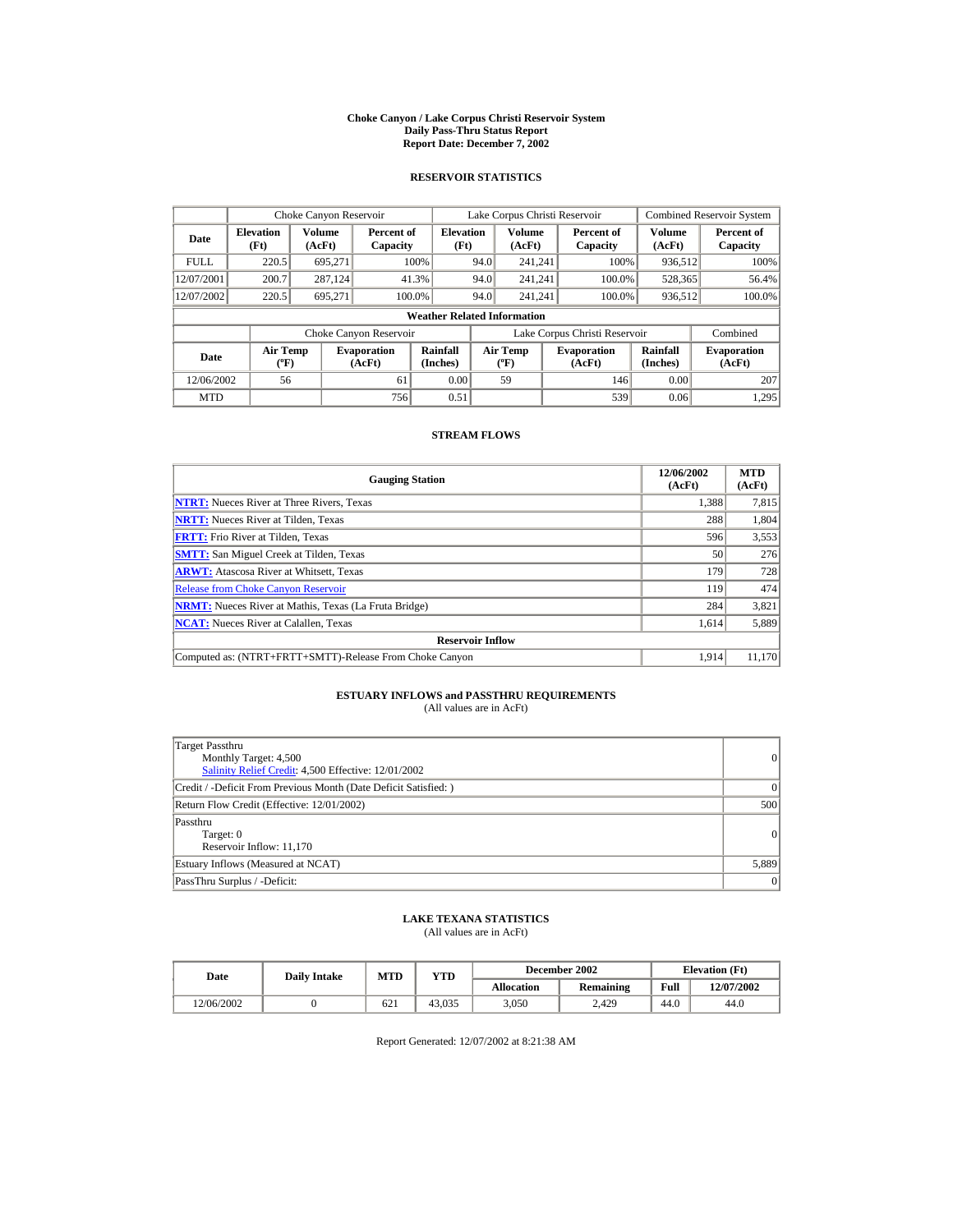#### **Choke Canyon / Lake Corpus Christi Reservoir System Daily Pass-Thru Status Report Report Date: December 8, 2002**

## **RESERVOIR STATISTICS**

|             | Choke Canyon Reservoir                      |                  |                              |                          | Lake Corpus Christi Reservoir             |                  |  |                               |                      | <b>Combined Reservoir System</b> |  |  |
|-------------|---------------------------------------------|------------------|------------------------------|--------------------------|-------------------------------------------|------------------|--|-------------------------------|----------------------|----------------------------------|--|--|
| Date        | <b>Elevation</b><br>(Ft)                    | Volume<br>(AcFt) | Percent of<br>Capacity       | <b>Elevation</b><br>(Ft) |                                           | Volume<br>(AcFt) |  | Percent of<br>Capacity        | Volume<br>(AcFt)     | Percent of<br>Capacity           |  |  |
| <b>FULL</b> | 220.5                                       | 695.271          |                              | 100%                     | 94.0                                      | 241.241          |  | 100%                          | 936,512              | 100%                             |  |  |
| 12/08/2001  | 200.7                                       | 287,278          |                              | 41.3%                    | 94.0                                      | 241.241          |  | 100.0%                        | 528,519              | 56.4%                            |  |  |
| 12/08/2002  | 220.5                                       | 695.271          |                              | 100.0%                   | 94.0                                      | 241.241          |  | 100.0%                        | 936,512              | 100.0%                           |  |  |
|             | <b>Weather Related Information</b>          |                  |                              |                          |                                           |                  |  |                               |                      |                                  |  |  |
|             |                                             |                  | Choke Canyon Reservoir       |                          |                                           |                  |  | Lake Corpus Christi Reservoir |                      | Combined                         |  |  |
| Date        | <b>Air Temp</b><br>$({}^{\circ}\mathrm{F})$ |                  | <b>Evaporation</b><br>(AcFt) | Rainfall<br>(Inches)     | <b>Air Temp</b><br>$({}^{\circ}\text{F})$ |                  |  | <b>Evaporation</b><br>(AcFt)  | Rainfall<br>(Inches) | <b>Evaporation</b><br>(AcFt)     |  |  |
| 12/07/2002  | 58                                          |                  | 45                           | 0.00                     |                                           | 63               |  | 11                            | 0.02                 | 56                               |  |  |
| <b>MTD</b>  |                                             |                  | 801                          | 0.51                     |                                           |                  |  | 550                           | 0.08                 | 1.351                            |  |  |

## **STREAM FLOWS**

| <b>Gauging Station</b>                                       | 12/07/2002<br>(AcFt) | <b>MTD</b><br>(AcFt) |
|--------------------------------------------------------------|----------------------|----------------------|
| <b>NTRT:</b> Nueces River at Three Rivers, Texas             | 1.447                | 9,262                |
| <b>NRTT:</b> Nueces River at Tilden, Texas                   | 278                  | 2,082                |
| <b>FRTT:</b> Frio River at Tilden, Texas                     | 588                  | 4,141                |
| <b>SMTT:</b> San Miguel Creek at Tilden, Texas               | 46                   | 322                  |
| <b>ARWT:</b> Atascosa River at Whitsett, Texas               | 197                  | 925                  |
| <b>Release from Choke Canvon Reservoir</b>                   | 119                  | 594                  |
| <b>NRMT:</b> Nueces River at Mathis, Texas (La Fruta Bridge) | 36                   | 3,857                |
| <b>NCAT:</b> Nueces River at Calallen, Texas                 | 752                  | 6,642                |
| <b>Reservoir Inflow</b>                                      |                      |                      |
| Computed as: (NTRT+FRTT+SMTT)-Release From Choke Canyon      | 1.961                | 13,131               |

# **ESTUARY INFLOWS and PASSTHRU REQUIREMENTS**<br>(All values are in AcFt)

| Target Passthru<br>Monthly Target: 4,500<br>Salinity Relief Credit: 4,500 Effective: 12/01/2002 | $\overline{0}$ |
|-------------------------------------------------------------------------------------------------|----------------|
| Credit / -Deficit From Previous Month (Date Deficit Satisfied: )                                | $\Omega$       |
| Return Flow Credit (Effective: 12/01/2002)                                                      | 500            |
| Passthru<br>Target: 0<br>Reservoir Inflow: 13,131                                               | $\Omega$       |
| Estuary Inflows (Measured at NCAT)                                                              | 6,642          |
| PassThru Surplus / -Deficit:                                                                    | 0              |

## **LAKE TEXANA STATISTICS**

(All values are in AcFt)

| Date       | <b>Daily Intake</b> | <b>MTD</b> | YTD    |                   | December 2002    | <b>Elevation</b> (Ft) |            |
|------------|---------------------|------------|--------|-------------------|------------------|-----------------------|------------|
|            |                     |            |        | <b>Allocation</b> | <b>Remaining</b> | Full                  | 12/08/2002 |
| 12/07/2002 | 124                 | 870        | 43.283 | 3.050             | 2.180            | 44.0                  | 44.0       |

Report Generated: 12/08/2002 at 9:07:27 AM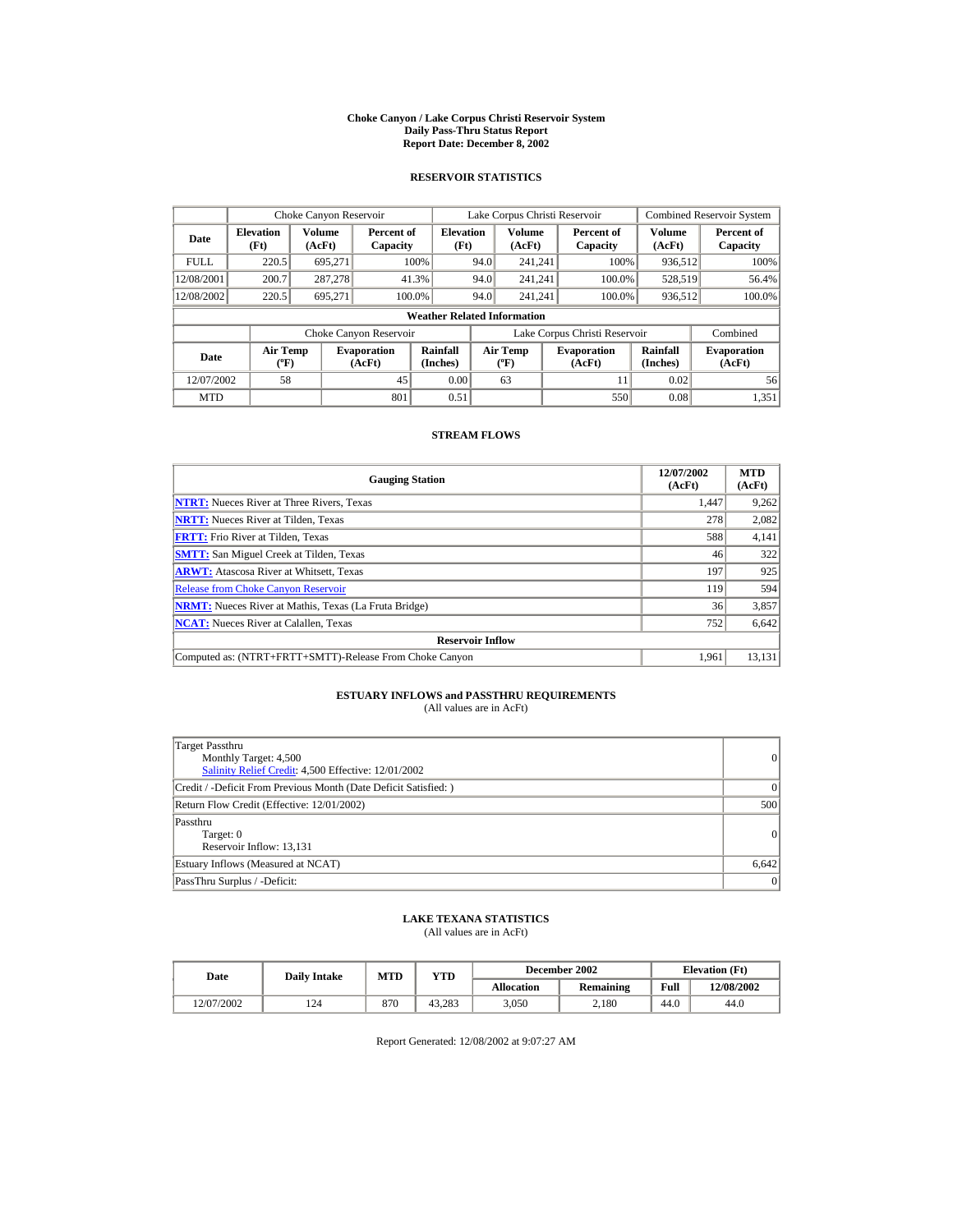#### **Choke Canyon / Lake Corpus Christi Reservoir System Daily Pass-Thru Status Report Report Date: December 9, 2002**

## **RESERVOIR STATISTICS**

|             | Choke Canyon Reservoir                      |                         |                              |                          | Lake Corpus Christi Reservoir    |                  |                              |                               |                              | <b>Combined Reservoir System</b> |  |  |
|-------------|---------------------------------------------|-------------------------|------------------------------|--------------------------|----------------------------------|------------------|------------------------------|-------------------------------|------------------------------|----------------------------------|--|--|
| Date        | <b>Elevation</b><br>(Ft)                    | <b>Volume</b><br>(AcFt) | Percent of<br>Capacity       | <b>Elevation</b><br>(Ft) |                                  | Volume<br>(AcFt) |                              | Percent of<br>Capacity        | Volume<br>(AcFt)             | Percent of<br>Capacity           |  |  |
| <b>FULL</b> | 220.5                                       | 695.271                 |                              | 100%                     | 94.0                             | 241.241          |                              | 100%                          | 936,512                      | 100%                             |  |  |
| 12/09/2001  | 200.7                                       | 287,741                 |                              | 41.4%                    | 94.0                             | 241.241          |                              | 100.0%                        | 528,982                      | 56.5%                            |  |  |
| 12/09/2002  | 220.6                                       | 695,271                 |                              | 100.0%                   | 94.0                             | 241.241          |                              | 100.0%                        | 936,512                      | 100.0%                           |  |  |
|             | <b>Weather Related Information</b>          |                         |                              |                          |                                  |                  |                              |                               |                              |                                  |  |  |
|             |                                             |                         | Choke Canyon Reservoir       |                          |                                  |                  |                              | Lake Corpus Christi Reservoir |                              | Combined                         |  |  |
| Date        | <b>Air Temp</b><br>$({}^{\circ}\mathrm{F})$ |                         | <b>Evaporation</b><br>(AcFt) | Rainfall<br>(Inches)     | <b>Air Temp</b><br>$(^{\circ}F)$ |                  | <b>Evaporation</b><br>(AcFt) | Rainfall<br>(Inches)          | <b>Evaporation</b><br>(AcFt) |                                  |  |  |
| 12/08/2002  | 67                                          |                         | 15                           | 0.76                     |                                  | 68               |                              | Pan overflow                  | 1.22                         | 26                               |  |  |
| <b>MTD</b>  |                                             |                         | 816                          | 1.27                     |                                  |                  |                              | 561                           | 1.30                         | 1.377                            |  |  |

## **STREAM FLOWS**

| <b>Gauging Station</b>                                       | 12/08/2002<br>(AcFt) | <b>MTD</b><br>(AcFt) |
|--------------------------------------------------------------|----------------------|----------------------|
| <b>NTRT:</b> Nueces River at Three Rivers, Texas             | 1,435                | 10,697               |
| <b>NRTT:</b> Nueces River at Tilden, Texas                   | 268                  | 2,350                |
| <b>FRTT:</b> Frio River at Tilden, Texas                     | 588                  | 4,728                |
| <b>SMTT:</b> San Miguel Creek at Tilden, Texas               | 44                   | 365                  |
| <b>ARWT:</b> Atascosa River at Whitsett, Texas               | 149                  | 1,074                |
| <b>Release from Choke Canyon Reservoir</b>                   | 119                  | 713                  |
| <b>NRMT:</b> Nueces River at Mathis, Texas (La Fruta Bridge) | 197                  | 4,053                |
| <b>NCAT:</b> Nueces River at Calallen, Texas                 | 260                  | 6,902                |
| <b>Reservoir Inflow</b>                                      |                      |                      |
| Computed as: (NTRT+FRTT+SMTT)-Release From Choke Canyon      | 1.947                | 15,078               |

# **ESTUARY INFLOWS and PASSTHRU REQUIREMENTS**<br>(All values are in AcFt)

| Target Passthru<br>Monthly Target: 4,500<br>Salinity Relief Credit: 4,500 Effective: 12/01/2002 | 0        |
|-------------------------------------------------------------------------------------------------|----------|
| Credit / -Deficit From Previous Month (Date Deficit Satisfied: )                                | $\Omega$ |
| Return Flow Credit (Effective: 12/01/2002)                                                      | 500      |
| Passthru<br>Target: 0<br>Reservoir Inflow: 15,078                                               | 0        |
| Estuary Inflows (Measured at NCAT)                                                              | 6,902    |
| PassThru Surplus / -Deficit:                                                                    | 0        |

## **LAKE TEXANA STATISTICS**

(All values are in AcFt)

| Date       | <b>Daily Intake</b> | <b>MTD</b><br>YTD |        |                   | December 2002 | <b>Elevation</b> (Ft) |            |
|------------|---------------------|-------------------|--------|-------------------|---------------|-----------------------|------------|
|            |                     |                   |        | <b>Allocation</b> | Remaining     | Full                  | 12/09/2002 |
| 12/08/2002 | 124                 | 994               | 43,408 | 3.050             | 2.056         | 44.0                  | 44.0       |

Report Generated: 12/09/2002 at 8:16:37 AM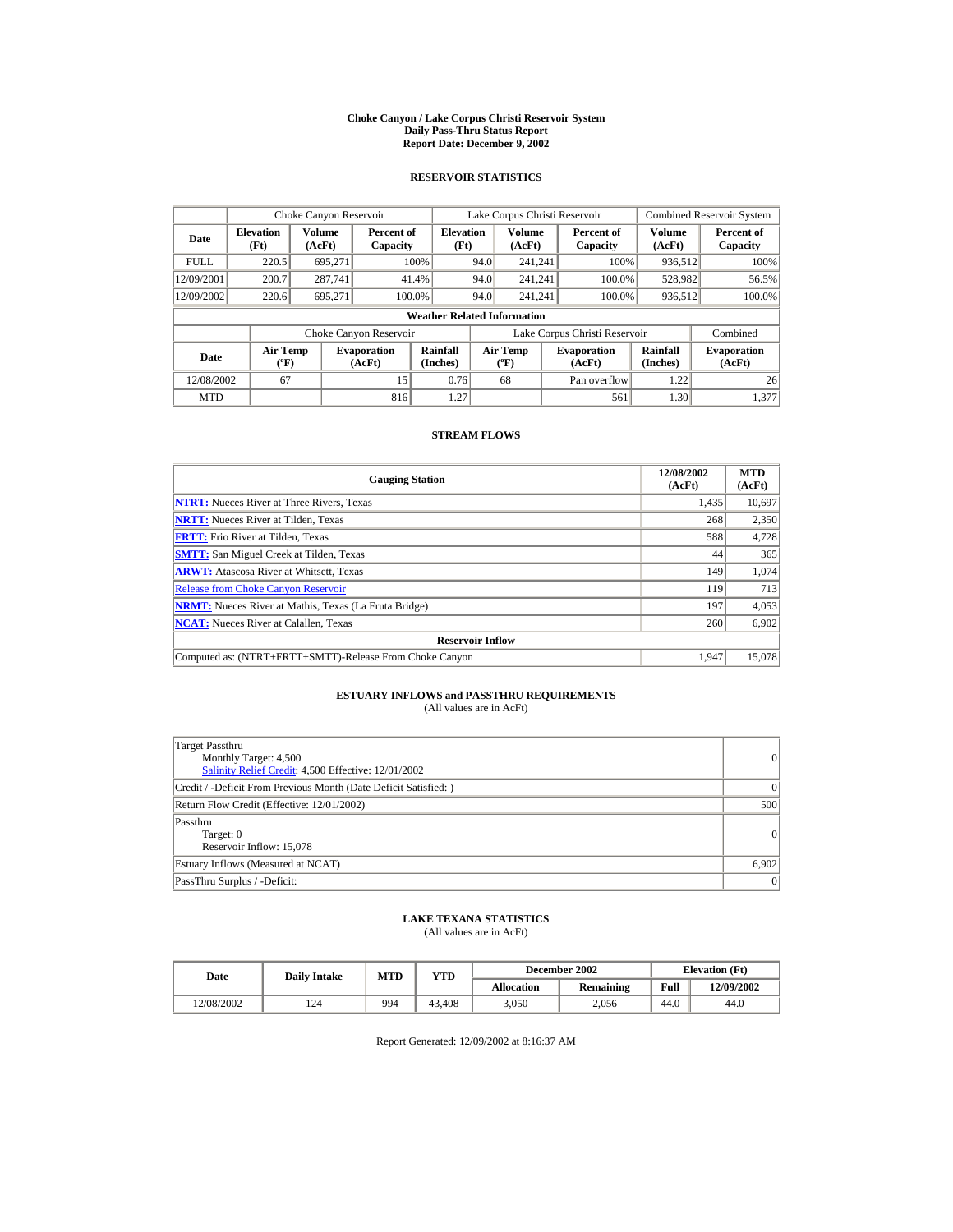#### **Choke Canyon / Lake Corpus Christi Reservoir System Daily Pass-Thru Status Report Report Date: December 10, 2002**

## **RESERVOIR STATISTICS**

|             | Choke Canyon Reservoir                      |                  |                              |                          | Lake Corpus Christi Reservoir    |                  |  |                               |                      | <b>Combined Reservoir System</b> |  |  |
|-------------|---------------------------------------------|------------------|------------------------------|--------------------------|----------------------------------|------------------|--|-------------------------------|----------------------|----------------------------------|--|--|
| Date        | <b>Elevation</b><br>(Ft)                    | Volume<br>(AcFt) | Percent of<br>Capacity       | <b>Elevation</b><br>(Ft) |                                  | Volume<br>(AcFt) |  | Percent of<br>Capacity        | Volume<br>(AcFt)     | Percent of<br>Capacity           |  |  |
| <b>FULL</b> | 220.5                                       | 695.271          |                              | 100%                     | 94.0                             | 241.241          |  | 100%                          | 936,512              | 100%                             |  |  |
| 12/10/2001  | 200.7                                       | 287.124          |                              | 41.3%                    | 94.0                             | 241.241          |  | 100.0%                        | 528,365              | 56.4%                            |  |  |
| 12/10/2002  | 220.6                                       | 695.271          |                              | 100.0%                   | 94.0                             | 241.241          |  | 100.0%                        | 936,512              | 100.0%                           |  |  |
|             | <b>Weather Related Information</b>          |                  |                              |                          |                                  |                  |  |                               |                      |                                  |  |  |
|             |                                             |                  | Choke Canyon Reservoir       |                          |                                  |                  |  | Lake Corpus Christi Reservoir |                      | Combined                         |  |  |
| Date        | <b>Air Temp</b><br>$({}^{\circ}\mathrm{F})$ |                  | <b>Evaporation</b><br>(AcFt) | Rainfall<br>(Inches)     | <b>Air Temp</b><br>$(^{\circ}F)$ |                  |  | <b>Evaporation</b><br>(AcFt)  | Rainfall<br>(Inches) | <b>Evaporation</b><br>(AcFt)     |  |  |
| 12/09/2002  | 51                                          |                  | 15                           | 0.34                     |                                  | 52               |  | Pan overflow                  | 0.97                 | 15                               |  |  |
| <b>MTD</b>  |                                             |                  | 831                          | 1.61                     |                                  |                  |  | 561                           | 2.27                 | 1.392                            |  |  |

## **STREAM FLOWS**

| <b>Gauging Station</b>                                       | 12/09/2002<br>(AcFt) | <b>MTD</b><br>(AcFt) |
|--------------------------------------------------------------|----------------------|----------------------|
| <b>NTRT:</b> Nueces River at Three Rivers, Texas             | 1,820                | 12,517               |
| <b>NRTT:</b> Nueces River at Tilden, Texas                   | 276                  | 2,626                |
| <b>FRTT:</b> Frio River at Tilden, Texas                     | 603                  | 5,332                |
| <b>SMTT:</b> San Miguel Creek at Tilden, Texas               | 252                  | 617                  |
| <b>ARWT:</b> Atascosa River at Whitsett, Texas               | 204                  | 1,278                |
| <b>Release from Choke Canyon Reservoir</b>                   | 943                  | 1,655                |
| <b>NRMT:</b> Nueces River at Mathis, Texas (La Fruta Bridge) | 917                  | 4,970                |
| <b>NCAT:</b> Nueces River at Calallen, Texas                 | 570                  | 7,472                |
| <b>Reservoir Inflow</b>                                      |                      |                      |
| Computed as: (NTRT+FRTT+SMTT)-Release From Choke Canyon      | 1.733                | 16,811               |

# **ESTUARY INFLOWS and PASSTHRU REQUIREMENTS**<br>(All values are in AcFt)

| Target Passthru<br>Monthly Target: 4,500<br>Salinity Relief Credit: 4,500 Effective: 12/01/2002 | $\overline{0}$ |
|-------------------------------------------------------------------------------------------------|----------------|
| Credit / -Deficit From Previous Month (Date Deficit Satisfied: )                                | $\Omega$       |
| Return Flow Credit (Effective: 12/01/2002)                                                      | 500            |
| Passthru<br>Target: 0<br>Reservoir Inflow: 16,811                                               | $\Omega$       |
| Estuary Inflows (Measured at NCAT)                                                              | 7,472          |
| PassThru Surplus / -Deficit:                                                                    | 0              |

## **LAKE TEXANA STATISTICS**

(All values are in AcFt)

| Date       | <b>Daily Intake</b> | <b>MTD</b> | $_{\rm VTD}$ |            | December 2002 | <b>Elevation</b> (Ft) |            |
|------------|---------------------|------------|--------------|------------|---------------|-----------------------|------------|
|            |                     |            |              | Allocation | Remaining     | Full                  | 12/10/2002 |
| 12/09/2002 | 124                 | 1.118      | 43.531       | 3.050      | .932          | 44.0                  | 44.3       |

Report Generated: 12/10/2002 at 9:06:05 AM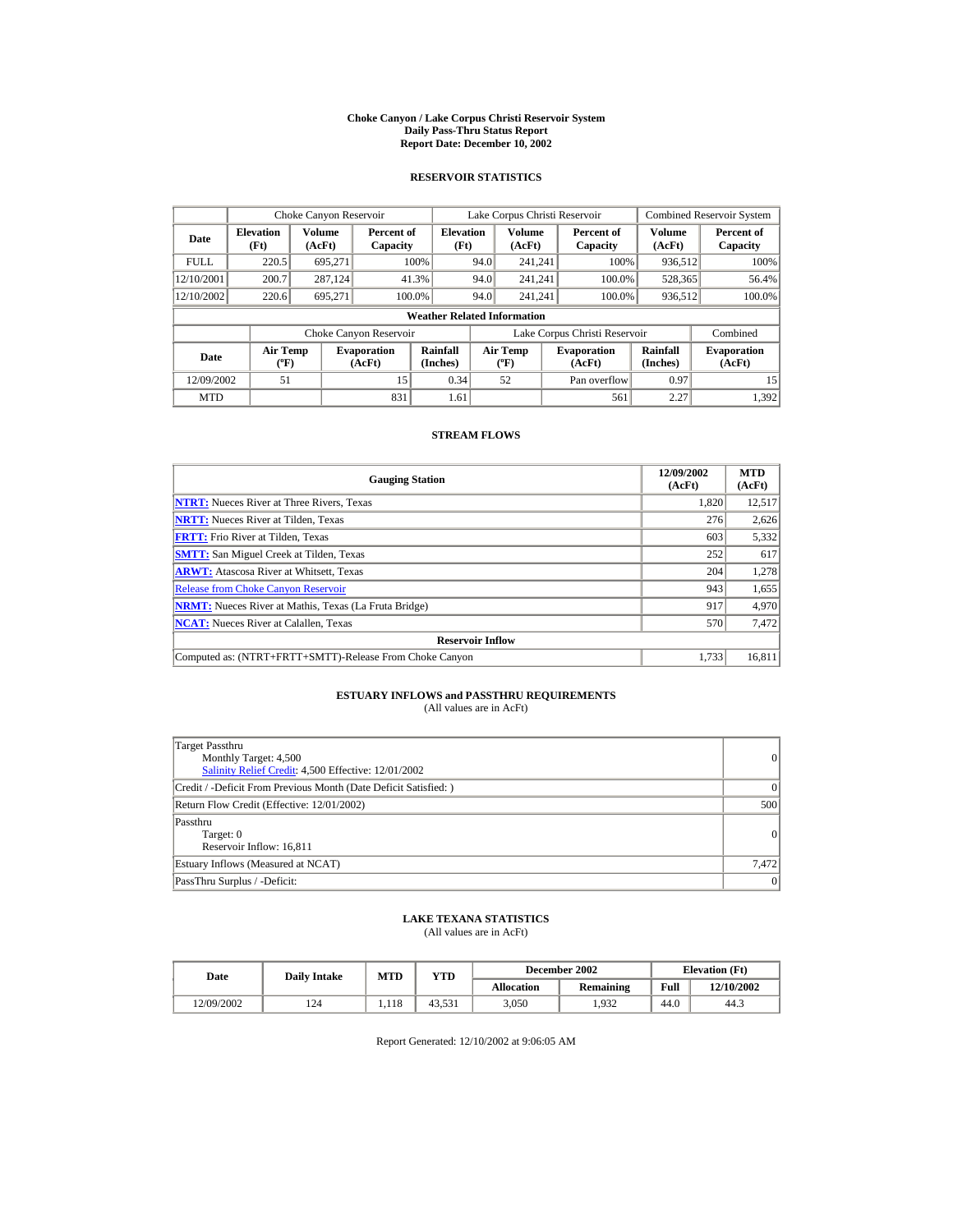#### **Choke Canyon / Lake Corpus Christi Reservoir System Daily Pass-Thru Status Report Report Date: December 11, 2002**

## **RESERVOIR STATISTICS**

|             | Choke Canyon Reservoir                      |                  |                              |                          | Lake Corpus Christi Reservoir             |                  |  |                               |                      | <b>Combined Reservoir System</b> |  |  |
|-------------|---------------------------------------------|------------------|------------------------------|--------------------------|-------------------------------------------|------------------|--|-------------------------------|----------------------|----------------------------------|--|--|
| Date        | <b>Elevation</b><br>(Ft)                    | Volume<br>(AcFt) | Percent of<br>Capacity       | <b>Elevation</b><br>(Ft) |                                           | Volume<br>(AcFt) |  | Percent of<br>Capacity        | Volume<br>(AcFt)     | Percent of<br>Capacity           |  |  |
| <b>FULL</b> | 220.5                                       | 695.271          |                              | 100%                     | 94.0                                      | 241.241          |  | 100%                          | 936,512              | 100%                             |  |  |
| 12/11/2001  | 200.7                                       | 287,432          |                              | 41.3%                    | 94.0                                      | 241.241          |  | 100.0%                        | 528,673              | 56.5%                            |  |  |
| 12/11/2002  | 220.5                                       | 695.271          | 100.0%                       |                          | 94.0                                      | 241.241          |  | 100.0%                        | 936,512              | 100.0%                           |  |  |
|             | <b>Weather Related Information</b>          |                  |                              |                          |                                           |                  |  |                               |                      |                                  |  |  |
|             |                                             |                  | Choke Canyon Reservoir       |                          |                                           |                  |  | Lake Corpus Christi Reservoir |                      | Combined                         |  |  |
| Date        | <b>Air Temp</b><br>$({}^{\circ}\mathrm{F})$ |                  | <b>Evaporation</b><br>(AcFt) | Rainfall<br>(Inches)     | <b>Air Temp</b><br>$({}^{\circ}\text{F})$ |                  |  | <b>Evaporation</b><br>(AcFt)  | Rainfall<br>(Inches) | <b>Evaporation</b><br>(AcFt)     |  |  |
| 12/10/2002  | 58                                          |                  | 106                          | 0.00                     |                                           | 59               |  | 135                           | 0.00                 | 241                              |  |  |
| <b>MTD</b>  |                                             |                  | 937                          | 1.61                     |                                           |                  |  | 696                           | 2.27                 | 1,633                            |  |  |

## **STREAM FLOWS**

| <b>Gauging Station</b>                                       | 12/10/2002<br>(AcFt) | <b>MTD</b><br>(AcFt) |
|--------------------------------------------------------------|----------------------|----------------------|
| <b>NTRT:</b> Nueces River at Three Rivers, Texas             | 3,891                | 16,408               |
| <b>NRTT:</b> Nueces River at Tilden, Texas                   | 282                  | 2,908                |
| <b>FRTT:</b> Frio River at Tilden, Texas                     | 619                  | 5,951                |
| <b>SMTT:</b> San Miguel Creek at Tilden, Texas               | 71                   | 689                  |
| <b>ARWT:</b> Atascosa River at Whitsett, Texas               | 909                  | 2,187                |
| <b>Release from Choke Canyon Reservoir</b>                   | 2.001                | 3,656                |
| <b>NRMT:</b> Nueces River at Mathis, Texas (La Fruta Bridge) | 1,397                | 6,368                |
| <b>NCAT:</b> Nueces River at Calallen, Texas                 | 1,977                | 9,449                |
| <b>Reservoir Inflow</b>                                      |                      |                      |
| Computed as: (NTRT+FRTT+SMTT)-Release From Choke Canyon      | 2.580                | 19.391               |

# **ESTUARY INFLOWS and PASSTHRU REQUIREMENTS**<br>(All values are in AcFt)

| Target Passthru<br>Monthly Target: 4,500<br>Salinity Relief Credit: 4,500 Effective: 12/01/2002 | 0        |
|-------------------------------------------------------------------------------------------------|----------|
| Credit / -Deficit From Previous Month (Date Deficit Satisfied: )                                | $\Omega$ |
| Return Flow Credit (Effective: 12/01/2002)                                                      | 500      |
| Passthru<br>Target: 0<br>Reservoir Inflow: 19,391                                               | 0        |
| Estuary Inflows (Measured at NCAT)                                                              | 9,449    |
| PassThru Surplus / -Deficit:                                                                    | 0        |

## **LAKE TEXANA STATISTICS**

(All values are in AcFt)

| Date       | <b>Daily Intake</b> | MTD   | $_{\rm VTD}$ |            | December 2002 | <b>Elevation</b> (Ft) |            |
|------------|---------------------|-------|--------------|------------|---------------|-----------------------|------------|
|            |                     |       |              | Allocation | Remaining     | Full                  | 12/11/2002 |
| 12/10/2002 | 124                 | 1.241 | 43.655       | 3.050      | .809          | 44.0                  | 44.3       |

Report Generated: 12/11/2002 at 9:31:11 AM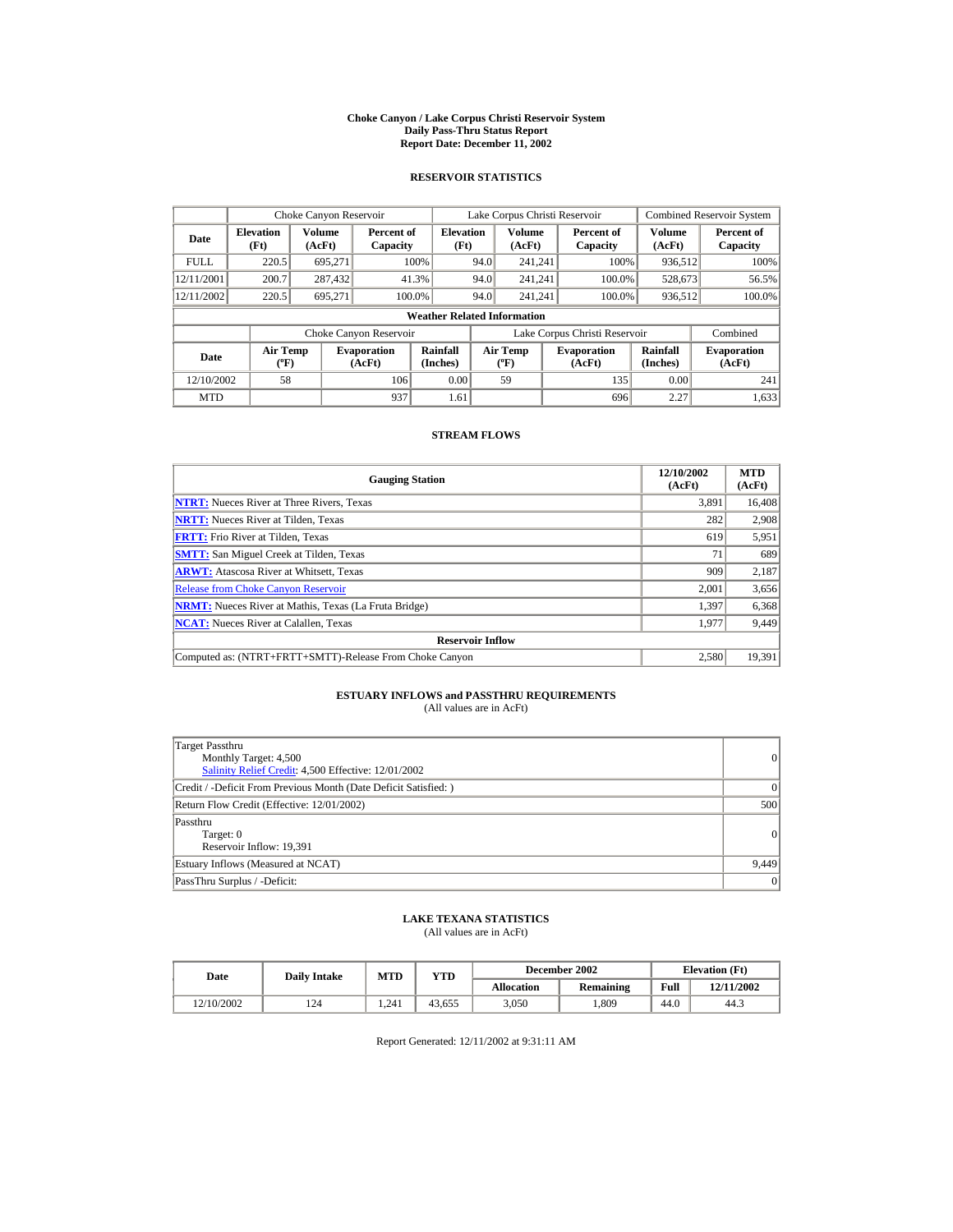#### **Choke Canyon / Lake Corpus Christi Reservoir System Daily Pass-Thru Status Report Report Date: December 12, 2002**

## **RESERVOIR STATISTICS**

|             | Choke Canyon Reservoir                      |                         |                              |                          | Lake Corpus Christi Reservoir |                                          |  |                               |                      | <b>Combined Reservoir System</b> |  |  |
|-------------|---------------------------------------------|-------------------------|------------------------------|--------------------------|-------------------------------|------------------------------------------|--|-------------------------------|----------------------|----------------------------------|--|--|
| Date        | <b>Elevation</b><br>(Ft)                    | <b>Volume</b><br>(AcFt) | Percent of<br>Capacity       | <b>Elevation</b><br>(Ft) |                               | <b>Volume</b><br>(AcFt)                  |  | Percent of<br>Capacity        | Volume<br>(AcFt)     | Percent of<br>Capacity           |  |  |
| <b>FULL</b> | 220.5                                       | 695.271                 |                              | 100%                     | 94.0                          | 241.241                                  |  | 100%                          | 936,512              | 100%                             |  |  |
| 12/12/2001  | 200.7                                       | 287,741                 |                              | 41.4%                    | 94.0                          | 241.241                                  |  | 100.0%                        | 528,982              | 56.5%                            |  |  |
| 12/12/2002  | 220.5                                       | 695,271                 | 100.0%                       |                          | 94.0                          | 241.241                                  |  | 100.0%                        | 936,512              | 100.0%                           |  |  |
|             | <b>Weather Related Information</b>          |                         |                              |                          |                               |                                          |  |                               |                      |                                  |  |  |
|             |                                             |                         | Choke Canyon Reservoir       |                          |                               |                                          |  | Lake Corpus Christi Reservoir |                      | Combined                         |  |  |
| Date        | <b>Air Temp</b><br>$({}^{\circ}\mathrm{F})$ |                         | <b>Evaporation</b><br>(AcFt) | Rainfall<br>(Inches)     |                               | <b>Air Temp</b><br>$({}^{\circ}{\rm F})$ |  | <b>Evaporation</b><br>(AcFt)  | Rainfall<br>(Inches) | <b>Evaporation</b><br>(AcFt)     |  |  |
| 12/11/2002  | 56                                          |                         | 45                           | 0.21                     |                               | 62                                       |  | 101                           | 0.68                 | 146                              |  |  |
| <b>MTD</b>  |                                             |                         | 982                          | 1.82                     |                               |                                          |  | 797                           | 2.95                 | 1.779                            |  |  |

## **STREAM FLOWS**

| <b>Gauging Station</b>                                       | 12/11/2002<br>(AcFt) | <b>MTD</b><br>(AcFt) |
|--------------------------------------------------------------|----------------------|----------------------|
| <b>NTRT:</b> Nueces River at Three Rivers, Texas             | 4.446                | 20,854               |
| <b>NRTT:</b> Nueces River at Tilden, Texas                   | 270                  | 3,178                |
| <b>FRTT:</b> Frio River at Tilden, Texas                     | 586                  | 6,537                |
| <b>SMTT:</b> San Miguel Creek at Tilden, Texas               | 276                  | 965                  |
| <b>ARWT:</b> Atascosa River at Whitsett, Texas               | 768                  | 2,956                |
| <b>Release from Choke Canyon Reservoir</b>                   | 1,626                | 5,282                |
| <b>NRMT:</b> Nueces River at Mathis, Texas (La Fruta Bridge) | 2.104                | 8.472                |
| <b>NCAT:</b> Nueces River at Calallen, Texas                 | 2,839                | 12,287               |
| <b>Reservoir Inflow</b>                                      |                      |                      |
| Computed as: (NTRT+FRTT+SMTT)-Release From Choke Canyon      | 3.682                | 23,074               |

# **ESTUARY INFLOWS and PASSTHRU REQUIREMENTS**<br>(All values are in AcFt)

| Target Passthru<br>Monthly Target: 4,500<br>Salinity Relief Credit: 4,500 Effective: 12/01/2002 | $\overline{0}$ |
|-------------------------------------------------------------------------------------------------|----------------|
| Credit / -Deficit From Previous Month (Date Deficit Satisfied: )                                | $\Omega$       |
| Return Flow Credit (Effective: 12/01/2002)                                                      | 500            |
| Passthru<br>Target: 0<br>Reservoir Inflow: 23,074                                               | $\Omega$       |
| Estuary Inflows (Measured at NCAT)                                                              | 12.287         |
| PassThru Surplus / -Deficit:                                                                    | 0              |

## **LAKE TEXANA STATISTICS**

(All values are in AcFt)

| Date       | <b>Daily Intake</b> | <b>MTD</b> | YTD          |                   | December 2002 | <b>Elevation</b> (Ft) |            |
|------------|---------------------|------------|--------------|-------------------|---------------|-----------------------|------------|
|            |                     |            |              | <b>Allocation</b> | Remaining     | Full                  | 12/12/2002 |
| 12/11/2002 | 124                 | 1.365      | .779<br>43.7 | 3.050             | .685          | 44.0                  | 44.2       |

Report Generated: 12/12/2002 at 8:51:34 AM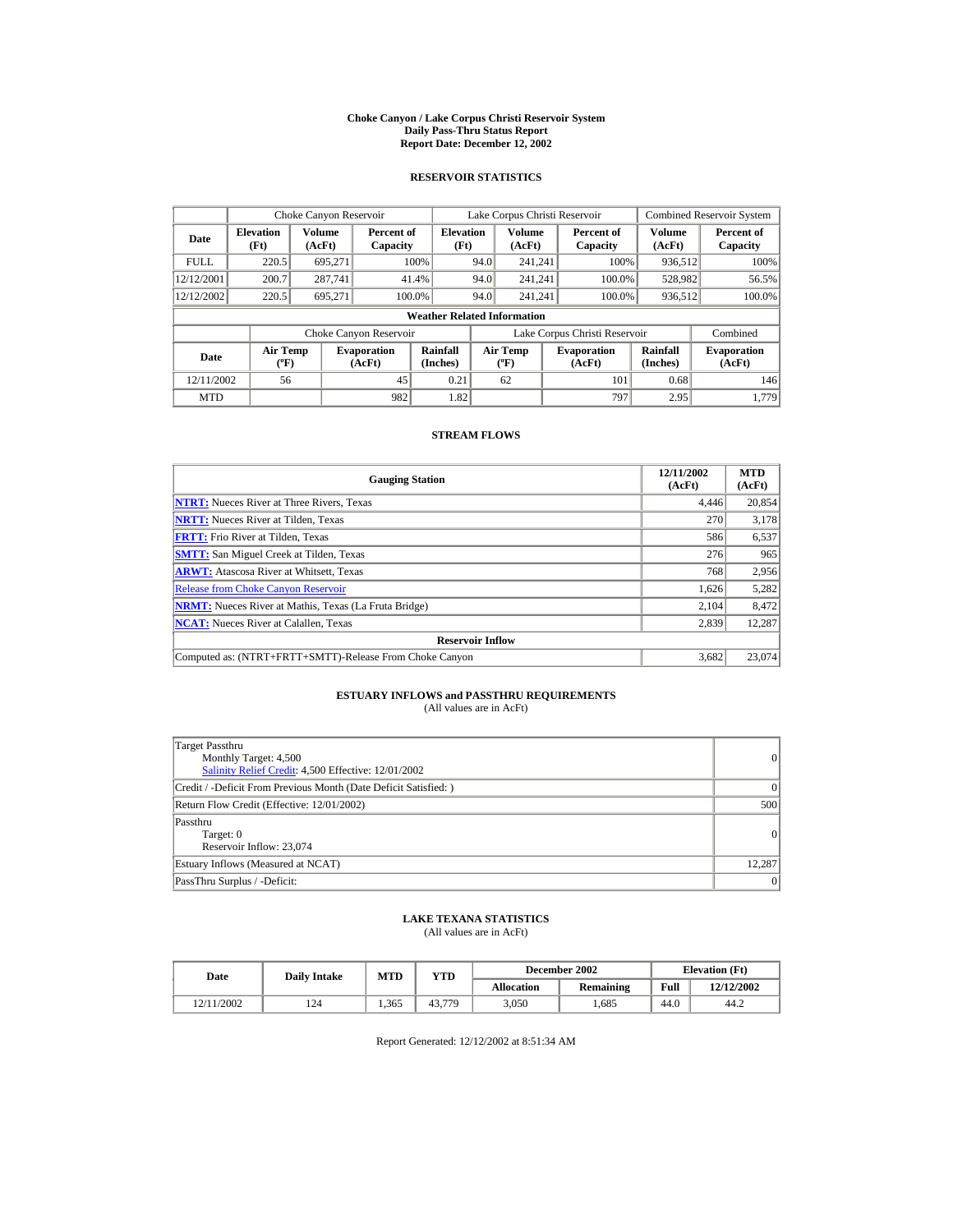#### **Choke Canyon / Lake Corpus Christi Reservoir System Daily Pass-Thru Status Report Report Date: December 13, 2002**

## **RESERVOIR STATISTICS**

|             | Choke Canyon Reservoir                      |                  |                              |                          | Lake Corpus Christi Reservoir               |                  |  |                               |                      | <b>Combined Reservoir System</b> |  |  |
|-------------|---------------------------------------------|------------------|------------------------------|--------------------------|---------------------------------------------|------------------|--|-------------------------------|----------------------|----------------------------------|--|--|
| Date        | <b>Elevation</b><br>(Ft)                    | Volume<br>(AcFt) | Percent of<br>Capacity       | <b>Elevation</b><br>(Ft) |                                             | Volume<br>(AcFt) |  | Percent of<br>Capacity        | Volume<br>(AcFt)     | Percent of<br>Capacity           |  |  |
| <b>FULL</b> | 220.5                                       | 695.271          |                              | 100%                     | 94.0                                        | 241.241          |  | 100%                          | 936,512              | 100%                             |  |  |
| 12/13/2001  | 200.7                                       | 287,432          |                              | 41.3%                    | 94.0                                        | 241.241          |  | 100.0%                        | 528,673              | 56.5%                            |  |  |
| 12/13/2002  | 220.5                                       | 695.271          |                              | 100.0%                   | 94.0                                        | 241.241          |  | 100.0%                        | 936,512              | 100.0%                           |  |  |
|             | <b>Weather Related Information</b>          |                  |                              |                          |                                             |                  |  |                               |                      |                                  |  |  |
|             |                                             |                  | Choke Canyon Reservoir       |                          |                                             |                  |  | Lake Corpus Christi Reservoir |                      | Combined                         |  |  |
| Date        | <b>Air Temp</b><br>$({}^{\circ}\mathrm{F})$ |                  | <b>Evaporation</b><br>(AcFt) | Rainfall<br>(Inches)     | <b>Air Temp</b><br>$({}^{\circ}\mathbf{F})$ |                  |  | <b>Evaporation</b><br>(AcFt)  | Rainfall<br>(Inches) | <b>Evaporation</b><br>(AcFt)     |  |  |
| 12/12/2002  | 67                                          |                  | 197                          | 0.17                     |                                             | 69               |  | 168                           | 0.11                 | 365                              |  |  |
| <b>MTD</b>  |                                             |                  | 1.179                        | 1.99                     |                                             |                  |  | 965                           | 3.06                 | 2.144                            |  |  |

## **STREAM FLOWS**

| <b>Gauging Station</b>                                       | 12/12/2002<br>(AcFt) | <b>MTD</b><br>(AcFt) |
|--------------------------------------------------------------|----------------------|----------------------|
| <b>NTRT:</b> Nueces River at Three Rivers, Texas             | 3,513                | 24,368               |
| <b>NRTT:</b> Nueces River at Tilden, Texas                   | 266                  | 3,444                |
| <b>FRTT:</b> Frio River at Tilden, Texas                     | 597                  | 7,134                |
| <b>SMTT:</b> San Miguel Creek at Tilden, Texas               | 359                  | 1,324                |
| <b>ARWT:</b> Atascosa River at Whitsett, Texas               | 820                  | 3,775                |
| <b>Release from Choke Canyon Reservoir</b>                   | 1,626                | 6,908                |
| <b>NRMT:</b> Nueces River at Mathis, Texas (La Fruta Bridge) | 3.970                | 12.442               |
| <b>NCAT:</b> Nueces River at Calallen, Texas                 | 3,494                | 15,781               |
| <b>Reservoir Inflow</b>                                      |                      |                      |
| Computed as: (NTRT+FRTT+SMTT)-Release From Choke Canyon      | 2.845                | 25,918               |

# **ESTUARY INFLOWS and PASSTHRU REQUIREMENTS**<br>(All values are in AcFt)

| Target Passthru<br>Monthly Target: 4,500<br>Salinity Relief Credit: 4,500 Effective: 12/01/2002 | $\overline{0}$ |
|-------------------------------------------------------------------------------------------------|----------------|
| Credit / -Deficit From Previous Month (Date Deficit Satisfied: )                                | $\Omega$       |
| Return Flow Credit (Effective: 12/01/2002)                                                      | 500            |
| Passthru<br>Target: 0<br>Reservoir Inflow: 25,918                                               | 0              |
| Estuary Inflows (Measured at NCAT)                                                              | 15,781         |
| PassThru Surplus / -Deficit:                                                                    | 0              |

## **LAKE TEXANA STATISTICS**

(All values are in AcFt)

| Date       | <b>Daily Intake</b> | <b>MTD</b> | YTD    |                   | December 2002 | <b>Elevation</b> (Ft) |            |
|------------|---------------------|------------|--------|-------------------|---------------|-----------------------|------------|
|            |                     |            |        | <b>Allocation</b> | Remaining     | Full                  | 12/13/2002 |
| 12/12/2002 | 124                 | .489       | 43.903 | 3.050             | 1.561         | 44.0                  | 44.2       |

Report Generated: 12/13/2002 at 8:37:14 AM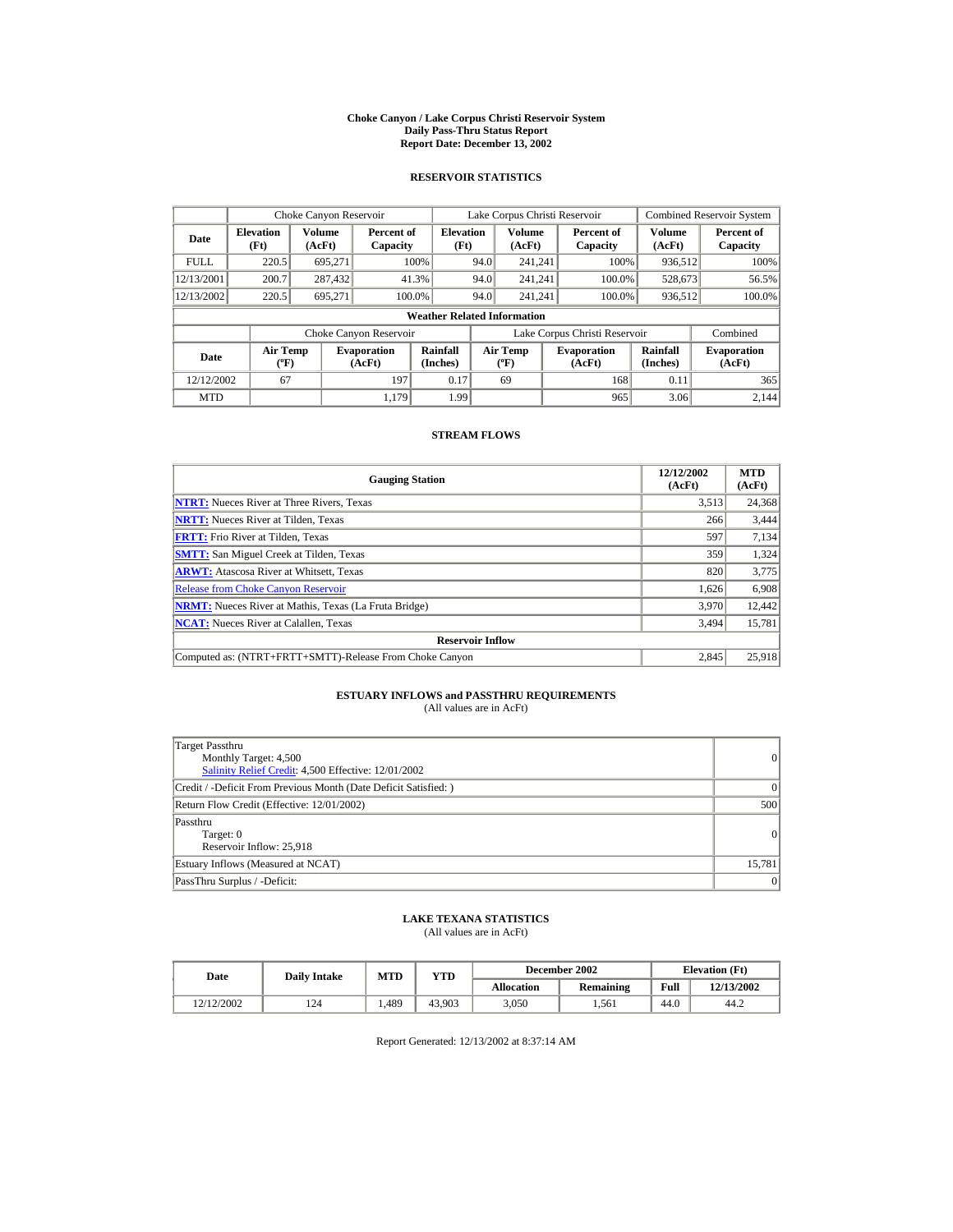#### **Choke Canyon / Lake Corpus Christi Reservoir System Daily Pass-Thru Status Report Report Date: December 14, 2002**

## **RESERVOIR STATISTICS**

|             | Choke Canyon Reservoir                      |                  |                              |                          | Lake Corpus Christi Reservoir |                                             |  |                               |                      | <b>Combined Reservoir System</b> |  |  |
|-------------|---------------------------------------------|------------------|------------------------------|--------------------------|-------------------------------|---------------------------------------------|--|-------------------------------|----------------------|----------------------------------|--|--|
| Date        | <b>Elevation</b><br>(Ft)                    | Volume<br>(AcFt) | Percent of<br>Capacity       | <b>Elevation</b><br>(Ft) |                               | Volume<br>(AcFt)                            |  | Percent of<br>Capacity        | Volume<br>(AcFt)     | Percent of<br>Capacity           |  |  |
| <b>FULL</b> | 220.5                                       | 695.271          |                              | 100%                     | 94.0                          | 241.241                                     |  | 100%                          | 936,512              | 100%                             |  |  |
| 12/14/2001  | 200.7                                       | 287,124          |                              | 41.3%                    | 94.0                          | 241.241                                     |  | 100.0%                        | 528,365              | 56.4%                            |  |  |
| 12/14/2002  | 220.5                                       | 695.271          |                              | 100.0%                   | 94.0                          | 241.241                                     |  | 100.0%                        | 936,512              | 100.0%                           |  |  |
|             | <b>Weather Related Information</b>          |                  |                              |                          |                               |                                             |  |                               |                      |                                  |  |  |
|             |                                             |                  | Choke Canyon Reservoir       |                          |                               |                                             |  | Lake Corpus Christi Reservoir |                      | Combined                         |  |  |
| Date        | <b>Air Temp</b><br>$({}^{\circ}\mathrm{F})$ |                  | <b>Evaporation</b><br>(AcFt) | Rainfall<br>(Inches)     |                               | <b>Air Temp</b><br>$({}^{\circ}\mathbf{F})$ |  | <b>Evaporation</b><br>(AcFt)  | Rainfall<br>(Inches) | <b>Evaporation</b><br>(AcFt)     |  |  |
| 12/13/2002  | 69                                          |                  | 136                          | 0.00                     |                               | 70                                          |  | 135                           | 0.00                 | 271                              |  |  |
| <b>MTD</b>  |                                             |                  | 1.315                        | 1.99                     |                               |                                             |  | 1.100                         | 3.06                 | 2.415                            |  |  |

## **STREAM FLOWS**

| <b>Gauging Station</b>                                       | 12/13/2002<br>(AcFt) | <b>MTD</b><br>(AcFt) |
|--------------------------------------------------------------|----------------------|----------------------|
| <b>NTRT:</b> Nueces River at Three Rivers, Texas             | 4,824                | 29,191               |
| <b>NRTT:</b> Nueces River at Tilden, Texas                   | 264                  | 3,708                |
| <b>FRTT:</b> Frio River at Tilden, Texas                     | 661                  | 7,795                |
| <b>SMTT:</b> San Miguel Creek at Tilden, Texas               | 365                  | 1,689                |
| <b>ARWT:</b> Atascosa River at Whitsett, Texas               | 3,394                | 7,170                |
| <b>Release from Choke Canyon Reservoir</b>                   | 1.251                | 8,158                |
| <b>NRMT:</b> Nueces River at Mathis, Texas (La Fruta Bridge) | 4,228                | 16,670               |
| <b>NCAT:</b> Nueces River at Calallen, Texas                 | 5,598                | 21,378               |
| <b>Reservoir Inflow</b>                                      |                      |                      |
| Computed as: (NTRT+FRTT+SMTT)-Release From Choke Canyon      | 4.599                | 30,517               |

# **ESTUARY INFLOWS and PASSTHRU REQUIREMENTS**<br>(All values are in AcFt)

| Target Passthru<br>Monthly Target: 4,500<br>Salinity Relief Credit: 4,500 Effective: 12/01/2002 | $\overline{0}$ |
|-------------------------------------------------------------------------------------------------|----------------|
| Credit / -Deficit From Previous Month (Date Deficit Satisfied: )                                | $\Omega$       |
| Return Flow Credit (Effective: 12/01/2002)                                                      | 500            |
| Passthru<br>Target: 0<br>Reservoir Inflow: 30,517                                               | 0              |
| Estuary Inflows (Measured at NCAT)                                                              | 21,378         |
| PassThru Surplus / -Deficit:                                                                    | 0              |

## **LAKE TEXANA STATISTICS**

(All values are in AcFt)

| Date       | <b>Daily Intake</b> | <b>MTD</b> | YTD    |                   | December 2002 | <b>Elevation</b> (Ft) |            |
|------------|---------------------|------------|--------|-------------------|---------------|-----------------------|------------|
|            |                     |            |        | <b>Allocation</b> | Remaining     | Full                  | 12/14/2002 |
| 12/13/2002 | 124                 | 1.613      | 44,027 | 3.050             | 1.437         | 44.0                  | 44.2       |

Report Generated: 12/14/2002 at 8:32:02 AM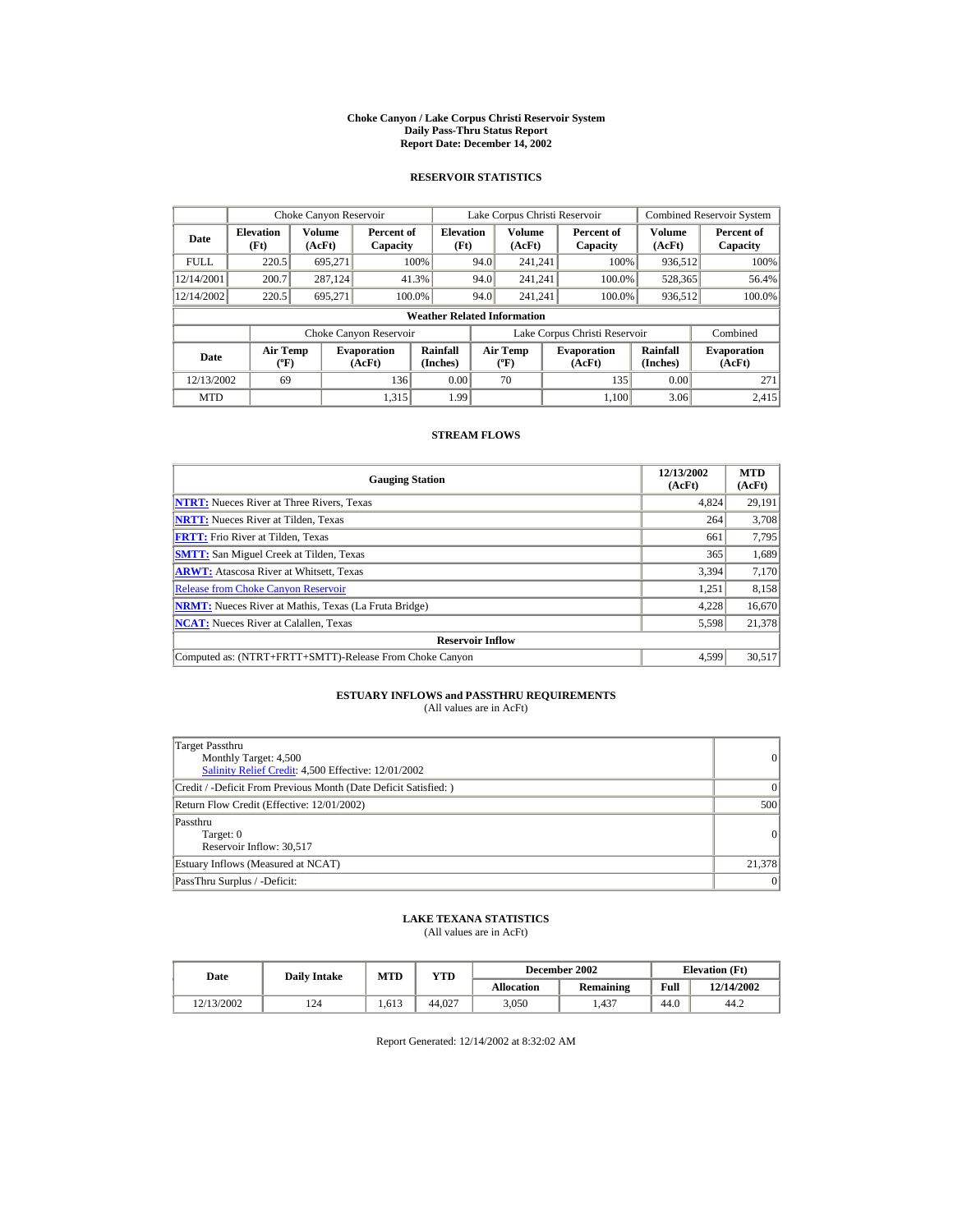#### **Choke Canyon / Lake Corpus Christi Reservoir System Daily Pass-Thru Status Report Report Date: December 15, 2002**

## **RESERVOIR STATISTICS**

|             | Choke Canyon Reservoir                      |                  |                              |                          | Lake Corpus Christi Reservoir |                                             |  |                               |                      | <b>Combined Reservoir System</b> |  |  |
|-------------|---------------------------------------------|------------------|------------------------------|--------------------------|-------------------------------|---------------------------------------------|--|-------------------------------|----------------------|----------------------------------|--|--|
| Date        | <b>Elevation</b><br>(Ft)                    | Volume<br>(AcFt) | Percent of<br>Capacity       | <b>Elevation</b><br>(Ft) |                               | Volume<br>(AcFt)                            |  | Percent of<br>Capacity        | Volume<br>(AcFt)     | Percent of<br>Capacity           |  |  |
| <b>FULL</b> | 220.5                                       | 695.271          |                              | 100%                     | 94.0                          | 241.241                                     |  | 100%                          | 936,512              | 100%                             |  |  |
| 12/15/2001  | 200.7                                       | 287,124          |                              | 41.3%                    | 94.0                          | 241.241                                     |  | 100.0%                        | 528,365              | 56.4%                            |  |  |
| 12/15/2002  | 220.5                                       | 695.271          |                              | 100.0%                   | 94.0                          | 241.241                                     |  | 100.0%                        | 936,512              | 100.0%                           |  |  |
|             | <b>Weather Related Information</b>          |                  |                              |                          |                               |                                             |  |                               |                      |                                  |  |  |
|             |                                             |                  | Choke Canyon Reservoir       |                          |                               |                                             |  | Lake Corpus Christi Reservoir |                      | Combined                         |  |  |
| Date        | <b>Air Temp</b><br>$({}^{\circ}\mathrm{F})$ |                  | <b>Evaporation</b><br>(AcFt) | Rainfall<br>(Inches)     |                               | <b>Air Temp</b><br>$({}^{\circ}\mathbf{F})$ |  | <b>Evaporation</b><br>(AcFt)  | Rainfall<br>(Inches) | <b>Evaporation</b><br>(AcFt)     |  |  |
| 12/14/2002  | 70                                          |                  | 167                          | 0.00                     |                               | 70                                          |  | 123                           | 0.00                 | 290                              |  |  |
| <b>MTD</b>  |                                             |                  | 1.482                        | 1.99                     |                               |                                             |  | 1.223                         | 3.06                 | 2.705                            |  |  |

## **STREAM FLOWS**

| <b>Gauging Station</b>                                       | 12/14/2002<br>(AcFt) | <b>MTD</b><br>(AcFt) |
|--------------------------------------------------------------|----------------------|----------------------|
| <b>NTRT:</b> Nueces River at Three Rivers, Texas             | 5,677                | 34,869               |
| <b>NRTT:</b> Nueces River at Tilden, Texas                   | 260                  | 3,968                |
| <b>FRTT:</b> Frio River at Tilden, Texas                     | 623                  | 8,418                |
| <b>SMTT:</b> San Miguel Creek at Tilden, Texas               | 159                  | 1,848                |
| <b>ARWT:</b> Atascosa River at Whitsett, Texas               | 5,042                | 12,212               |
| <b>Release from Choke Canyon Reservoir</b>                   | 278                  | 8,436                |
| <b>NRMT:</b> Nueces River at Mathis, Texas (La Fruta Bridge) | 3,930                | 20,600               |
| <b>NCAT:</b> Nueces River at Calallen, Texas                 | 6,809                | 28,187               |
| <b>Reservoir Inflow</b>                                      |                      |                      |
| Computed as: (NTRT+FRTT+SMTT)-Release From Choke Canyon      | 6.181                | 36,699               |

# **ESTUARY INFLOWS and PASSTHRU REQUIREMENTS**<br>(All values are in AcFt)

| Target Passthru<br>Monthly Target: 4,500<br>Salinity Relief Credit: 4,500 Effective: 12/01/2002 | 0               |
|-------------------------------------------------------------------------------------------------|-----------------|
| Credit / -Deficit From Previous Month (Date Deficit Satisfied: )                                | 0               |
| Return Flow Credit (Effective: 12/01/2002)                                                      | 500             |
| Passthru<br>Target: 0<br>Reservoir Inflow: 36,699                                               | 0               |
| Estuary Inflows (Measured at NCAT)                                                              | 28,187          |
| PassThru Surplus / -Deficit:                                                                    | $\vert 0 \vert$ |

## **LAKE TEXANA STATISTICS**

(All values are in AcFt)

| Date       | <b>Daily Intake</b> | <b>MTD</b>  | YTD    |                   | December 2002 | <b>Elevation</b> (Ft) |            |
|------------|---------------------|-------------|--------|-------------------|---------------|-----------------------|------------|
|            |                     |             |        | <b>Allocation</b> | Remaining     | Full                  | 12/15/2002 |
| 12/14/2002 | 124                 | 727<br>1.1J | 44.151 | 3,050             | 1.313         | 44.0                  | 44.2       |

Report Generated: 12/15/2002 at 8:35:59 AM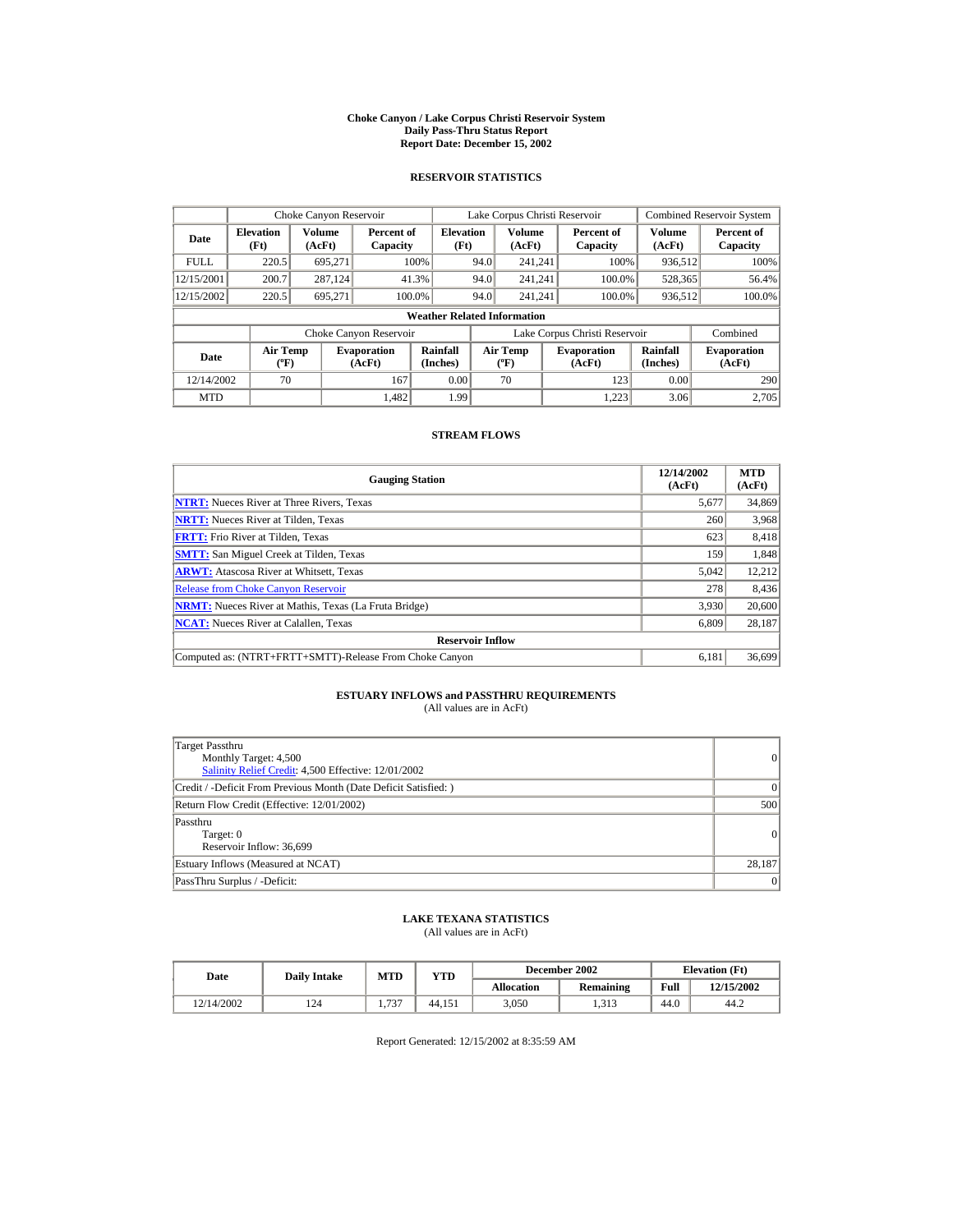#### **Choke Canyon / Lake Corpus Christi Reservoir System Daily Pass-Thru Status Report Report Date: December 16, 2002**

## **RESERVOIR STATISTICS**

|             | Choke Canyon Reservoir                      |                  |                              |                          | Lake Corpus Christi Reservoir |                                             |  |                               |                      | <b>Combined Reservoir System</b> |  |  |
|-------------|---------------------------------------------|------------------|------------------------------|--------------------------|-------------------------------|---------------------------------------------|--|-------------------------------|----------------------|----------------------------------|--|--|
| Date        | <b>Elevation</b><br>(Ft)                    | Volume<br>(AcFt) | Percent of<br>Capacity       | <b>Elevation</b><br>(Ft) |                               | Volume<br>(AcFt)                            |  | Percent of<br>Capacity        | Volume<br>(AcFt)     | Percent of<br>Capacity           |  |  |
| <b>FULL</b> | 220.5                                       | 695.271          |                              | 100%                     | 94.0                          | 241.241                                     |  | 100%                          | 936,512              | 100%                             |  |  |
| 12/16/2001  | 200.7                                       | 287,124          |                              | 41.3%                    | 94.0                          | 241.241                                     |  | 100.0%                        | 528,365              | 56.4%                            |  |  |
| 12/16/2002  | 220.5                                       | 695.271          |                              | 100.0%                   | 94.0                          | 241.241                                     |  | 100.0%                        | 936,512              | 100.0%                           |  |  |
|             | <b>Weather Related Information</b>          |                  |                              |                          |                               |                                             |  |                               |                      |                                  |  |  |
|             |                                             |                  | Choke Canyon Reservoir       |                          |                               |                                             |  | Lake Corpus Christi Reservoir |                      | Combined                         |  |  |
| Date        | <b>Air Temp</b><br>$({}^{\circ}\mathrm{F})$ |                  | <b>Evaporation</b><br>(AcFt) | Rainfall<br>(Inches)     |                               | <b>Air Temp</b><br>$({}^{\circ}\mathbf{F})$ |  | <b>Evaporation</b><br>(AcFt)  | Rainfall<br>(Inches) | <b>Evaporation</b><br>(AcFt)     |  |  |
| 12/15/2002  | 76                                          |                  | 136                          | 0.00                     |                               | 79                                          |  | 101                           | 0.00                 | 237                              |  |  |
| <b>MTD</b>  |                                             |                  | 1.618                        | 1.99                     |                               |                                             |  | 1.324                         | 3.06                 | 2.942                            |  |  |

## **STREAM FLOWS**

| <b>Gauging Station</b>                                       | 12/15/2002<br>(AcFt) | <b>MTD</b><br>(AcFt) |
|--------------------------------------------------------------|----------------------|----------------------|
| <b>NTRT:</b> Nueces River at Three Rivers, Texas             | 5.717                | 40,585               |
| <b>NRTT:</b> Nueces River at Tilden, Texas                   | 254                  | 4,222                |
| <b>FRTT:</b> Frio River at Tilden, Texas                     | 613                  | 9,032                |
| <b>SMTT:</b> San Miguel Creek at Tilden, Texas               | 97                   | 1,945                |
| <b>ARWT:</b> Atascosa River at Whitsett, Texas               | 1,090                | 13,301               |
| <b>Release from Choke Canyon Reservoir</b>                   | 119                  | 8,555                |
| <b>NRMT:</b> Nueces River at Mathis, Texas (La Fruta Bridge) | 3.970                | 24,570               |
| <b>NCAT:</b> Nueces River at Calallen, Texas                 | 6,888                | 35,075               |
| <b>Reservoir Inflow</b>                                      |                      |                      |
| Computed as: (NTRT+FRTT+SMTT)-Release From Choke Canyon      | 6.308                | 43,007               |

# **ESTUARY INFLOWS and PASSTHRU REQUIREMENTS**<br>(All values are in AcFt)

| Target Passthru<br>Monthly Target: 4,500<br>Salinity Relief Credit: 4,500 Effective: 12/01/2002 | $\overline{0}$ |
|-------------------------------------------------------------------------------------------------|----------------|
| Credit / -Deficit From Previous Month (Date Deficit Satisfied: )                                | $\Omega$       |
| Return Flow Credit (Effective: 12/01/2002)                                                      | 500            |
| Passthru<br>Target: 0<br>Reservoir Inflow: 43,007                                               | 0              |
| Estuary Inflows (Measured at NCAT)                                                              | 35,075         |
| PassThru Surplus / -Deficit:                                                                    | 0              |

## **LAKE TEXANA STATISTICS**

(All values are in AcFt)

| Date       | <b>Daily Intake</b> | <b>MTD</b> | YTD    |                   | December 2002 | <b>Elevation</b> (Ft) |            |
|------------|---------------------|------------|--------|-------------------|---------------|-----------------------|------------|
|            |                     |            |        | <b>Allocation</b> | Remaining     | Full                  | 12/16/2002 |
| 12/15/2002 | 124                 | 1.861      | 44.275 | 3.050             | .189          | 44.0                  | 44.2       |

Report Generated: 12/16/2002 at 8:37:55 AM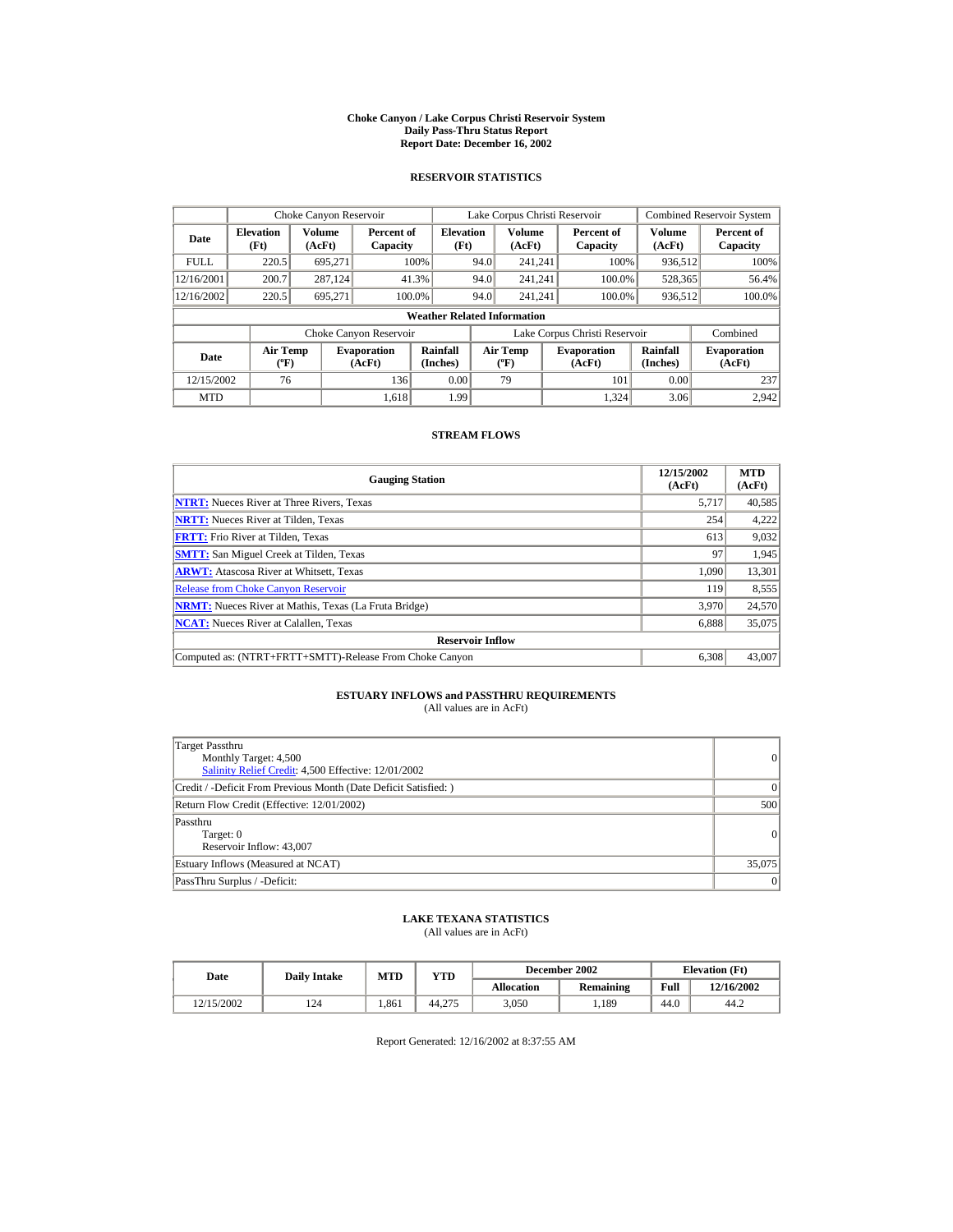#### **Choke Canyon / Lake Corpus Christi Reservoir System Daily Pass-Thru Status Report Report Date: December 17, 2002**

## **RESERVOIR STATISTICS**

|             | Choke Canyon Reservoir                      |                  |                              |                          | Lake Corpus Christi Reservoir             |                  |  |                               |                      | <b>Combined Reservoir System</b> |  |  |
|-------------|---------------------------------------------|------------------|------------------------------|--------------------------|-------------------------------------------|------------------|--|-------------------------------|----------------------|----------------------------------|--|--|
| Date        | <b>Elevation</b><br>(Ft)                    | Volume<br>(AcFt) | Percent of<br>Capacity       | <b>Elevation</b><br>(Ft) |                                           | Volume<br>(AcFt) |  | Percent of<br>Capacity        | Volume<br>(AcFt)     | Percent of<br>Capacity           |  |  |
| <b>FULL</b> | 220.5                                       | 695.271          |                              | 100%                     | 94.0                                      | 241.241          |  | 100%                          | 936,512              | 100%                             |  |  |
| 12/17/2001  | 200.6                                       | 286,662          |                              | 41.2%                    | 94.0                                      | 241.241          |  | 100.0%                        | 527,903              | 56.4%                            |  |  |
| 12/17/2002  | 220.5                                       | 695.271          | 100.0%                       |                          | 94.0                                      | 241.241          |  | 100.0%                        | 936,512              | 100.0%                           |  |  |
|             | <b>Weather Related Information</b>          |                  |                              |                          |                                           |                  |  |                               |                      |                                  |  |  |
|             |                                             |                  | Choke Canyon Reservoir       |                          |                                           |                  |  | Lake Corpus Christi Reservoir |                      | Combined                         |  |  |
| Date        | <b>Air Temp</b><br>$({}^{\circ}\mathrm{F})$ |                  | <b>Evaporation</b><br>(AcFt) | Rainfall<br>(Inches)     | <b>Air Temp</b><br>$({}^{\circ}\text{F})$ |                  |  | <b>Evaporation</b><br>(AcFt)  | Rainfall<br>(Inches) | <b>Evaporation</b><br>(AcFt)     |  |  |
| 12/16/2002  | 79                                          |                  | 121                          | 0.00                     |                                           | 80               |  | 79                            | 0.00                 | 200                              |  |  |
| <b>MTD</b>  |                                             |                  | 1.739                        | 1.99                     |                                           |                  |  | 1.403                         | 3.06                 | 3.142                            |  |  |

## **STREAM FLOWS**

| <b>Gauging Station</b>                                       | 12/16/2002<br>(AcFt) | <b>MTD</b><br>(AcFt) |
|--------------------------------------------------------------|----------------------|----------------------|
| <b>NTRT:</b> Nueces River at Three Rivers, Texas             | 2.481                | 43,067               |
| <b>NRTT:</b> Nueces River at Tilden, Texas                   | 248                  | 4,470                |
| <b>FRTT:</b> Frio River at Tilden, Texas                     | 609                  | 9,641                |
| <b>SMTT:</b> San Miguel Creek at Tilden, Texas               | 77                   | 2,023                |
| <b>ARWT:</b> Atascosa River at Whitsett, Texas               | 474                  | 13,776               |
| <b>Release from Choke Canvon Reservoir</b>                   | 151                  | 8.706                |
| <b>NRMT:</b> Nueces River at Mathis, Texas (La Fruta Bridge) | 3.970                | 28,540               |
| <b>NCAT:</b> Nueces River at Calallen, Texas                 | 6,868                | 41,943               |
| <b>Reservoir Inflow</b>                                      |                      |                      |
| Computed as: (NTRT+FRTT+SMTT)-Release From Choke Canyon      | 3.017                | 46,024               |

# **ESTUARY INFLOWS and PASSTHRU REQUIREMENTS**<br>(All values are in AcFt)

| Target Passthru<br>Monthly Target: 4,500<br>Salinity Relief Credit: 4,500 Effective: 12/01/2002 | $\overline{0}$ |
|-------------------------------------------------------------------------------------------------|----------------|
| Credit / -Deficit From Previous Month (Date Deficit Satisfied: )                                | $\Omega$       |
| Return Flow Credit (Effective: 12/01/2002)                                                      | 500            |
| Passthru<br>Target: 0<br>Reservoir Inflow: 46,024                                               | $\Omega$       |
| Estuary Inflows (Measured at NCAT)                                                              | 41,943         |
| PassThru Surplus / -Deficit:                                                                    | 0              |

## **LAKE TEXANA STATISTICS**

(All values are in AcFt)

| Date       | <b>Daily Intake</b> | <b>MTD</b> | YTD    |                   | December 2002 | <b>Elevation</b> (Ft) |            |
|------------|---------------------|------------|--------|-------------------|---------------|-----------------------|------------|
|            |                     |            |        | <b>Allocation</b> | Remaining     | Full                  | 12/17/2002 |
| 12/16/2002 | 124                 | 1.985      | 44.398 | 3.050             | .065          | 44.0                  | 44.2       |

Report Generated: 12/17/2002 at 8:28:06 AM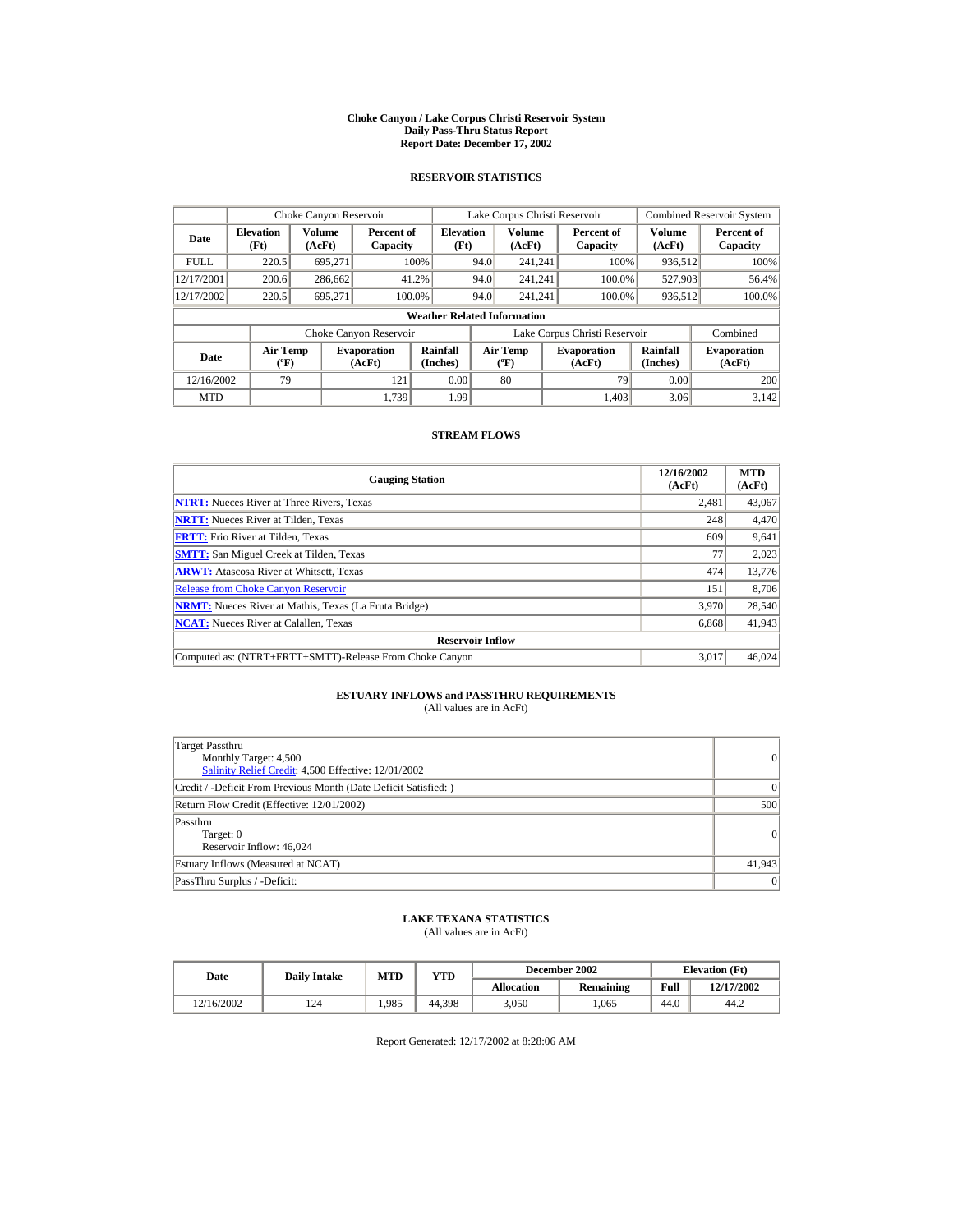#### **Choke Canyon / Lake Corpus Christi Reservoir System Daily Pass-Thru Status Report Report Date: December 18, 2002**

## **RESERVOIR STATISTICS**

|             | Choke Canyon Reservoir                      |                  |                              |                          | Lake Corpus Christi Reservoir             |                  |  |                               |                      | <b>Combined Reservoir System</b> |  |  |
|-------------|---------------------------------------------|------------------|------------------------------|--------------------------|-------------------------------------------|------------------|--|-------------------------------|----------------------|----------------------------------|--|--|
| Date        | <b>Elevation</b><br>(Ft)                    | Volume<br>(AcFt) | Percent of<br>Capacity       | <b>Elevation</b><br>(Ft) |                                           | Volume<br>(AcFt) |  | Percent of<br>Capacity        | Volume<br>(AcFt)     | Percent of<br>Capacity           |  |  |
| <b>FULL</b> | 220.5                                       | 695.271          |                              | 100%                     | 94.0                                      | 241.241          |  | 100%                          | 936,512              | 100%                             |  |  |
| 12/18/2001  | 200.6                                       | 286,354          |                              | 41.2%                    | 94.0                                      | 241.241          |  | 100.0%                        | 527,595              | 56.3%                            |  |  |
| 12/18/2002  | 220.5                                       | 695.271          | 100.0%                       |                          | 94.0                                      | 241.241          |  | 100.0%                        | 936,512              | 100.0%                           |  |  |
|             | <b>Weather Related Information</b>          |                  |                              |                          |                                           |                  |  |                               |                      |                                  |  |  |
|             |                                             |                  | Choke Canyon Reservoir       |                          |                                           |                  |  | Lake Corpus Christi Reservoir |                      | Combined                         |  |  |
| Date        | <b>Air Temp</b><br>$({}^{\circ}\mathrm{F})$ |                  | <b>Evaporation</b><br>(AcFt) | Rainfall<br>(Inches)     | <b>Air Temp</b><br>$({}^{\circ}\text{F})$ |                  |  | <b>Evaporation</b><br>(AcFt)  | Rainfall<br>(Inches) | <b>Evaporation</b><br>(AcFt)     |  |  |
| 12/17/2002  | 81                                          |                  | 182                          | 0.00                     |                                           | 81               |  | 168                           | 0.00                 | 350                              |  |  |
| <b>MTD</b>  |                                             |                  | 1.921                        | 1.99                     |                                           |                  |  | 1.571                         | 3.06                 | 3.492                            |  |  |

## **STREAM FLOWS**

| <b>Gauging Station</b>                                       | 12/17/2002<br>(AcFt) | <b>MTD</b><br>(AcFt) |
|--------------------------------------------------------------|----------------------|----------------------|
| <b>NTRT:</b> Nueces River at Three Rivers, Texas             | 1.840                | 44,907               |
| <b>NRTT:</b> Nueces River at Tilden, Texas                   | 240                  | 4,710                |
| <b>FRTT:</b> Frio River at Tilden, Texas                     | 597                  | 10,239               |
| <b>SMTT:</b> San Miguel Creek at Tilden, Texas               | 62                   | 2,084                |
| <b>ARWT:</b> Atascosa River at Whitsett, Texas               | 324                  | 14,099               |
| <b>Release from Choke Canyon Reservoir</b>                   | 198                  | 8,905                |
| <b>NRMT:</b> Nueces River at Mathis, Texas (La Fruta Bridge) | 3,136                | 31,677               |
| <b>NCAT:</b> Nueces River at Calallen, Texas                 | 7.007                | 48,950               |
| <b>Reservoir Inflow</b>                                      |                      |                      |
| Computed as: (NTRT+FRTT+SMTT)-Release From Choke Canyon      | 2.301                | 48,325               |

# **ESTUARY INFLOWS and PASSTHRU REQUIREMENTS**<br>(All values are in AcFt)

| Target Passthru<br>Monthly Target: 4,500<br>Salinity Relief Credit: 4,500 Effective: 12/01/2002 | $\overline{0}$ |
|-------------------------------------------------------------------------------------------------|----------------|
| Credit / -Deficit From Previous Month (Date Deficit Satisfied: )                                | $\Omega$       |
| Return Flow Credit (Effective: 12/01/2002)                                                      | 500            |
| Passthru<br>Target: 0<br>Reservoir Inflow: 48,325                                               | 0              |
| Estuary Inflows (Measured at NCAT)                                                              | 48,950         |
| PassThru Surplus / -Deficit:                                                                    | 0              |

## **LAKE TEXANA STATISTICS**

(All values are in AcFt)

| Date       | <b>Daily Intake</b> | <b>MTD</b> | YTD    |                   | December 2002 | <b>Elevation</b> (Ft) |            |
|------------|---------------------|------------|--------|-------------------|---------------|-----------------------|------------|
|            |                     |            |        | <b>Allocation</b> | Remaining     | Full                  | 12/18/2002 |
| 12/17/2002 | 124                 | 2.108      | 44.522 | 3.050             | 942           | 44.0                  | 44.2       |

Report Generated: 12/18/2002 at 8:23:44 AM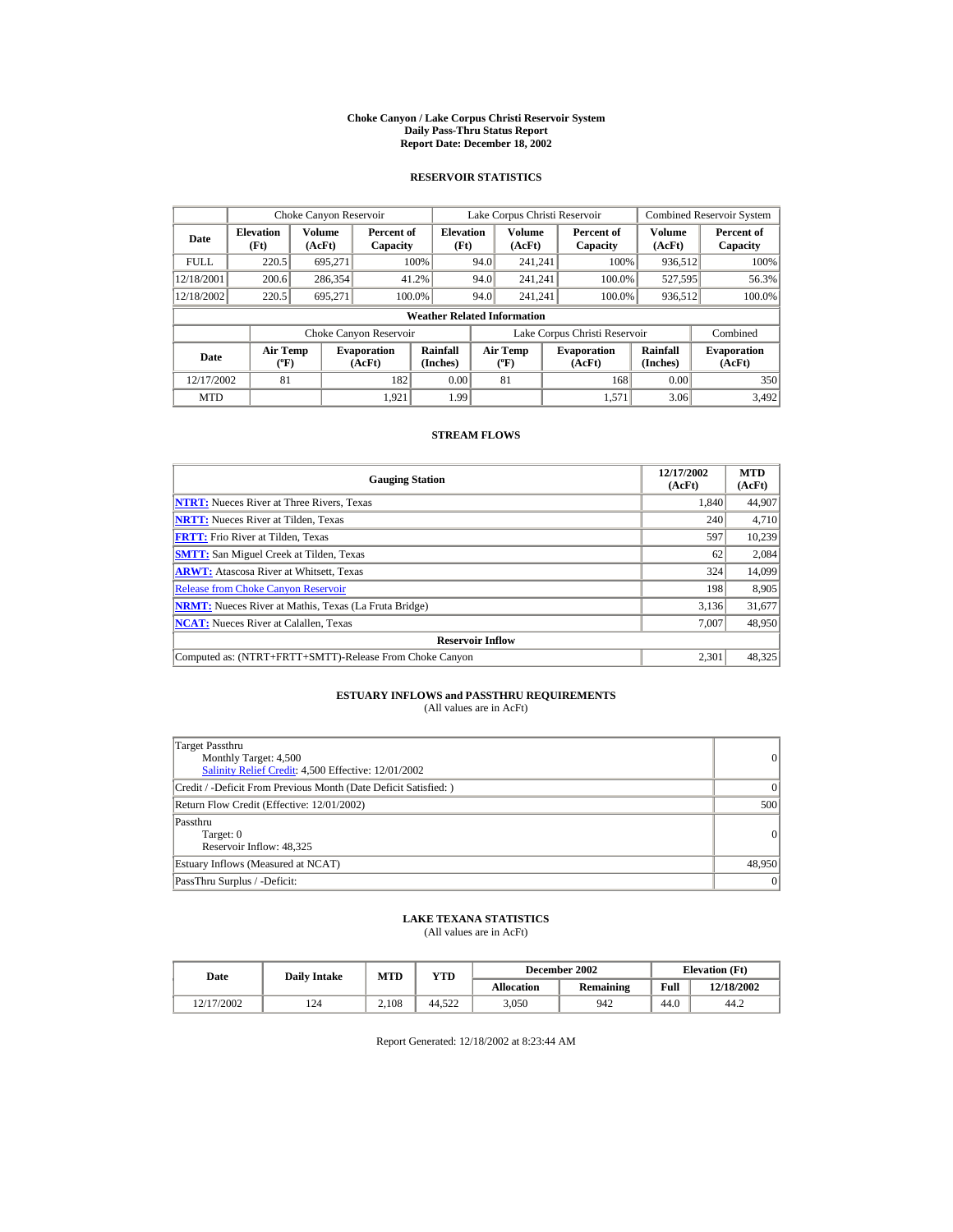#### **Choke Canyon / Lake Corpus Christi Reservoir System Daily Pass-Thru Status Report Report Date: December 19, 2002**

## **RESERVOIR STATISTICS**

|             | Choke Canyon Reservoir                      |                  |                              |                          |      | Lake Corpus Christi Reservoir               |  |                               |                      | <b>Combined Reservoir System</b> |  |  |
|-------------|---------------------------------------------|------------------|------------------------------|--------------------------|------|---------------------------------------------|--|-------------------------------|----------------------|----------------------------------|--|--|
| Date        | <b>Elevation</b><br>(Ft)                    | Volume<br>(AcFt) | Percent of<br>Capacity       | <b>Elevation</b><br>(Ft) |      | Volume<br>(AcFt)                            |  | Percent of<br>Capacity        | Volume<br>(AcFt)     | Percent of<br>Capacity           |  |  |
| <b>FULL</b> | 220.5                                       | 695.271          |                              | 100%                     | 94.0 | 241.241                                     |  | 100%                          | 936,512              | 100%                             |  |  |
| 12/19/2001  | 200.6                                       | 286,046          | 41.1%                        |                          | 94.0 | 241.241                                     |  | 100.0%                        | 527.287              | 56.3%                            |  |  |
| 12/19/2002  | 220.5                                       | 695.271          | 100.0%                       |                          | 94.0 | 241.241                                     |  | 100.0%                        | 936,512              | 100.0%                           |  |  |
|             | <b>Weather Related Information</b>          |                  |                              |                          |      |                                             |  |                               |                      |                                  |  |  |
|             |                                             |                  | Choke Canyon Reservoir       |                          |      |                                             |  | Lake Corpus Christi Reservoir |                      | Combined                         |  |  |
| Date        | <b>Air Temp</b><br>$({}^{\circ}\mathrm{F})$ |                  | <b>Evaporation</b><br>(AcFt) | Rainfall<br>(Inches)     |      | <b>Air Temp</b><br>$({}^{\circ}\mathbf{F})$ |  | <b>Evaporation</b><br>(AcFt)  | Rainfall<br>(Inches) | <b>Evaporation</b><br>(AcFt)     |  |  |
| 12/18/2002  | 81                                          |                  | 257                          | 0.00                     |      | 84                                          |  | 258                           | 0.00                 | 515                              |  |  |
| <b>MTD</b>  |                                             |                  | 2.178                        | 1.99                     |      |                                             |  | 1.829                         | 3.06                 | 4.007                            |  |  |

## **STREAM FLOWS**

| <b>Gauging Station</b>                                       | 12/18/2002<br>(AcFt) | <b>MTD</b><br>(AcFt) |
|--------------------------------------------------------------|----------------------|----------------------|
| <b>NTRT:</b> Nueces River at Three Rivers, Texas             | 1.663                | 46,570               |
| <b>NRTT:</b> Nueces River at Tilden, Texas                   | 236                  | 4,947                |
| <b>FRTT:</b> Frio River at Tilden, Texas                     | 586                  | 10,824               |
| <b>SMTT:</b> San Miguel Creek at Tilden, Texas               | 54                   | 2,138                |
| <b>ARWT:</b> Atascosa River at Whitsett, Texas               | 242                  | 14,342               |
| <b>Release from Choke Canyon Reservoir</b>                   | 198                  | 9,103                |
| <b>NRMT:</b> Nueces River at Mathis, Texas (La Fruta Bridge) | 1.391                | 33,068               |
| <b>NCAT:</b> Nueces River at Calallen, Texas                 | 6,312                | 55,262               |
| <b>Reservoir Inflow</b>                                      |                      |                      |
| Computed as: (NTRT+FRTT+SMTT)-Release From Choke Canyon      | 2.104                | 50,429               |

# **ESTUARY INFLOWS and PASSTHRU REQUIREMENTS**<br>(All values are in AcFt)

| Target Passthru<br>Monthly Target: 4,500<br>Salinity Relief Credit: 4,500 Effective: 12/01/2002 | $\overline{0}$ |
|-------------------------------------------------------------------------------------------------|----------------|
| Credit / -Deficit From Previous Month (Date Deficit Satisfied: )                                | $\Omega$       |
| Return Flow Credit (Effective: 12/01/2002)                                                      | 500            |
| Passthru<br>Target: 0<br>Reservoir Inflow: 50,429                                               | $\Omega$       |
| Estuary Inflows (Measured at NCAT)                                                              | 55,262         |
| PassThru Surplus / -Deficit:                                                                    | 0              |

## **LAKE TEXANA STATISTICS**

(All values are in AcFt)

| Date       | <b>Daily Intake</b> | <b>MTD</b>     | YTD    |                   | December 2002 |      | <b>Elevation</b> (Ft) |
|------------|---------------------|----------------|--------|-------------------|---------------|------|-----------------------|
|            |                     |                |        | <b>Allocation</b> | Remaining     | Full | 12/19/2002            |
| 12/18/2002 | 124                 | 222<br>ے بے دے | 44.646 | 3.050             | 818           | 44.0 | 44.3                  |

Report Generated: 12/19/2002 at 9:12:18 AM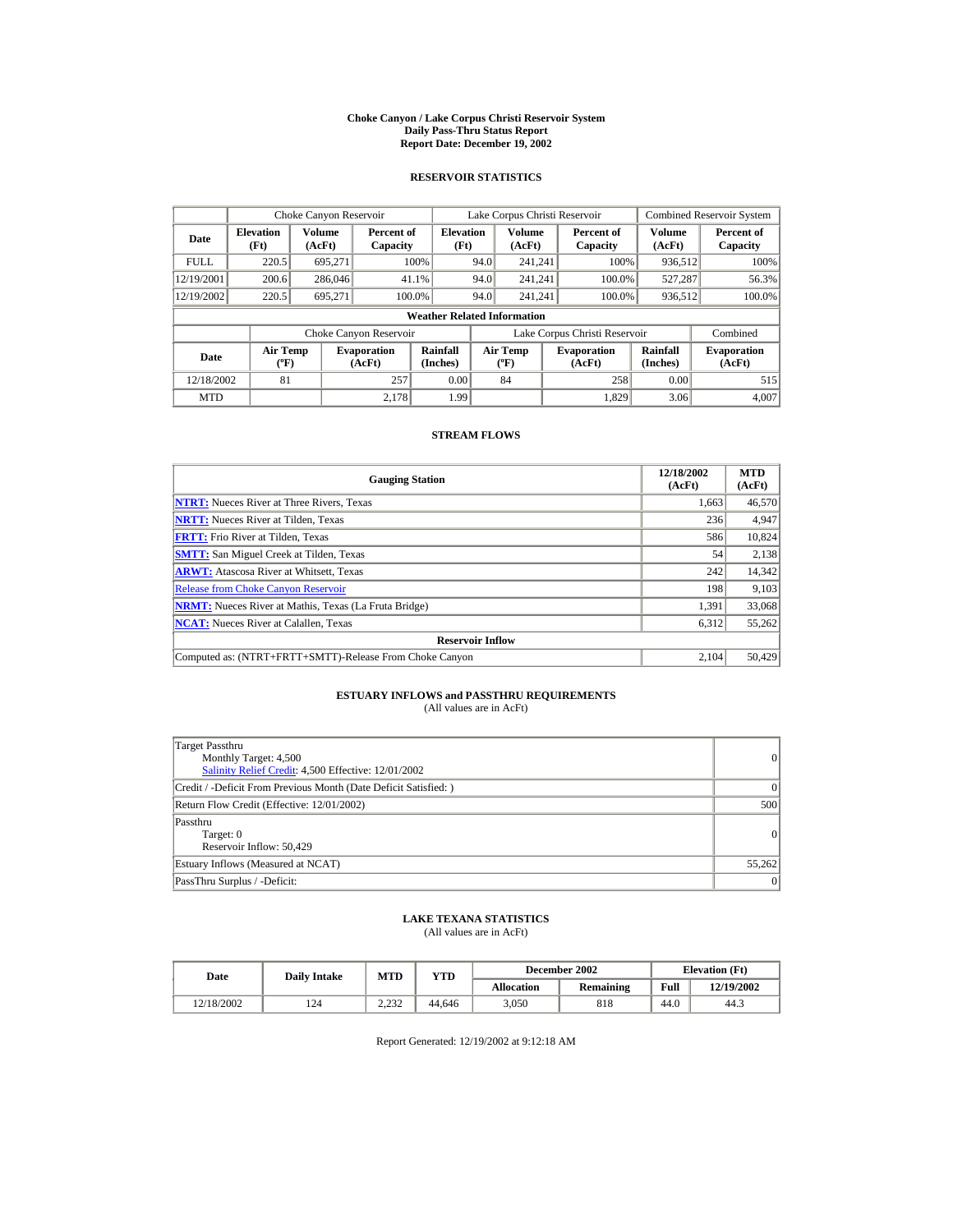#### **Choke Canyon / Lake Corpus Christi Reservoir System Daily Pass-Thru Status Report Report Date: December 20, 2002**

## **RESERVOIR STATISTICS**

|             | Choke Canyon Reservoir                      |                  |                              |                          |      | Lake Corpus Christi Reservoir               |  |                               |                      | <b>Combined Reservoir System</b> |  |  |
|-------------|---------------------------------------------|------------------|------------------------------|--------------------------|------|---------------------------------------------|--|-------------------------------|----------------------|----------------------------------|--|--|
| Date        | <b>Elevation</b><br>(Ft)                    | Volume<br>(AcFt) | Percent of<br>Capacity       | <b>Elevation</b><br>(Ft) |      | Volume<br>(AcFt)                            |  | Percent of<br>Capacity        | Volume<br>(AcFt)     | Percent of<br>Capacity           |  |  |
| <b>FULL</b> | 220.5                                       | 695.271          |                              | 100%                     | 94.0 | 241.241                                     |  | 100%                          | 936,512              | 100%                             |  |  |
| 12/20/2001  | 200.6                                       | 285,738          | 41.1%                        |                          | 94.0 | 241.241                                     |  | 100.0%                        | 526,979              | 56.3%                            |  |  |
| 12/20/2002  | 220.5                                       | 695.271          | 100.0%                       |                          | 94.0 | 241.241                                     |  | 100.0%                        | 936,512              | 100.0%                           |  |  |
|             | <b>Weather Related Information</b>          |                  |                              |                          |      |                                             |  |                               |                      |                                  |  |  |
|             |                                             |                  | Choke Canyon Reservoir       |                          |      |                                             |  | Lake Corpus Christi Reservoir |                      | Combined                         |  |  |
| Date        | <b>Air Temp</b><br>$({}^{\circ}\mathrm{F})$ |                  | <b>Evaporation</b><br>(AcFt) | Rainfall<br>(Inches)     |      | <b>Air Temp</b><br>$({}^{\circ}\mathbf{F})$ |  | <b>Evaporation</b><br>(AcFt)  | Rainfall<br>(Inches) | <b>Evaporation</b><br>(AcFt)     |  |  |
| 12/19/2002  | 76                                          |                  | 318                          | 0.00                     |      | 69                                          |  | 269                           | 0.00                 | 587                              |  |  |
| <b>MTD</b>  |                                             |                  | 2.496                        | 1.99                     |      |                                             |  | 2.098                         | 3.06                 | 4,594                            |  |  |

## **STREAM FLOWS**

| <b>Gauging Station</b>                                       | 12/19/2002<br>(AcFt) | <b>MTD</b><br>(AcFt) |
|--------------------------------------------------------------|----------------------|----------------------|
| <b>NTRT:</b> Nueces River at Three Rivers, Texas             | 1,558                | 48,128               |
| <b>NRTT:</b> Nueces River at Tilden, Texas                   | 234                  | 5,181                |
| <b>FRTT:</b> Frio River at Tilden, Texas                     | 568                  | 11,392               |
| <b>SMTT:</b> San Miguel Creek at Tilden, Texas               | 44                   | 2,182                |
| <b>ARWT:</b> Atascosa River at Whitsett, Texas               | 191                  | 14,532               |
| <b>Release from Choke Canyon Reservoir</b>                   | 198                  | 9,302                |
| <b>NRMT:</b> Nueces River at Mathis, Texas (La Fruta Bridge) | 2.243                | 35,311               |
| <b>NCAT:</b> Nueces River at Calallen, Texas                 | 4,129                | 59,391               |
| <b>Reservoir Inflow</b>                                      |                      |                      |
| Computed as: (NTRT+FRTT+SMTT)-Release From Choke Canyon      | 1.971                | 52,400               |

# **ESTUARY INFLOWS and PASSTHRU REQUIREMENTS**<br>(All values are in AcFt)

| Target Passthru<br>Monthly Target: 4,500<br>Salinity Relief Credit: 4,500 Effective: 12/01/2002 | $\overline{0}$ |
|-------------------------------------------------------------------------------------------------|----------------|
| Credit / -Deficit From Previous Month (Date Deficit Satisfied: )                                | $\Omega$       |
| Return Flow Credit (Effective: 12/01/2002)                                                      | 500            |
| Passthru<br>Target: 0<br>Reservoir Inflow: 52,400                                               | 0              |
| Estuary Inflows (Measured at NCAT)                                                              | 59,391         |
| PassThru Surplus / -Deficit:                                                                    | 0              |

## **LAKE TEXANA STATISTICS**

(All values are in AcFt)

| Date       | <b>Daily Intake</b> | <b>MTD</b> | YTD    |                   | December 2002 | <b>Elevation</b> (Ft) |            |
|------------|---------------------|------------|--------|-------------------|---------------|-----------------------|------------|
|            |                     |            |        | <b>Allocation</b> | Remaining     | Full                  | 12/20/2002 |
| 12/19/2002 | 124                 | 2.356      | 44.770 | 3.050             | 694           | 44.0                  | 44.3       |

Report Generated: 12/20/2002 at 8:29:39 AM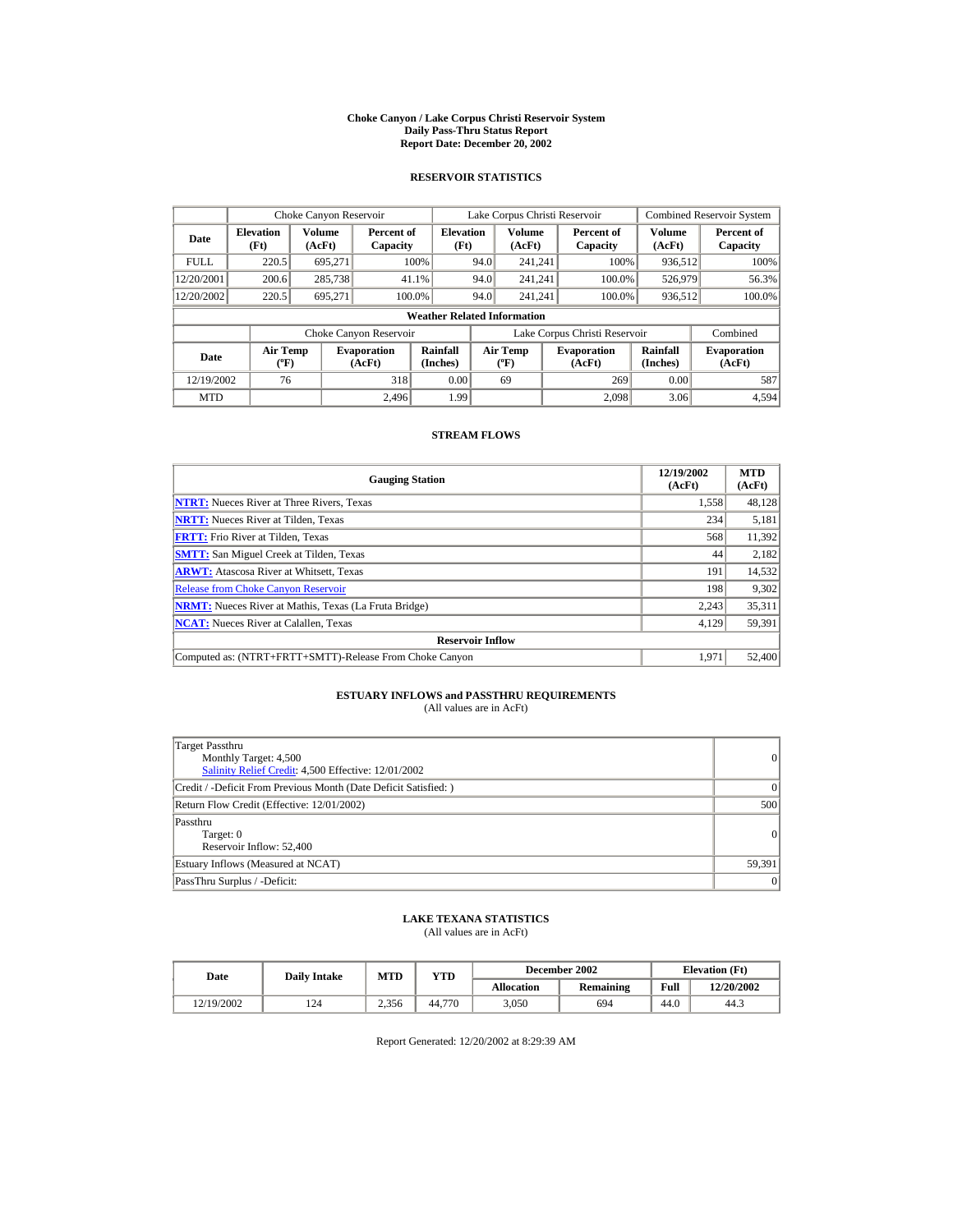#### **Choke Canyon / Lake Corpus Christi Reservoir System Daily Pass-Thru Status Report Report Date: December 21, 2002**

## **RESERVOIR STATISTICS**

|             | Choke Canyon Reservoir                      |                  |                              |                          |      | Lake Corpus Christi Reservoir               |  |                               |                      | <b>Combined Reservoir System</b> |  |  |
|-------------|---------------------------------------------|------------------|------------------------------|--------------------------|------|---------------------------------------------|--|-------------------------------|----------------------|----------------------------------|--|--|
| Date        | <b>Elevation</b><br>(Ft)                    | Volume<br>(AcFt) | Percent of<br>Capacity       | <b>Elevation</b><br>(Ft) |      | Volume<br>(AcFt)                            |  | Percent of<br>Capacity        | Volume<br>(AcFt)     | Percent of<br>Capacity           |  |  |
| <b>FULL</b> | 220.5                                       | 695.271          |                              | 100%                     | 94.0 | 241.241                                     |  | 100%                          | 936,512              | 100%                             |  |  |
| 12/21/2001  | 200.6                                       | 285,584          | 41.1%                        |                          | 94.0 | 241.241                                     |  | 100.0%                        | 526,825              | 56.3%                            |  |  |
| 12/21/2002  | 220.5                                       | 695.271          | 100.0%                       |                          | 94.0 | 241.241                                     |  | 100.0%                        | 936,512              | 100.0%                           |  |  |
|             | <b>Weather Related Information</b>          |                  |                              |                          |      |                                             |  |                               |                      |                                  |  |  |
|             |                                             |                  | Choke Canyon Reservoir       |                          |      |                                             |  | Lake Corpus Christi Reservoir |                      | Combined                         |  |  |
| Date        | <b>Air Temp</b><br>$({}^{\circ}\mathrm{F})$ |                  | <b>Evaporation</b><br>(AcFt) | Rainfall<br>(Inches)     |      | <b>Air Temp</b><br>$({}^{\circ}\mathbf{F})$ |  | <b>Evaporation</b><br>(AcFt)  | Rainfall<br>(Inches) | <b>Evaporation</b><br>(AcFt)     |  |  |
| 12/20/2002  | 67                                          |                  | 136                          | 0.00                     |      | 71                                          |  | 123                           | 0.00                 | 259                              |  |  |
| <b>MTD</b>  |                                             |                  | 2.632                        | 1.99                     |      |                                             |  | 2.221                         | 3.06                 | 4,853                            |  |  |

## **STREAM FLOWS**

| <b>Gauging Station</b>                                       | 12/20/2002<br>(AcFt) | <b>MTD</b><br>(AcFt) |
|--------------------------------------------------------------|----------------------|----------------------|
| <b>NTRT:</b> Nueces River at Three Rivers, Texas             | 1,483                | 49,611               |
| <b>NRTT:</b> Nueces River at Tilden, Texas                   | 230                  | 5,411                |
| <b>FRTT:</b> Frio River at Tilden, Texas                     | 558                  | 11,950               |
| <b>SMTT:</b> San Miguel Creek at Tilden, Texas               | 38                   | 2,219                |
| <b>ARWT:</b> Atascosa River at Whitsett, Texas               | 157                  | 14,689               |
| <b>Release from Choke Canyon Reservoir</b>                   | 198                  | 9,500                |
| <b>NRMT:</b> Nueces River at Mathis, Texas (La Fruta Bridge) | 673                  | 35,984               |
| <b>NCAT:</b> Nueces River at Calallen, Texas                 | 3,454                | 62,845               |
| <b>Reservoir Inflow</b>                                      |                      |                      |
| Computed as: (NTRT+FRTT+SMTT)-Release From Choke Canyon      | 1.880                | 54,280               |

# **ESTUARY INFLOWS and PASSTHRU REQUIREMENTS**<br>(All values are in AcFt)

| Target Passthru<br>Monthly Target: 4,500<br>Salinity Relief Credit: 4,500 Effective: 12/01/2002 | $\overline{0}$ |
|-------------------------------------------------------------------------------------------------|----------------|
| Credit / -Deficit From Previous Month (Date Deficit Satisfied: )                                | $\Omega$       |
| Return Flow Credit (Effective: 12/01/2002)                                                      | 500            |
| Passthru<br>Target: 0<br>Reservoir Inflow: 54,280                                               | 0              |
| Estuary Inflows (Measured at NCAT)                                                              | 62,845         |
| PassThru Surplus / -Deficit:                                                                    | 0              |

## **LAKE TEXANA STATISTICS**

(All values are in AcFt)

| Date       | <b>Daily Intake</b> | <b>MTD</b> | YTD    |                   | December 2002 |      | <b>Elevation</b> (Ft) |
|------------|---------------------|------------|--------|-------------------|---------------|------|-----------------------|
|            |                     |            |        | <b>Allocation</b> | Remaining     | Full | 12/21/2002            |
| 12/20/2002 | 124                 | 2.480      | 44.893 | 3.050             | 570           | 44.0 | 44.3                  |

Report Generated: 12/21/2002 at 8:23:29 AM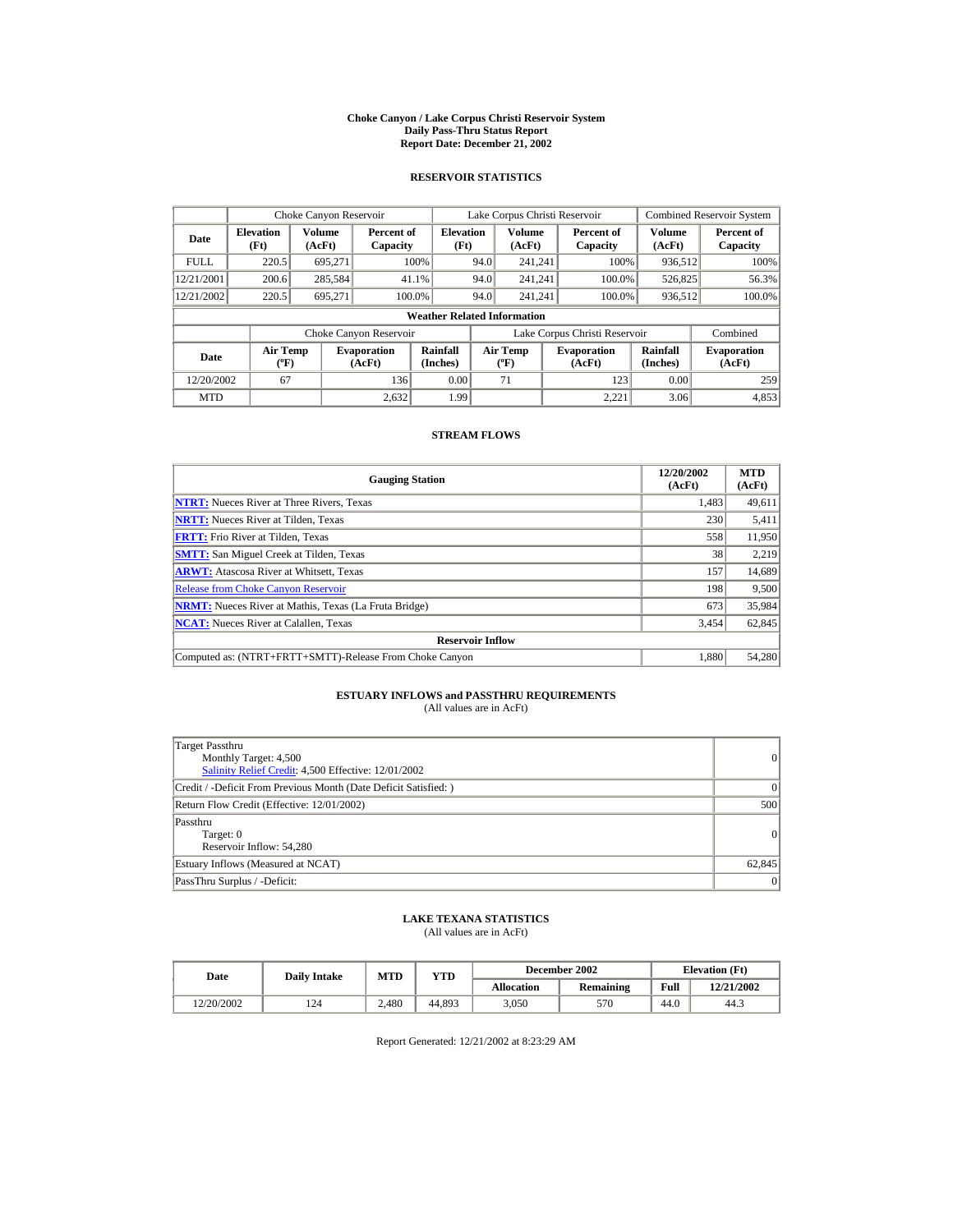#### **Choke Canyon / Lake Corpus Christi Reservoir System Daily Pass-Thru Status Report Report Date: December 22, 2002**

## **RESERVOIR STATISTICS**

|             | Choke Canyon Reservoir                      |                  |                              |                          | Lake Corpus Christi Reservoir               |                  |  |                               |                      | <b>Combined Reservoir System</b> |  |  |
|-------------|---------------------------------------------|------------------|------------------------------|--------------------------|---------------------------------------------|------------------|--|-------------------------------|----------------------|----------------------------------|--|--|
| Date        | <b>Elevation</b><br>(Ft)                    | Volume<br>(AcFt) | Percent of<br>Capacity       | <b>Elevation</b><br>(Ft) |                                             | Volume<br>(AcFt) |  | Percent of<br>Capacity        | Volume<br>(AcFt)     | Percent of<br>Capacity           |  |  |
| <b>FULL</b> | 220.5                                       | 695.271          |                              | 100%                     | 94.0                                        | 241.241          |  | 100%                          | 936,512              | 100%                             |  |  |
| 12/22/2001  | 200.6                                       | 285,584          |                              | 41.1%                    | 94.0                                        | 241.241          |  | 100.0%                        | 526,825              | 56.3%                            |  |  |
| 12/22/2002  | 220.5                                       | 695.271          | 100.0%                       |                          | 94.0                                        | 241.241          |  | 100.0%                        | 936,512              | 100.0%                           |  |  |
|             | <b>Weather Related Information</b>          |                  |                              |                          |                                             |                  |  |                               |                      |                                  |  |  |
|             |                                             |                  | Choke Canyon Reservoir       |                          |                                             |                  |  | Lake Corpus Christi Reservoir |                      | Combined                         |  |  |
| Date        | <b>Air Temp</b><br>$({}^{\circ}\mathrm{F})$ |                  | <b>Evaporation</b><br>(AcFt) | Rainfall<br>(Inches)     | <b>Air Temp</b><br>$({}^{\circ}\mathbf{F})$ |                  |  | <b>Evaporation</b><br>(AcFt)  | Rainfall<br>(Inches) | <b>Evaporation</b><br>(AcFt)     |  |  |
| 12/21/2002  | 74                                          |                  | 182                          | 0.00                     |                                             | 79               |  | 123                           | 0.00                 | 305                              |  |  |
| <b>MTD</b>  |                                             |                  | 2.814                        | 1.99                     |                                             |                  |  | 2.344                         | 3.06                 | 5,158                            |  |  |

## **STREAM FLOWS**

| <b>Gauging Station</b>                                       | 12/21/2002<br>(AcFt) | <b>MTD</b><br>(AcFt) |
|--------------------------------------------------------------|----------------------|----------------------|
| <b>NTRT:</b> Nueces River at Three Rivers, Texas             | 1,435                | 51,046               |
| <b>NRTT:</b> Nueces River at Tilden, Texas                   | 230                  | 5,641                |
| <b>FRTT:</b> Frio River at Tilden, Texas                     | 554                  | 12,504               |
| <b>SMTT:</b> San Miguel Creek at Tilden, Texas               | 36                   | 2,255                |
| <b>ARWT:</b> Atascosa River at Whitsett, Texas               | 137                  | 14,826               |
| <b>Release from Choke Canyon Reservoir</b>                   | 198                  | 9,699                |
| <b>NRMT:</b> Nueces River at Mathis, Texas (La Fruta Bridge) | 365                  | 36,349               |
| <b>NCAT:</b> Nueces River at Calallen, Texas                 | 1,759                | 64,604               |
| <b>Reservoir Inflow</b>                                      |                      |                      |
| Computed as: (NTRT+FRTT+SMTT)-Release From Choke Canyon      | 1,826                | 56,106               |

# **ESTUARY INFLOWS and PASSTHRU REQUIREMENTS**<br>(All values are in AcFt)

| Target Passthru<br>Monthly Target: 4,500<br>Salinity Relief Credit: 4,500 Effective: 12/01/2002 | 0               |
|-------------------------------------------------------------------------------------------------|-----------------|
| Credit / -Deficit From Previous Month (Date Deficit Satisfied: )                                | 0               |
| Return Flow Credit (Effective: 12/01/2002)                                                      | 500             |
| Passthru<br>Target: 0<br>Reservoir Inflow: 56,106                                               | 0               |
| Estuary Inflows (Measured at NCAT)                                                              | 64,604          |
| PassThru Surplus / -Deficit:                                                                    | $\vert 0 \vert$ |

## **LAKE TEXANA STATISTICS**

(All values are in AcFt)

| Date       | <b>Daily Intake</b> | <b>MTD</b> | YTD    |                   | December 2002 | <b>Elevation</b> (Ft) |            |
|------------|---------------------|------------|--------|-------------------|---------------|-----------------------|------------|
|            |                     |            |        | <b>Allocation</b> | Remaining     | Full                  | 12/22/2002 |
| 12/21/2002 | 124                 | 2.603      | 45.017 | 3.050             | 447           | 44.0                  | 44.3       |

Report Generated: 12/22/2002 at 7:51:02 AM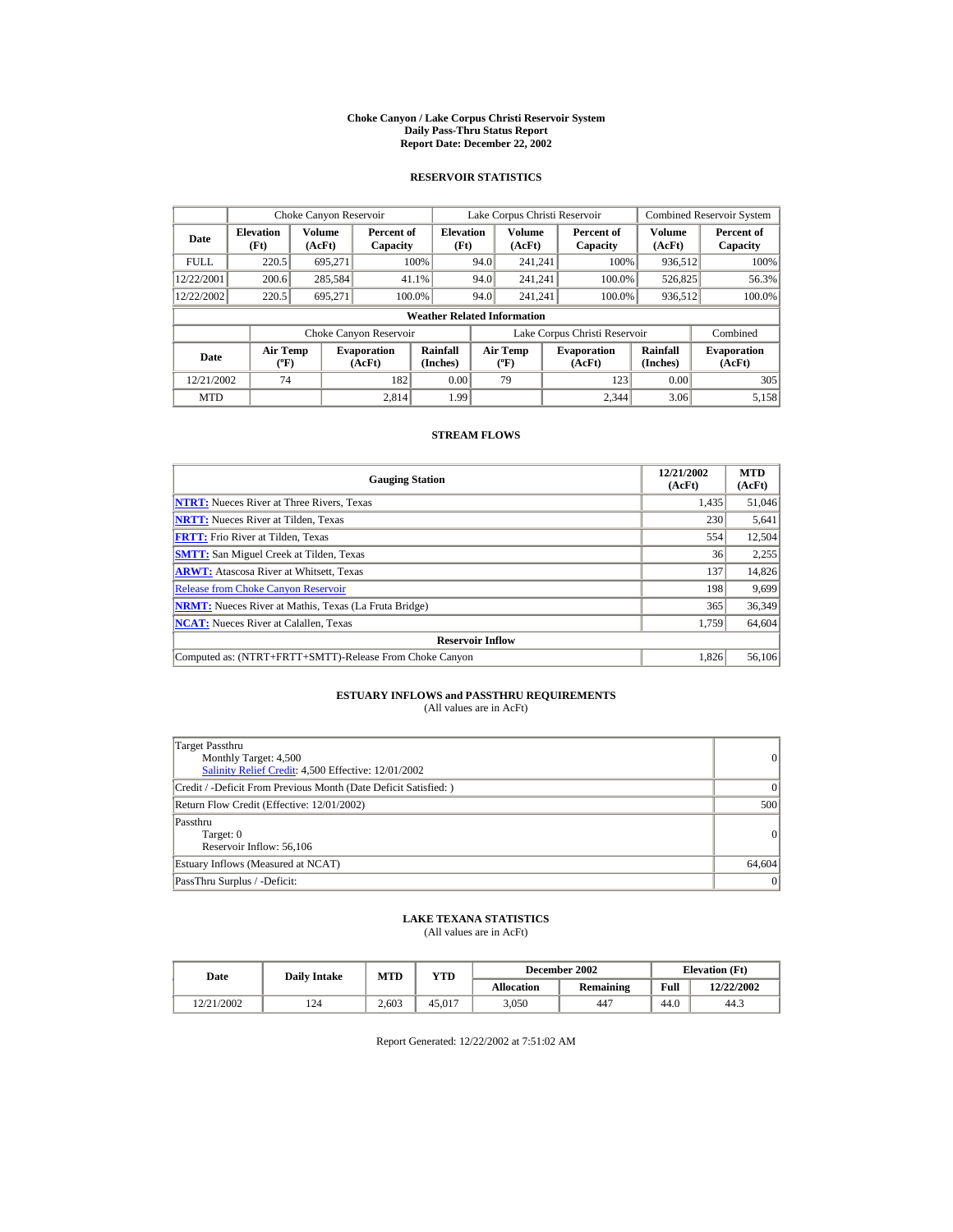#### **Choke Canyon / Lake Corpus Christi Reservoir System Daily Pass-Thru Status Report Report Date: December 23, 2002**

## **RESERVOIR STATISTICS**

|             | Choke Canyon Reservoir                      |                  |                              |                          | Lake Corpus Christi Reservoir               |                  |  |                               |                      | <b>Combined Reservoir System</b> |  |  |
|-------------|---------------------------------------------|------------------|------------------------------|--------------------------|---------------------------------------------|------------------|--|-------------------------------|----------------------|----------------------------------|--|--|
| Date        | <b>Elevation</b><br>(Ft)                    | Volume<br>(AcFt) | Percent of<br>Capacity       | <b>Elevation</b><br>(Ft) |                                             | Volume<br>(AcFt) |  | Percent of<br>Capacity        | Volume<br>(AcFt)     | Percent of<br>Capacity           |  |  |
| <b>FULL</b> | 220.5                                       | 695.271          |                              | 100%                     | 94.0                                        | 241.241          |  | 100%                          | 936,512              | 100%                             |  |  |
| 12/23/2001  | 200.6                                       | 285,431          |                              | 41.1%                    | 94.0                                        | 241.241          |  | 100.0%                        | 526,672              | 56.2%                            |  |  |
| 12/23/2002  | 220.5                                       | 695.271          |                              | 100.0%                   | 94.0                                        | 241.241          |  | 100.0%                        | 936,512              | 100.0%                           |  |  |
|             | <b>Weather Related Information</b>          |                  |                              |                          |                                             |                  |  |                               |                      |                                  |  |  |
|             |                                             |                  | Choke Canyon Reservoir       |                          |                                             |                  |  | Lake Corpus Christi Reservoir |                      | Combined                         |  |  |
| Date        | <b>Air Temp</b><br>$({}^{\circ}\mathrm{F})$ |                  | <b>Evaporation</b><br>(AcFt) | Rainfall<br>(Inches)     | <b>Air Temp</b><br>$({}^{\circ}\mathbf{F})$ |                  |  | <b>Evaporation</b><br>(AcFt)  | Rainfall<br>(Inches) | <b>Evaporation</b><br>(AcFt)     |  |  |
| 12/22/2002  | 69                                          |                  | 91                           | 0.04                     |                                             | 71               |  | 101                           | 0.14                 | 192                              |  |  |
| <b>MTD</b>  |                                             |                  | 2.905                        | 2.03                     |                                             |                  |  | 2.445                         | 3.20                 | 5,350                            |  |  |

## **STREAM FLOWS**

| <b>Gauging Station</b>                                       | 12/22/2002<br>(AcFt) | <b>MTD</b><br>(AcFt) |
|--------------------------------------------------------------|----------------------|----------------------|
| <b>NTRT:</b> Nueces River at Three Rivers, Texas             | 1,401                | 52,448               |
| <b>NRTT:</b> Nueces River at Tilden, Texas                   | 228                  | 5,870                |
| <b>FRTT:</b> Frio River at Tilden, Texas                     | 548                  | 13,051               |
| <b>SMTT:</b> San Miguel Creek at Tilden, Texas               | 34                   | 2,289                |
| <b>ARWT:</b> Atascosa River at Whitsett, Texas               | 121                  | 14,947               |
| <b>Release from Choke Canyon Reservoir</b>                   | 198                  | 9,897                |
| <b>NRMT:</b> Nueces River at Mathis, Texas (La Fruta Bridge) | 320                  | 36,669               |
| <b>NCAT:</b> Nueces River at Calallen, Texas                 | 754                  | 65,358               |
| <b>Reservoir Inflow</b>                                      |                      |                      |
| Computed as: (NTRT+FRTT+SMTT)-Release From Choke Canyon      | 1.785                | 57,891               |

# **ESTUARY INFLOWS and PASSTHRU REQUIREMENTS**<br>(All values are in AcFt)

| Target Passthru<br>Monthly Target: 4,500<br>Salinity Relief Credit: 4,500 Effective: 12/01/2002 | $\overline{0}$ |
|-------------------------------------------------------------------------------------------------|----------------|
| Credit / -Deficit From Previous Month (Date Deficit Satisfied: )                                | $\Omega$       |
| Return Flow Credit (Effective: 12/01/2002)                                                      | 500            |
| Passthru<br>Target: 0<br>Reservoir Inflow: 57,891                                               | 0              |
| Estuary Inflows (Measured at NCAT)                                                              | 65,358         |
| PassThru Surplus / -Deficit:                                                                    | 0              |

## **LAKE TEXANA STATISTICS**

(All values are in AcFt)

| Date       | <b>Daily Intake</b> | <b>MTD</b>            | YTD    |                   | December 2002 |      | <b>Elevation</b> (Ft) |
|------------|---------------------|-----------------------|--------|-------------------|---------------|------|-----------------------|
|            |                     |                       |        | <b>Allocation</b> | Remaining     | Full | 12/23/2002            |
| 12/22/2002 | າ າ າ<br>رے 1       | 2727<br>$\sim$ $\sim$ | 45.141 | 3,050             | 222<br>د ے د  | 44.0 | 44.3                  |

Report Generated: 12/23/2002 at 8:18:00 AM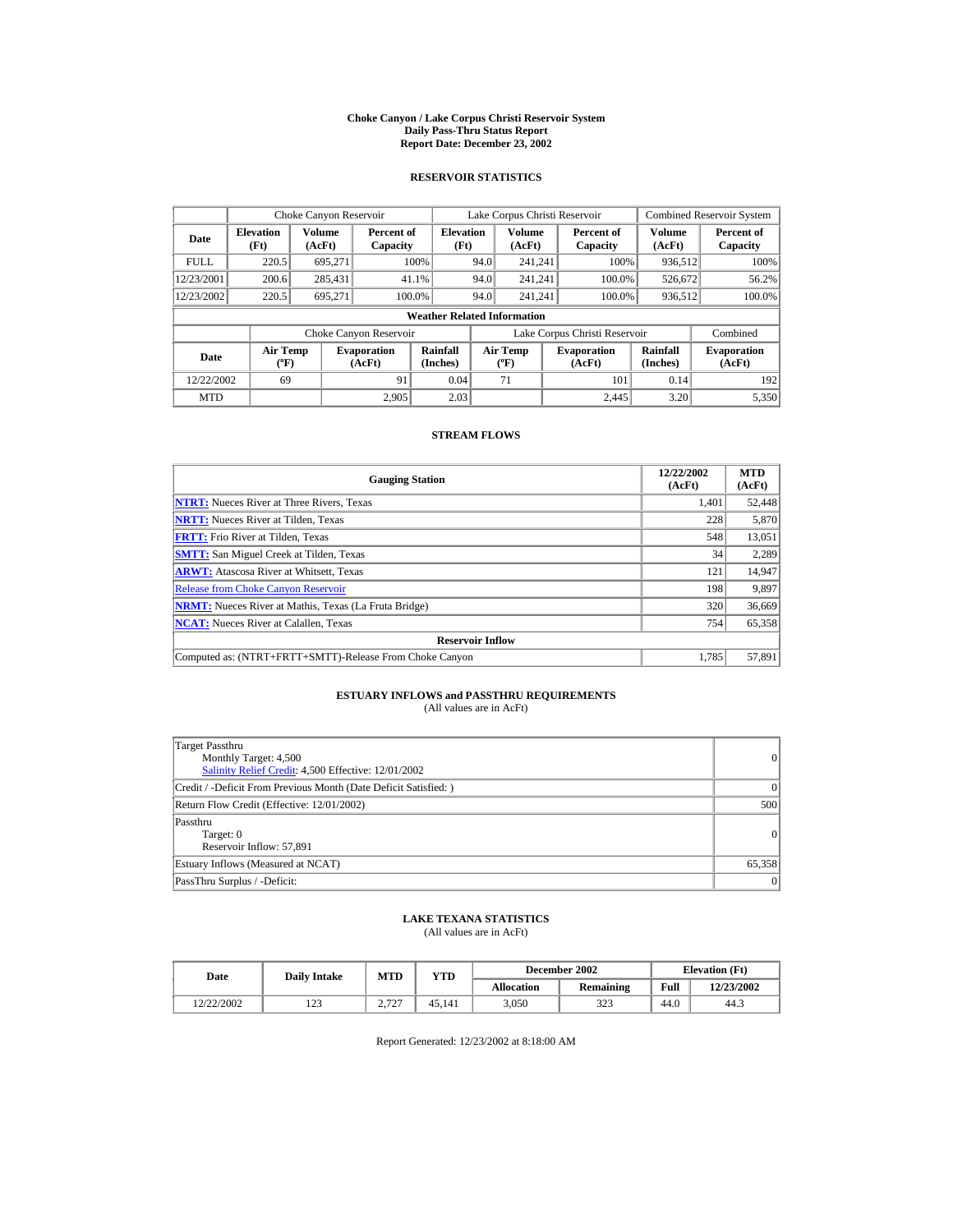#### **Choke Canyon / Lake Corpus Christi Reservoir System Daily Pass-Thru Status Report Report Date: December 24, 2002**

## **RESERVOIR STATISTICS**

|             | Choke Canyon Reservoir                      |                  |                              |                          | Lake Corpus Christi Reservoir             |                  |  |                               |                      | <b>Combined Reservoir System</b> |  |  |
|-------------|---------------------------------------------|------------------|------------------------------|--------------------------|-------------------------------------------|------------------|--|-------------------------------|----------------------|----------------------------------|--|--|
| Date        | <b>Elevation</b><br>(Ft)                    | Volume<br>(AcFt) | Percent of<br>Capacity       | <b>Elevation</b><br>(Ft) |                                           | Volume<br>(AcFt) |  | Percent of<br>Capacity        | Volume<br>(AcFt)     | Percent of<br>Capacity           |  |  |
| <b>FULL</b> | 220.5                                       | 695.271          |                              | 100%                     | 94.0                                      | 241.241          |  | 100%                          | 936,512              | 100%                             |  |  |
| 12/24/2001  | 200.5                                       | 285,124          |                              | 41.0%                    | 94.0                                      | 241.241          |  | 100.0%                        | 526,365              | 56.2%                            |  |  |
| 12/24/2002  | 220.5                                       | 695.271          | 100.0%                       |                          | 94.0                                      | 241.241          |  | 100.0%                        | 936,512              | 100.0%                           |  |  |
|             | <b>Weather Related Information</b>          |                  |                              |                          |                                           |                  |  |                               |                      |                                  |  |  |
|             |                                             |                  | Choke Canyon Reservoir       |                          |                                           |                  |  | Lake Corpus Christi Reservoir |                      | Combined                         |  |  |
| Date        | <b>Air Temp</b><br>$({}^{\circ}\mathrm{F})$ |                  | <b>Evaporation</b><br>(AcFt) | Rainfall<br>(Inches)     | <b>Air Temp</b><br>$({}^{\circ}\text{F})$ |                  |  | <b>Evaporation</b><br>(AcFt)  | Rainfall<br>(Inches) | <b>Evaporation</b><br>(AcFt)     |  |  |
| 12/23/2002  | 80                                          |                  | 227                          | 1.00                     |                                           | 82               |  | 381                           | 0.00                 | 608                              |  |  |
| <b>MTD</b>  |                                             |                  | 3.132                        | 3.03                     |                                           |                  |  | 2.826                         | 3.20                 | 5,958                            |  |  |

## **STREAM FLOWS**

| <b>Gauging Station</b>                                       | 12/23/2002<br>(AcFt) | <b>MTD</b><br>(AcFt) |
|--------------------------------------------------------------|----------------------|----------------------|
| <b>NTRT:</b> Nueces River at Three Rivers, Texas             | 1,395                | 53,843               |
| <b>NRTT:</b> Nueces River at Tilden, Texas                   | 220                  | 6,090                |
| <b>FRTT:</b> Frio River at Tilden, Texas                     | 544                  | 13,595               |
| <b>SMTT:</b> San Miguel Creek at Tilden, Texas               | 50                   | 2,338                |
| <b>ARWT:</b> Atascosa River at Whitsett, Texas               | 119                  | 15,066               |
| <b>Release from Choke Canyon Reservoir</b>                   | 200                  | 10,098               |
| <b>NRMT:</b> Nueces River at Mathis, Texas (La Fruta Bridge) | 508                  | 37.177               |
| <b>NCAT:</b> Nueces River at Calallen, Texas                 | 528                  | 65,886               |
| <b>Reservoir Inflow</b>                                      |                      |                      |
| Computed as: (NTRT+FRTT+SMTT)-Release From Choke Canyon      | 1.788                | 59,679               |

# **ESTUARY INFLOWS and PASSTHRU REQUIREMENTS**<br>(All values are in AcFt)

| Target Passthru<br>Monthly Target: 4,500<br>Salinity Relief Credit: 4,500 Effective: 12/01/2002 | $\overline{0}$ |
|-------------------------------------------------------------------------------------------------|----------------|
| Credit / -Deficit From Previous Month (Date Deficit Satisfied: )                                | $\Omega$       |
| Return Flow Credit (Effective: 12/01/2002)                                                      | 500            |
| Passthru<br>Target: 0<br>Reservoir Inflow: 59,679                                               | 0              |
| Estuary Inflows (Measured at NCAT)                                                              | 65,886         |
| PassThru Surplus / -Deficit:                                                                    | 0              |

## **LAKE TEXANA STATISTICS**

(All values are in AcFt)

| Date       | <b>Daily Intake</b> | <b>MTD</b> | YTD    |                   | December 2002 | <b>Elevation</b> (Ft) |            |
|------------|---------------------|------------|--------|-------------------|---------------|-----------------------|------------|
|            |                     |            |        | <b>Allocation</b> | Remaining     | Full                  | 12/24/2002 |
| 12/23/2002 | ר בו<br>رے 1        | 2,850      | 45.264 | 3.050             | 200           | 44.0                  | 44.3       |

Report Generated: 12/24/2002 at 8:28:33 AM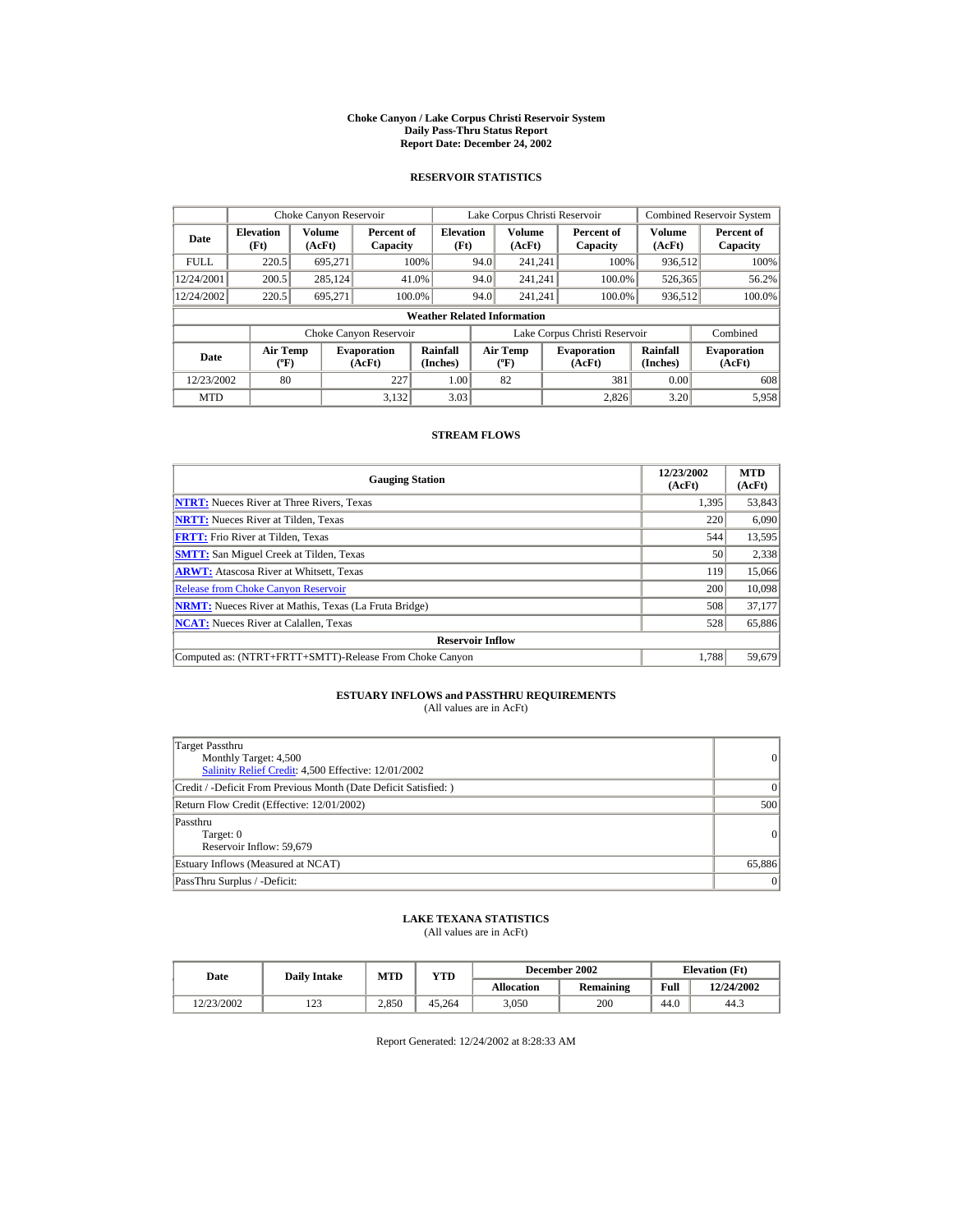#### **Choke Canyon / Lake Corpus Christi Reservoir System Daily Pass-Thru Status Report Report Date: December 25, 2002**

## **RESERVOIR STATISTICS**

|             | Choke Canyon Reservoir                      |                  |                              |                          | Lake Corpus Christi Reservoir |                                           |  |                               |                      | <b>Combined Reservoir System</b> |  |  |
|-------------|---------------------------------------------|------------------|------------------------------|--------------------------|-------------------------------|-------------------------------------------|--|-------------------------------|----------------------|----------------------------------|--|--|
| Date        | <b>Elevation</b><br>(Ft)                    | Volume<br>(AcFt) | Percent of<br>Capacity       | <b>Elevation</b><br>(Ft) |                               | Volume<br>(AcFt)                          |  | Percent of<br>Capacity        | Volume<br>(AcFt)     | Percent of<br>Capacity           |  |  |
| <b>FULL</b> | 220.5                                       | 695.271          |                              | 100%                     | 94.0                          | 241.241                                   |  | 100%                          | 936,512              | 100%                             |  |  |
| 12/25/2001  | 200.5                                       | 284,970          |                              | 41.0%                    | 94.0                          | 241.241                                   |  | 100.0%                        | 526,211              | 56.2%                            |  |  |
| 12/25/2002  | 220.5                                       | 695.271          |                              | 100.0%                   | 94.0                          | 241.241                                   |  | 100.0%                        | 936,512              | 100.0%                           |  |  |
|             | <b>Weather Related Information</b>          |                  |                              |                          |                               |                                           |  |                               |                      |                                  |  |  |
|             |                                             |                  | Choke Canyon Reservoir       |                          |                               |                                           |  | Lake Corpus Christi Reservoir |                      | Combined                         |  |  |
| Date        | <b>Air Temp</b><br>$({}^{\circ}\mathrm{F})$ |                  | <b>Evaporation</b><br>(AcFt) | Rainfall<br>(Inches)     |                               | <b>Air Temp</b><br>$({}^{\circ}\text{F})$ |  | <b>Evaporation</b><br>(AcFt)  | Rainfall<br>(Inches) | <b>Evaporation</b><br>(AcFt)     |  |  |
| 12/24/2002  | 56                                          |                  | 227                          | 0.00                     |                               | 57                                        |  | 213                           | 0.00                 | 440                              |  |  |
| <b>MTD</b>  |                                             |                  | 3.359                        | 3.03                     |                               |                                           |  | 3.039                         | 3.20                 | 6.398                            |  |  |

## **STREAM FLOWS**

| <b>Gauging Station</b>                                       | 12/24/2002<br>(AcFt) | <b>MTD</b><br>(AcFt) |
|--------------------------------------------------------------|----------------------|----------------------|
| <b>NTRT:</b> Nueces River at Three Rivers, Texas             | 1.604                | 55,447               |
| <b>NRTT:</b> Nueces River at Tilden, Texas                   | 232                  | 6,322                |
| <b>FRTT:</b> Frio River at Tilden, Texas                     | 590                  | 14,185               |
| <b>SMTT:</b> San Miguel Creek at Tilden, Texas               | 46                   | 2,384                |
| <b>ARWT:</b> Atascosa River at Whitsett, Texas               | 498                  | 15,564               |
| <b>Release from Choke Canyon Reservoir</b>                   | 387                  | 10,485               |
| <b>NRMT:</b> Nueces River at Mathis, Texas (La Fruta Bridge) | 1,233                | 38,410               |
| <b>NCAT:</b> Nueces River at Calallen, Texas                 | 619                  | 66,505               |
| <b>Reservoir Inflow</b>                                      |                      |                      |
| Computed as: (NTRT+FRTT+SMTT)-Release From Choke Canyon      | 1.852                | 61,531               |

# **ESTUARY INFLOWS and PASSTHRU REQUIREMENTS**<br>(All values are in AcFt)

| Target Passthru<br>Monthly Target: 4,500<br>Salinity Relief Credit: 4,500 Effective: 12/01/2002 | $\overline{0}$ |
|-------------------------------------------------------------------------------------------------|----------------|
| Credit / -Deficit From Previous Month (Date Deficit Satisfied: )                                | $\Omega$       |
| Return Flow Credit (Effective: 12/01/2002)                                                      | 500            |
| Passthru<br>Target: 0<br>Reservoir Inflow: 61,531                                               | $\Omega$       |
| Estuary Inflows (Measured at NCAT)                                                              | 66,505         |
| PassThru Surplus / -Deficit:                                                                    | 0              |

## **LAKE TEXANA STATISTICS**

(All values are in AcFt)

| Date       |     | <b>MTD</b><br><b>Daily Intake</b> |        |                   | December 2002 | <b>Elevation</b> (Ft) |            |
|------------|-----|-----------------------------------|--------|-------------------|---------------|-----------------------|------------|
|            |     |                                   | YTD    | <b>Allocation</b> | Remaining     | Full                  | 12/25/2002 |
| 12/24/2002 | 124 | 2.974                             | 45.388 | 3.050             |               | 44.0                  | 44.3       |

Report Generated: 12/25/2002 at 8:39:16 AM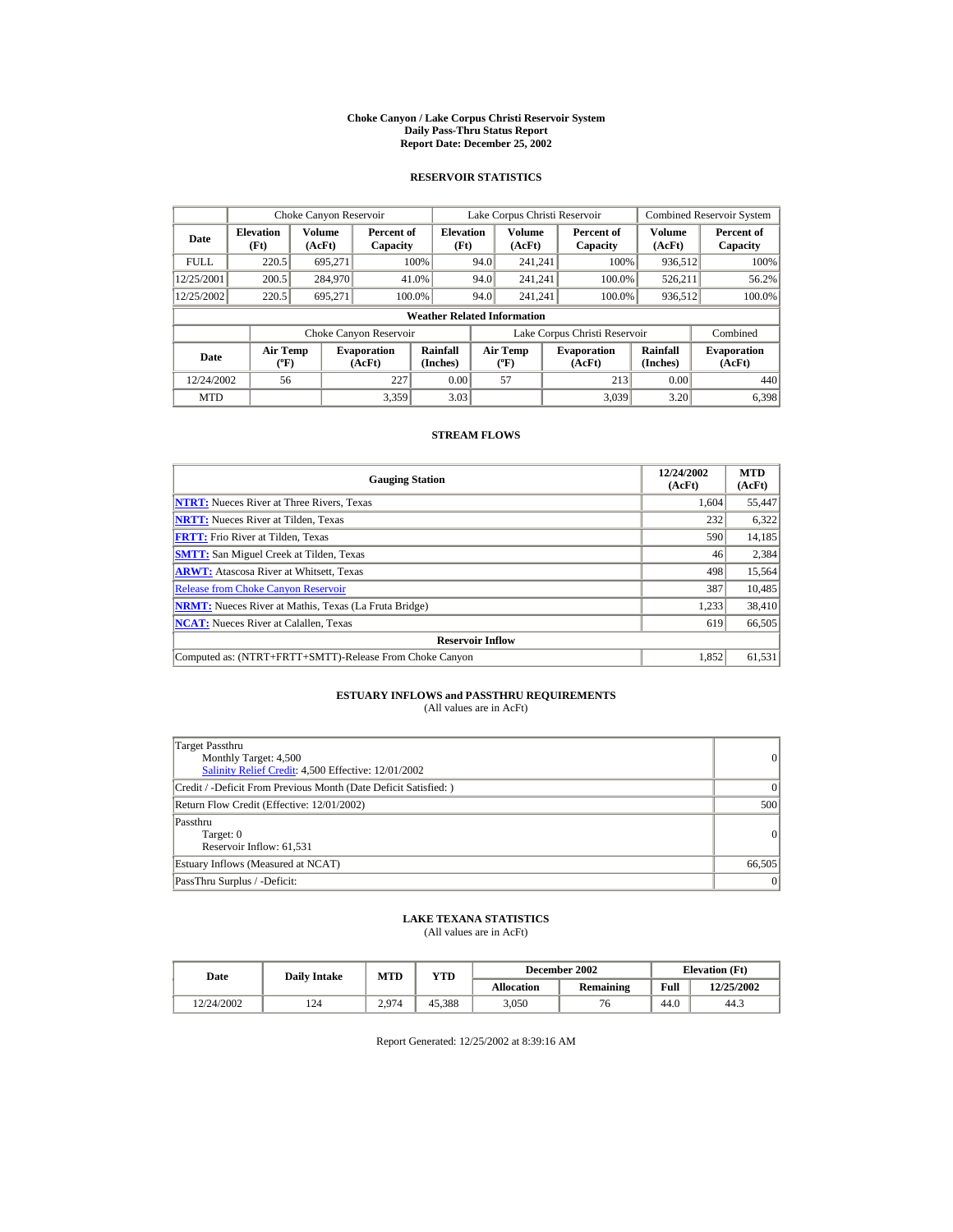#### **Choke Canyon / Lake Corpus Christi Reservoir System Daily Pass-Thru Status Report Report Date: December 26, 2002**

## **RESERVOIR STATISTICS**

|             | Choke Canyon Reservoir                      |                  |                              |                          | Lake Corpus Christi Reservoir |                                             |  |                               |                      | <b>Combined Reservoir System</b> |  |  |
|-------------|---------------------------------------------|------------------|------------------------------|--------------------------|-------------------------------|---------------------------------------------|--|-------------------------------|----------------------|----------------------------------|--|--|
| Date        | <b>Elevation</b><br>(Ft)                    | Volume<br>(AcFt) | Percent of<br>Capacity       | <b>Elevation</b><br>(Ft) |                               | Volume<br>(AcFt)                            |  | Percent of<br>Capacity        | Volume<br>(AcFt)     | Percent of<br>Capacity           |  |  |
| <b>FULL</b> | 220.5                                       | 695.271          |                              | 100%                     | 94.0                          | 241.241                                     |  | 100%                          | 936,512              | 100%                             |  |  |
| 12/26/2001  | 200.5                                       | 284,663          |                              | 40.9%                    | 94.0                          | 241.241                                     |  | 100.0%                        | 525,904              | 56.2%                            |  |  |
| 12/26/2002  | 220.5                                       | 695.271          | 100.0%                       |                          | 94.0                          | 241.241                                     |  | 100.0%                        | 936,512              | 100.0%                           |  |  |
|             | <b>Weather Related Information</b>          |                  |                              |                          |                               |                                             |  |                               |                      |                                  |  |  |
|             |                                             |                  | Choke Canyon Reservoir       |                          |                               |                                             |  | Lake Corpus Christi Reservoir |                      | Combined                         |  |  |
| Date        | <b>Air Temp</b><br>$({}^{\circ}\mathrm{F})$ |                  | <b>Evaporation</b><br>(AcFt) | Rainfall<br>(Inches)     |                               | <b>Air Temp</b><br>$({}^{\circ}\mathbf{F})$ |  | <b>Evaporation</b><br>(AcFt)  | Rainfall<br>(Inches) | <b>Evaporation</b><br>(AcFt)     |  |  |
| 12/25/2002  | 53                                          |                  | 106                          | 0.00                     |                               | 56                                          |  | 79                            | 0.00                 | 185                              |  |  |
| <b>MTD</b>  |                                             |                  | 3.465                        | 3.03                     |                               |                                             |  | 3.118                         | 3.20                 | 6,583                            |  |  |

## **STREAM FLOWS**

| <b>Gauging Station</b>                                       | 12/25/2002<br>(AcFt) | <b>MTD</b><br>(AcFt) |
|--------------------------------------------------------------|----------------------|----------------------|
| <b>NTRT:</b> Nueces River at Three Rivers, Texas             | 2.422                | 57,869               |
| <b>NRTT:</b> Nueces River at Tilden, Texas                   | 214                  | 6,537                |
| <b>FRTT:</b> Frio River at Tilden, Texas                     | 558                  | 14,743               |
| <b>SMTT:</b> San Miguel Creek at Tilden, Texas               | 34                   | 2,418                |
| <b>ARWT:</b> Atascosa River at Whitsett, Texas               | 814                  | 16,378               |
| <b>Release from Choke Canyon Reservoir</b>                   | 500                  | 10,985               |
| <b>NRMT:</b> Nueces River at Mathis, Texas (La Fruta Bridge) | 463                  | 38,872               |
| <b>NCAT:</b> Nueces River at Calallen, Texas                 | 1,433                | 67,939               |
| <b>Reservoir Inflow</b>                                      |                      |                      |
| Computed as: (NTRT+FRTT+SMTT)-Release From Choke Canyon      | 2.513                | 64,044               |

# **ESTUARY INFLOWS and PASSTHRU REQUIREMENTS**<br>(All values are in AcFt)

| Target Passthru<br>Monthly Target: 4,500<br>Salinity Relief Credit: 4,500 Effective: 12/01/2002 | $\overline{0}$ |
|-------------------------------------------------------------------------------------------------|----------------|
| Credit / -Deficit From Previous Month (Date Deficit Satisfied: )                                | $\Omega$       |
| Return Flow Credit (Effective: 12/01/2002)                                                      | 500            |
| Passthru<br>Target: 0<br>Reservoir Inflow: 64,044                                               | 0              |
| Estuary Inflows (Measured at NCAT)                                                              | 67,939         |
| PassThru Surplus / -Deficit:                                                                    | 0              |

## **LAKE TEXANA STATISTICS**

(All values are in AcFt)

| Date       | <b>Daily Intake</b> | <b>MTD</b> | YTD    |                   | December 2002 | <b>Elevation</b> (Ft) |            |
|------------|---------------------|------------|--------|-------------------|---------------|-----------------------|------------|
|            |                     |            |        | <b>Allocation</b> | Remaining     | Full                  | 12/26/2002 |
| 12/25/2002 | ר בו<br>رے 1        | 3,097      | 45.511 | 3.050             | $-47$         | 44.0                  | 44.3       |

Report Generated: 12/26/2002 at 8:23:15 AM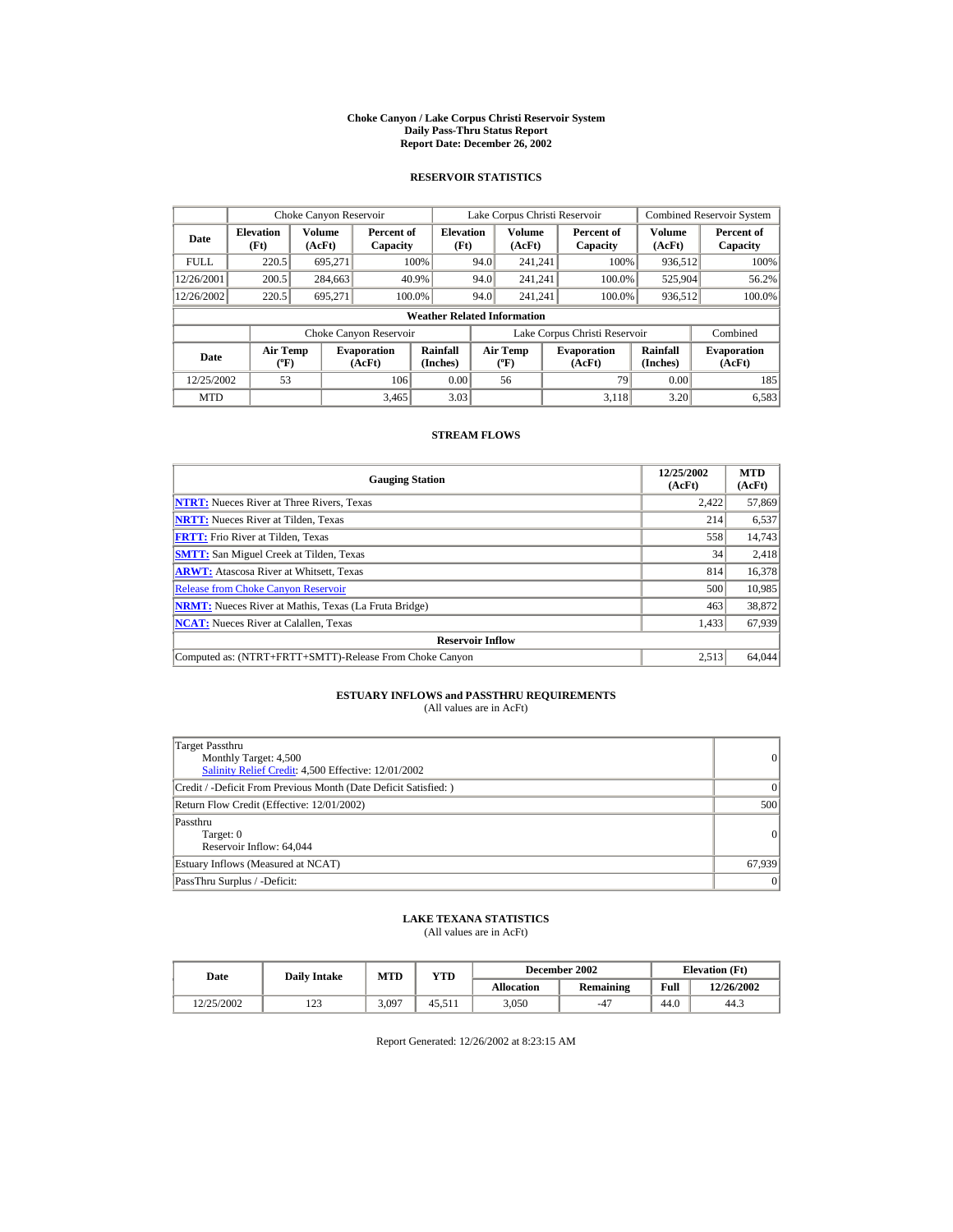#### **Choke Canyon / Lake Corpus Christi Reservoir System Daily Pass-Thru Status Report Report Date: December 27, 2002**

## **RESERVOIR STATISTICS**

|             | Choke Canyon Reservoir                      |                  |                              |                          | Lake Corpus Christi Reservoir |                                          |  |                               |                      | <b>Combined Reservoir System</b> |  |  |
|-------------|---------------------------------------------|------------------|------------------------------|--------------------------|-------------------------------|------------------------------------------|--|-------------------------------|----------------------|----------------------------------|--|--|
| Date        | <b>Elevation</b><br>(Ft)                    | Volume<br>(AcFt) | Percent of<br>Capacity       | <b>Elevation</b><br>(Ft) |                               | <b>Volume</b><br>(AcFt)                  |  | Percent of<br>Capacity        | Volume<br>(AcFt)     | Percent of<br>Capacity           |  |  |
| <b>FULL</b> | 220.5                                       | 695.271          |                              | 100%                     | 94.0                          | 241.241                                  |  | 100%                          | 936,512              | 100%                             |  |  |
| 12/27/2001  | 200.5                                       | 284,356          |                              | 40.9%                    | 94.0                          | 241.241                                  |  | 100.0%                        | 525,597              | 56.1%                            |  |  |
| 12/27/2002  | 220.5                                       | 695,271          | 100.0%                       |                          | 94.0                          | 241.241                                  |  | 100.0%                        | 936,512              | 100.0%                           |  |  |
|             | <b>Weather Related Information</b>          |                  |                              |                          |                               |                                          |  |                               |                      |                                  |  |  |
|             |                                             |                  | Choke Canyon Reservoir       |                          |                               |                                          |  | Lake Corpus Christi Reservoir |                      | Combined                         |  |  |
| Date        | <b>Air Temp</b><br>$({}^{\circ}\mathrm{F})$ |                  | <b>Evaporation</b><br>(AcFt) | Rainfall<br>(Inches)     |                               | <b>Air Temp</b><br>$({}^{\circ}{\rm F})$ |  | <b>Evaporation</b><br>(AcFt)  | Rainfall<br>(Inches) | <b>Evaporation</b><br>(AcFt)     |  |  |
| 12/26/2002  | 55                                          |                  | 45                           | 0.00                     |                               | 54                                       |  |                               | 0.08                 | 45                               |  |  |
| <b>MTD</b>  |                                             |                  | 3.510                        | 3.03                     |                               |                                          |  | 3.118                         | 3.28                 | 6.628                            |  |  |

## **STREAM FLOWS**

| <b>Gauging Station</b>                                       | 12/26/2002<br>(AcFt) | <b>MTD</b><br>(AcFt) |
|--------------------------------------------------------------|----------------------|----------------------|
| <b>NTRT:</b> Nueces River at Three Rivers, Texas             | 2.461                | 60,330               |
| <b>NRTT:</b> Nueces River at Tilden, Texas                   | 198                  | 6,735                |
| <b>FRTT:</b> Frio River at Tilden, Texas                     | 534                  | 15,277               |
| <b>SMTT:</b> San Miguel Creek at Tilden, Texas               | 30                   | 2,448                |
| <b>ARWT:</b> Atascosa River at Whitsett, Texas               | 393                  | 16,771               |
| <b>Release from Choke Canvon Reservoir</b>                   | 500                  | 11,485               |
| <b>NRMT:</b> Nueces River at Mathis, Texas (La Fruta Bridge) | 461                  | 39,333               |
| <b>NCAT:</b> Nueces River at Calallen, Texas                 | 802                  | 68,741               |
| <b>Reservoir Inflow</b>                                      |                      |                      |
| Computed as: (NTRT+FRTT+SMTT)-Release From Choke Canyon      | 2.525                | 66,569               |

# **ESTUARY INFLOWS and PASSTHRU REQUIREMENTS**<br>(All values are in AcFt)

| Target Passthru<br>Monthly Target: 4,500<br>Salinity Relief Credit: 4,500 Effective: 12/01/2002 | 0               |
|-------------------------------------------------------------------------------------------------|-----------------|
| Credit / -Deficit From Previous Month (Date Deficit Satisfied:)                                 | $\vert$ 0       |
| Return Flow Credit (Effective: 12/01/2002)                                                      | 500             |
| Passthru<br>Target: 0<br>Reservoir Inflow: 66.569                                               | 0               |
| Estuary Inflows (Measured at NCAT)                                                              | 68,741          |
| PassThru Surplus / -Deficit:                                                                    | $\vert 0 \vert$ |

## **LAKE TEXANA STATISTICS**

(All values are in AcFt)

| Date       | <b>Daily Intake</b> | MTD   | $_{\rm VTD}$ |            | December 2002 |      | <b>Elevation</b> (Ft) |
|------------|---------------------|-------|--------------|------------|---------------|------|-----------------------|
|            |                     |       |              | Allocation | Remaining     | Full | 12/27/2002            |
| 12/26/2002 | $\sim$<br>152       | 3.230 | 45.643       | 3.050      | $-180$        | 44.0 | 44.3                  |

Report Generated: 12/27/2002 at 8:19:14 AM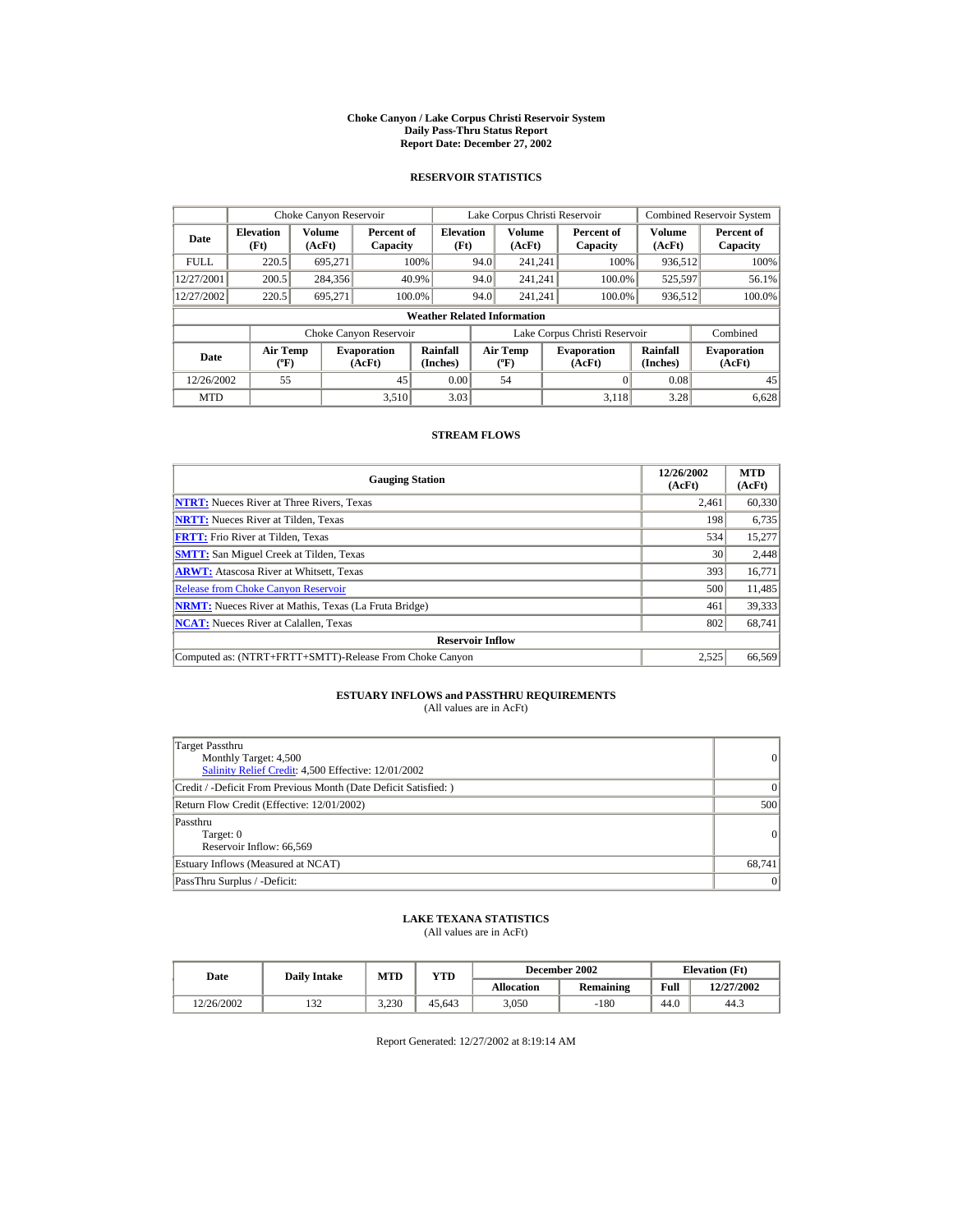#### **Choke Canyon / Lake Corpus Christi Reservoir System Daily Pass-Thru Status Report Report Date: December 28, 2002**

## **RESERVOIR STATISTICS**

|             | Choke Canyon Reservoir                      |                  |                              |                          | Lake Corpus Christi Reservoir            |                         |  |                               |                      | <b>Combined Reservoir System</b> |  |  |
|-------------|---------------------------------------------|------------------|------------------------------|--------------------------|------------------------------------------|-------------------------|--|-------------------------------|----------------------|----------------------------------|--|--|
| Date        | <b>Elevation</b><br>(Ft)                    | Volume<br>(AcFt) | Percent of<br>Capacity       | <b>Elevation</b><br>(Ft) |                                          | <b>Volume</b><br>(AcFt) |  | Percent of<br>Capacity        | Volume<br>(AcFt)     | Percent of<br>Capacity           |  |  |
| <b>FULL</b> | 220.5                                       | 695.271          |                              | 100%                     | 94.0                                     | 241.241                 |  | 100%                          | 936,512              | 100%                             |  |  |
| 12/28/2001  | 200.5                                       | 284,203          |                              | 40.9%                    | 94.0                                     | 241.241                 |  | 100.0%                        | 525,444              | 56.1%                            |  |  |
| 12/28/2002  | 220.5                                       | 695,271          | 100.0%                       |                          | 94.0                                     | 241.241                 |  | 100.0%                        | 936,512              | 100.0%                           |  |  |
|             | <b>Weather Related Information</b>          |                  |                              |                          |                                          |                         |  |                               |                      |                                  |  |  |
|             |                                             |                  | Choke Canyon Reservoir       |                          |                                          |                         |  | Lake Corpus Christi Reservoir |                      | Combined                         |  |  |
| Date        | <b>Air Temp</b><br>$({}^{\circ}\mathrm{F})$ |                  | <b>Evaporation</b><br>(AcFt) | Rainfall<br>(Inches)     | <b>Air Temp</b><br>$({}^{\circ}{\rm F})$ |                         |  | <b>Evaporation</b><br>(AcFt)  | Rainfall<br>(Inches) | <b>Evaporation</b><br>(AcFt)     |  |  |
| 12/27/2002  | 68                                          |                  | 91                           | 0.00                     |                                          | 67                      |  | 79                            | 0.00                 | 170                              |  |  |
| <b>MTD</b>  |                                             |                  | 3.601                        | 3.03                     |                                          |                         |  | 3.197                         | 3.28                 | 6.798                            |  |  |

## **STREAM FLOWS**

| <b>Gauging Station</b>                                       | 12/27/2002<br>(AcFt) | <b>MTD</b><br>(AcFt) |
|--------------------------------------------------------------|----------------------|----------------------|
| <b>NTRT:</b> Nueces River at Three Rivers, Texas             | 1.985                | 62,315               |
| <b>NRTT:</b> Nueces River at Tilden, Texas                   | 193                  | 6,928                |
| <b>FRTT:</b> Frio River at Tilden, Texas                     | 526                  | 15,803               |
| <b>SMTT:</b> San Miguel Creek at Tilden, Texas               | 30                   | 2,477                |
| <b>ARWT:</b> Atascosa River at Whitsett, Texas               | 204                  | 16,976               |
| <b>Release from Choke Canvon Reservoir</b>                   | 500                  | 11,985               |
| <b>NRMT:</b> Nueces River at Mathis, Texas (La Fruta Bridge) | 526                  | 39,859               |
| <b>NCAT:</b> Nueces River at Calallen, Texas                 | 631                  | 69,372               |
| <b>Reservoir Inflow</b>                                      |                      |                      |
| Computed as: (NTRT+FRTT+SMTT)-Release From Choke Canyon      | 2.041                | 68,610               |

# **ESTUARY INFLOWS and PASSTHRU REQUIREMENTS**<br>(All values are in AcFt)

| Target Passthru<br>Monthly Target: 4,500<br>Salinity Relief Credit: 4,500 Effective: 12/01/2002 | 0               |
|-------------------------------------------------------------------------------------------------|-----------------|
| Credit / -Deficit From Previous Month (Date Deficit Satisfied: )                                | 0               |
| Return Flow Credit (Effective: 12/01/2002)                                                      | 500             |
| Passthru<br>Target: 0<br>Reservoir Inflow: 68,610                                               | 0               |
| Estuary Inflows (Measured at NCAT)                                                              | 69,372          |
| PassThru Surplus / -Deficit:                                                                    | $\vert 0 \vert$ |

## **LAKE TEXANA STATISTICS**

(All values are in AcFt)

| Date       | <b>Daily Intake</b> | <b>MTD</b> | YTD    |                   | December 2002 | <b>Elevation</b> (Ft) |            |
|------------|---------------------|------------|--------|-------------------|---------------|-----------------------|------------|
|            |                     |            |        | <b>Allocation</b> | Remaining     | Full                  | 12/28/2002 |
| 12/27/2002 | 139                 | 3.368      | 45.782 | 3.050             | $-318$        | 44.0                  | 44.2       |

Report Generated: 12/28/2002 at 8:45:52 AM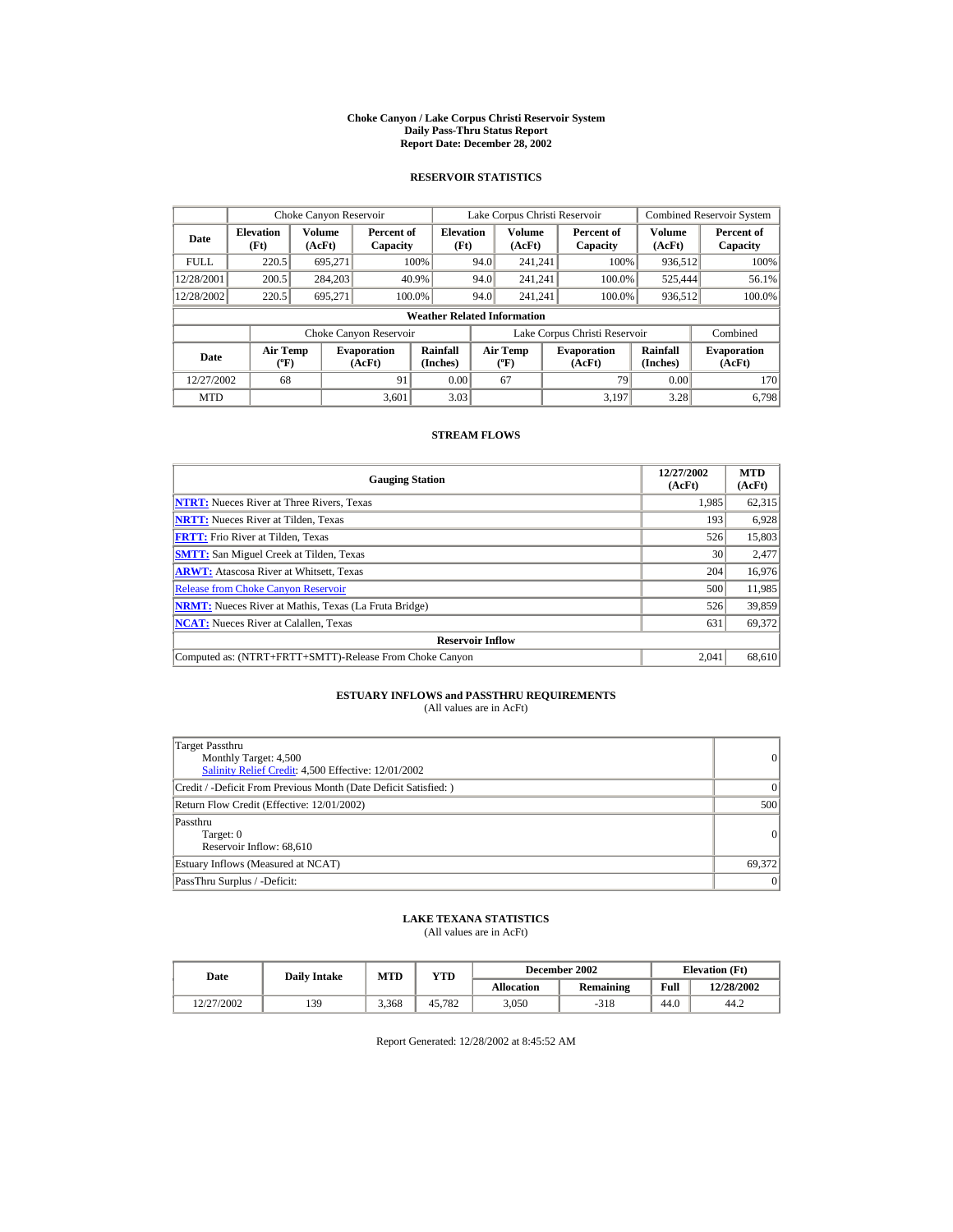#### **Choke Canyon / Lake Corpus Christi Reservoir System Daily Pass-Thru Status Report Report Date: December 29, 2002**

## **RESERVOIR STATISTICS**

|             | Choke Canyon Reservoir                      |                  |                              |                          | Lake Corpus Christi Reservoir             |                  |  |                               |                      | <b>Combined Reservoir System</b> |  |  |
|-------------|---------------------------------------------|------------------|------------------------------|--------------------------|-------------------------------------------|------------------|--|-------------------------------|----------------------|----------------------------------|--|--|
| Date        | <b>Elevation</b><br>(Ft)                    | Volume<br>(AcFt) | Percent of<br>Capacity       | <b>Elevation</b><br>(Ft) |                                           | Volume<br>(AcFt) |  | Percent of<br>Capacity        | Volume<br>(AcFt)     | Percent of<br>Capacity           |  |  |
| <b>FULL</b> | 220.5                                       | 695.271          |                              | 100%                     | 94.0                                      | 241.241          |  | 100%                          | 936,512              | 100%                             |  |  |
| 12/29/2001  | 200.5                                       | 284,050          |                              | 40.9%                    | 94.0                                      | 241.241          |  | 100.0%                        | 525,291              | 56.1%                            |  |  |
| 12/29/2002  | 220.5                                       | 695.271          | 100.0%                       |                          | 94.0                                      | 241.241          |  | 100.0%                        | 936,512              | 100.0%                           |  |  |
|             | <b>Weather Related Information</b>          |                  |                              |                          |                                           |                  |  |                               |                      |                                  |  |  |
|             |                                             |                  | Choke Canyon Reservoir       |                          |                                           |                  |  | Lake Corpus Christi Reservoir |                      | Combined                         |  |  |
| Date        | <b>Air Temp</b><br>$({}^{\circ}\mathrm{F})$ |                  | <b>Evaporation</b><br>(AcFt) | Rainfall<br>(Inches)     | <b>Air Temp</b><br>$({}^{\circ}\text{F})$ |                  |  | <b>Evaporation</b><br>(AcFt)  | Rainfall<br>(Inches) | <b>Evaporation</b><br>(AcFt)     |  |  |
| 12/28/2002  | 71                                          |                  | 91                           | 0.00                     |                                           | 71               |  | 79                            | 0.00                 | 170                              |  |  |
| <b>MTD</b>  |                                             |                  | 3.692                        | 3.03                     |                                           |                  |  | 3.276                         | 3.28                 | 6.968                            |  |  |

## **STREAM FLOWS**

| <b>Gauging Station</b>                                       | 12/28/2002<br>(AcFt) | <b>MTD</b><br>(AcFt) |
|--------------------------------------------------------------|----------------------|----------------------|
| <b>NTRT:</b> Nueces River at Three Rivers, Texas             | 1.812                | 64,127               |
| <b>NRTT:</b> Nueces River at Tilden, Texas                   | 187                  | 7,114                |
| <b>FRTT:</b> Frio River at Tilden, Texas                     | 524                  | 16,327               |
| <b>SMTT:</b> San Miguel Creek at Tilden, Texas               | 28                   | 2,505                |
| <b>ARWT:</b> Atascosa River at Whitsett, Texas               | 151                  | 17,127               |
| <b>Release from Choke Canyon Reservoir</b>                   | 500                  | 12,486               |
| <b>NRMT:</b> Nueces River at Mathis, Texas (La Fruta Bridge) | 437                  | 40.296               |
| <b>NCAT:</b> Nueces River at Calallen, Texas                 | 667                  | 70,039               |
| <b>Reservoir Inflow</b>                                      |                      |                      |
| Computed as: (NTRT+FRTT+SMTT)-Release From Choke Canyon      | 1.864                | 70,473               |

# **ESTUARY INFLOWS and PASSTHRU REQUIREMENTS**<br>(All values are in AcFt)

| Target Passthru<br>Monthly Target: 4,500<br>Salinity Relief Credit: 4,500 Effective: 12/01/2002 | $\overline{0}$ |
|-------------------------------------------------------------------------------------------------|----------------|
| Credit / -Deficit From Previous Month (Date Deficit Satisfied: )                                | $\Omega$       |
| Return Flow Credit (Effective: 12/01/2002)                                                      | 500            |
| Passthru<br>Target: 0<br>Reservoir Inflow: 70,473                                               | 0              |
| Estuary Inflows (Measured at NCAT)                                                              | 70,039         |
| PassThru Surplus / -Deficit:                                                                    | 0              |

## **LAKE TEXANA STATISTICS**

(All values are in AcFt)

| Date       | <b>Daily Intake</b> | <b>MTD</b> | YTD    |                   | December 2002    | <b>Elevation</b> (Ft) |            |
|------------|---------------------|------------|--------|-------------------|------------------|-----------------------|------------|
|            |                     |            |        | <b>Allocation</b> | <b>Remaining</b> | Full                  | 12/29/2002 |
| 12/28/2002 | 140                 | 3.508      | 45.922 | 3.050             | $-458$           | 44.0                  | 44.2       |

Report Generated: 12/29/2002 at 7:49:27 AM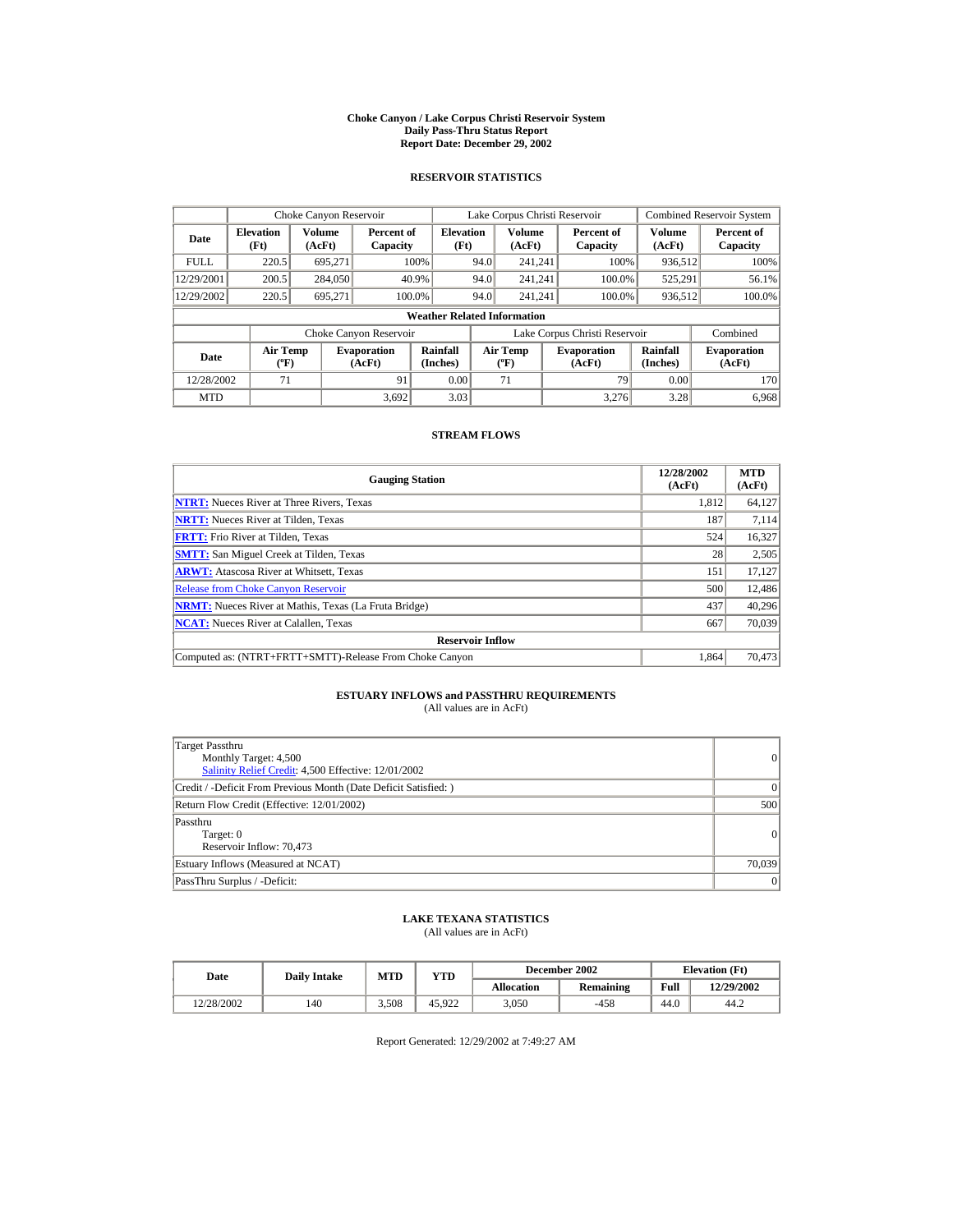#### **Choke Canyon / Lake Corpus Christi Reservoir System Daily Pass-Thru Status Report Report Date: December 30, 2002**

## **RESERVOIR STATISTICS**

|             | Choke Canyon Reservoir                      |                  |                              |                          | Lake Corpus Christi Reservoir             |                  |  |                               |                      | <b>Combined Reservoir System</b> |  |  |
|-------------|---------------------------------------------|------------------|------------------------------|--------------------------|-------------------------------------------|------------------|--|-------------------------------|----------------------|----------------------------------|--|--|
| Date        | <b>Elevation</b><br>(Ft)                    | Volume<br>(AcFt) | Percent of<br>Capacity       | <b>Elevation</b><br>(Ft) |                                           | Volume<br>(AcFt) |  | Percent of<br>Capacity        | Volume<br>(AcFt)     | Percent of<br>Capacity           |  |  |
| <b>FULL</b> | 220.5                                       | 695.271          |                              | 100%                     | 94.0                                      | 241.241          |  | 100%                          | 936,512              | 100%                             |  |  |
| 12/30/2001  | 200.4                                       | 283,744          |                              | 40.8%                    | 94.0                                      | 241.241          |  | 100.0%                        | 524,985              | 56.1%                            |  |  |
| 12/30/2002  | 220.5                                       | 695.271          | 100.0%                       |                          | 94.0                                      | 241.241          |  | 100.0%                        | 936,512              | 100.0%                           |  |  |
|             | <b>Weather Related Information</b>          |                  |                              |                          |                                           |                  |  |                               |                      |                                  |  |  |
|             |                                             |                  | Choke Canyon Reservoir       |                          |                                           |                  |  | Lake Corpus Christi Reservoir |                      | Combined                         |  |  |
| Date        | <b>Air Temp</b><br>$({}^{\circ}\mathrm{F})$ |                  | <b>Evaporation</b><br>(AcFt) | Rainfall<br>(Inches)     | <b>Air Temp</b><br>$({}^{\circ}\text{F})$ |                  |  | <b>Evaporation</b><br>(AcFt)  | Rainfall<br>(Inches) | <b>Evaporation</b><br>(AcFt)     |  |  |
| 12/29/2002  | 77                                          |                  | 136                          | 0.04                     |                                           | 80               |  | 135                           | 0.00                 | 271                              |  |  |
| <b>MTD</b>  |                                             |                  | 3.828                        | 3.07                     |                                           |                  |  | 3.411                         | 3.28                 | 7.239                            |  |  |

## **STREAM FLOWS**

| <b>Gauging Station</b>                                       | 12/29/2002<br>(AcFt) | <b>MTD</b><br>(AcFt) |
|--------------------------------------------------------------|----------------------|----------------------|
| <b>NTRT:</b> Nueces River at Three Rivers, Texas             | 1.749                | 65,876               |
| <b>NRTT:</b> Nueces River at Tilden, Texas                   | 181                  | 7,295                |
| <b>FRTT:</b> Frio River at Tilden, Texas                     | 534                  | 16,861               |
| <b>SMTT:</b> San Miguel Creek at Tilden, Texas               | 32                   | 2,537                |
| <b>ARWT:</b> Atascosa River at Whitsett, Texas               | 129                  | 17,256               |
| <b>Release from Choke Canyon Reservoir</b>                   | 500                  | 12,986               |
| <b>NRMT:</b> Nueces River at Mathis, Texas (La Fruta Bridge) | 429                  | 40.724               |
| <b>NCAT:</b> Nueces River at Calallen, Texas                 | 510                  | 70,549               |
| <b>Reservoir Inflow</b>                                      |                      |                      |
| Computed as: (NTRT+FRTT+SMTT)-Release From Choke Canyon      | 1.814                | 72,288               |

# **ESTUARY INFLOWS and PASSTHRU REQUIREMENTS**<br>(All values are in AcFt)

| Target Passthru<br>Monthly Target: 4,500<br>Salinity Relief Credit: 4,500 Effective: 12/01/2002 | $\overline{0}$ |
|-------------------------------------------------------------------------------------------------|----------------|
| Credit / -Deficit From Previous Month (Date Deficit Satisfied: )                                | $\Omega$       |
| Return Flow Credit (Effective: 12/01/2002)                                                      | 500            |
| Passthru<br>Target: 0<br>Reservoir Inflow: 72.288                                               | 0              |
| Estuary Inflows (Measured at NCAT)                                                              | 70,549         |
| PassThru Surplus / -Deficit:                                                                    | 0              |

## **LAKE TEXANA STATISTICS**

(All values are in AcFt)

| Date       | <b>Daily Intake</b> | <b>MTD</b> | YTD    |                   | December 2002 | <b>Elevation</b> (Ft) |            |
|------------|---------------------|------------|--------|-------------------|---------------|-----------------------|------------|
|            |                     |            |        | <b>Allocation</b> | Remaining     | Full                  | 12/30/2002 |
| 12/29/2002 | 139                 | 3.647      | 46,061 | 3.050             | $-597$        | 44.0                  | 44.2       |

Report Generated: 12/30/2002 at 8:22:48 AM